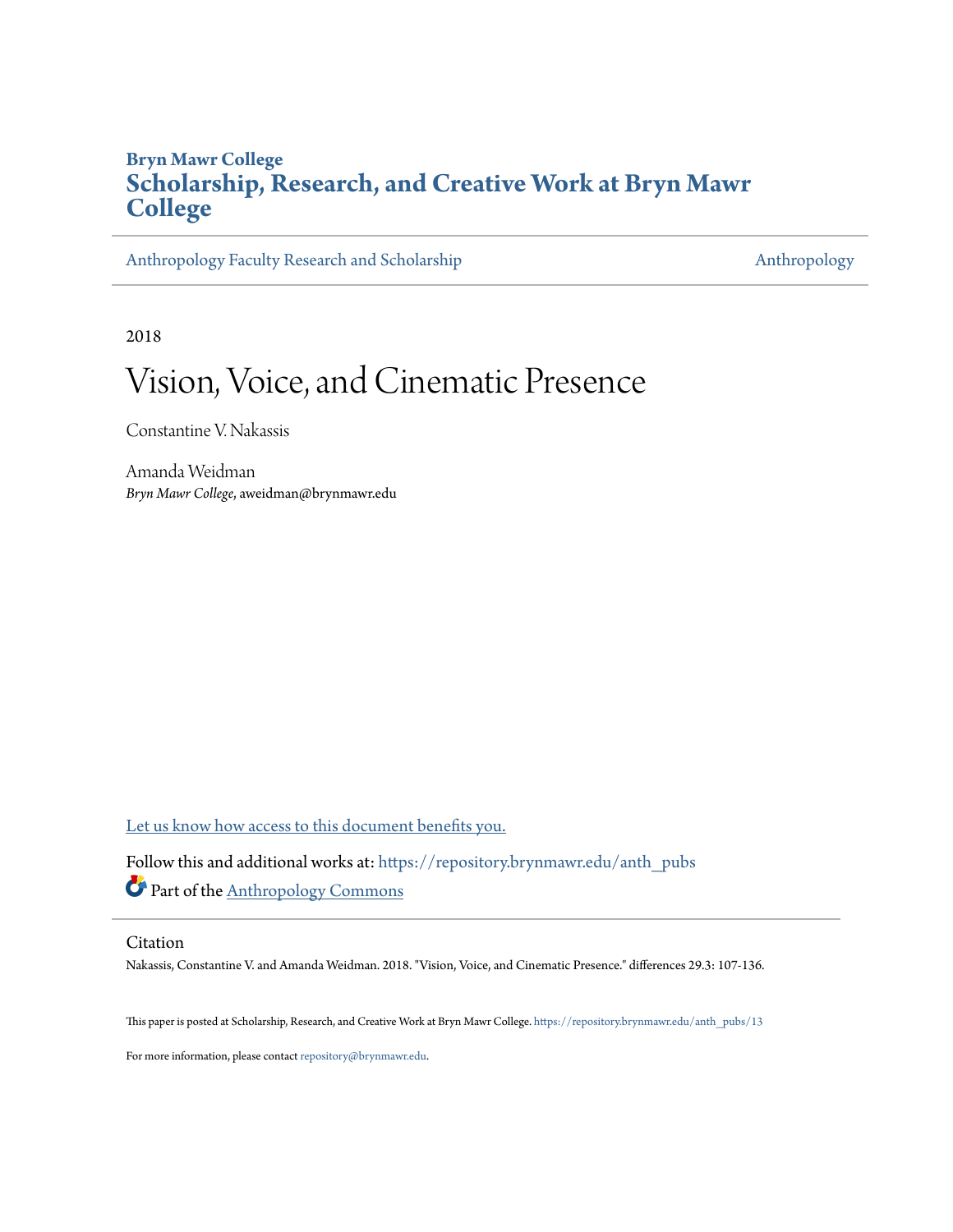**<sc>**constantine v. nakassis**</sc>** and **<sc>**amanda weidman**</sc>**

#### **Vision, Voice, and Cinematic Presence**

#### **<A>***Image 1: An Image That Couldn't Be*

On a hot April afternoon in 2009 in a small rural village in southern Tamil Nadu, India, the film crew with whom Costas (Nakassis) was working on the Tamil film *Goa* (2010, dir. Venkat Prabhu) was milling about, waiting for the next shot to begin. The assistant directors were looking for a couple of extras for the shot. The scene needed village women, so they asked the woman whose house they were using for one of the indoor locations if she would like to act. She was in her early thirties, married with two small children. Her face betrayed interest, though she was reticent and equivocated. Her husband, who came a couple of minutes later, spoke in her stead: no, she wouldn't be acting. The assistant directors, all men, seemed to understand immediately and dropped the issue, wandering off to find someone else. Costas persisted, though, and asked him, why not let her act? The husband responded tersely, motioning to the dubious moral standing of the Tamil film industry. Thinking he was talking about stereotypes about casting couches (rumors of which have long been a source of stigma for women in the industry), Costas countered that he, the husband, would be there the whole time and would know that nothing wrong would have happened. The husband responded, as if to indicate that Costas misunderstood him: it wasn't proper because she would be *seen* onscreen, that is, seen by anonymous and unknown others in the dark expanse of the theater. That she could be seen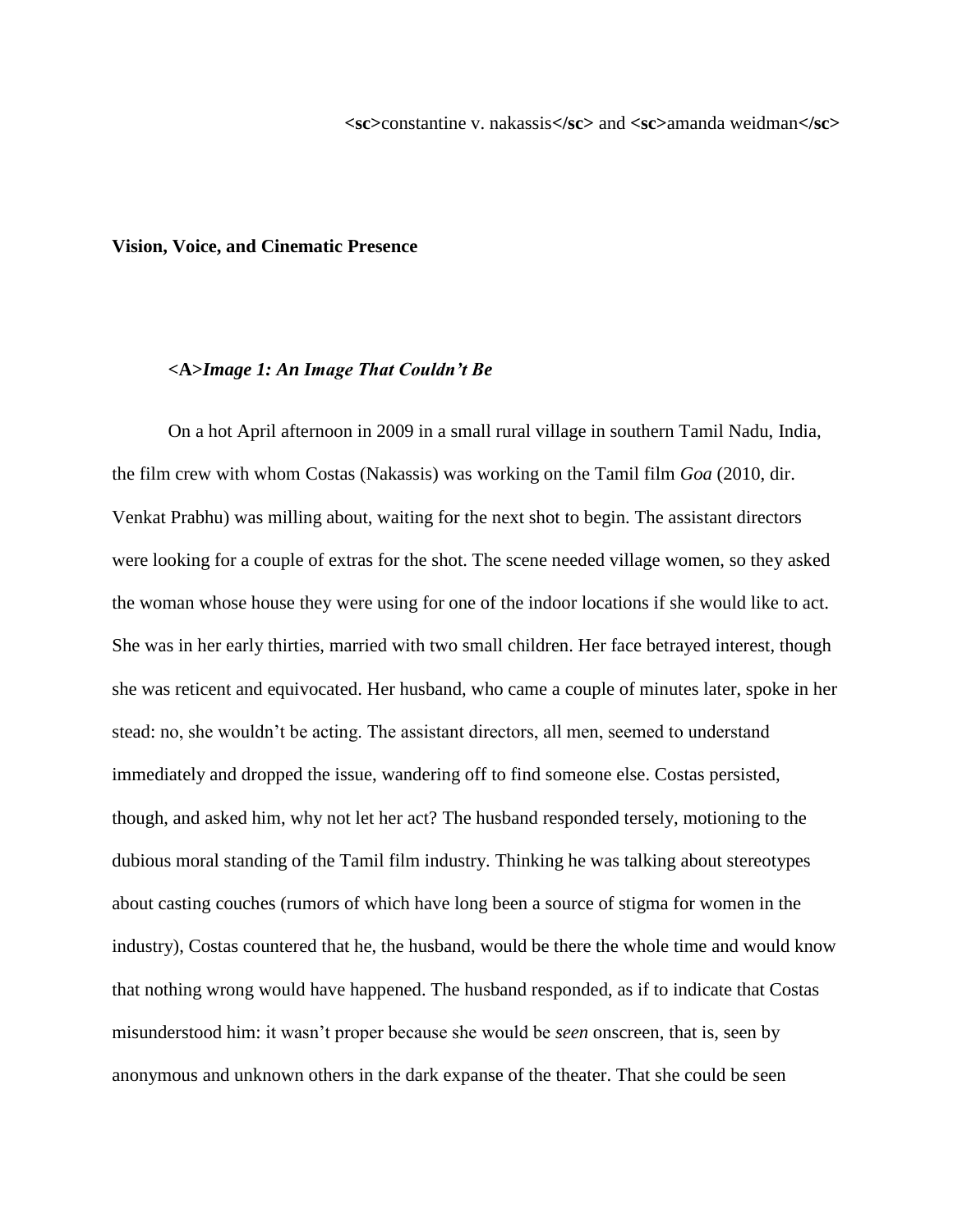onscreen, in public, was enough to trigger local gossip that would impugn not just her but his honor as well. For her to be seen, for an image of her to appear, was itself an act--an act that couldn't come to pass, an image that wouldn't be.

### **<A>***Image 2: An Invisible Audible Voice*

Mallika Sherawat is dancing to a heavily saturated audio track, her thin, fair body surrounded by a visually lavish set in the 2011 film *Osthi* (dir. Dharani). Formations of male and female dancers move in sync with her, gyrating their hips and shaking their chests. Mallika has already introduced herself *as* Mallika (her offscreen, personal name) in a thinly disguised description of transgressive sexual pleasure, inviting any who might dare to try her. She doesn't sing in her own voice, however, but in a voice provided by the elderly Tamil playback singer L. R. Eswari. As the verse finishes, the villain approaches, clumsily inserting himself into the dance and singing to Mallika in a high-pitched, metallic voice, only to have his fantasy interrupted by the hero (played by the actor T. R. Silambarasan, or Simbu as he is more commonly called), who announces his own arrival--"Osthi tān vantirukkān!" ("Osthi has arrived!")--and strides forward to take center stage. He tosses away a beer bottle as he begins an acrobatic show of dancing prowess, pushing the villain off to the side and twirling Mallika on his arm and then under his leg. The thick soundtrack disappears for these few moments, replaced by a curious sound--heavy breathing, almost like the sound of a saw cutting wood--accompanied only by the hollow beat of snare drums. The sound is not quite identifiable. It is neither anchored to the screen nor to the body of the dancer, who is seen running back and forth across the frame as it occurs. It is also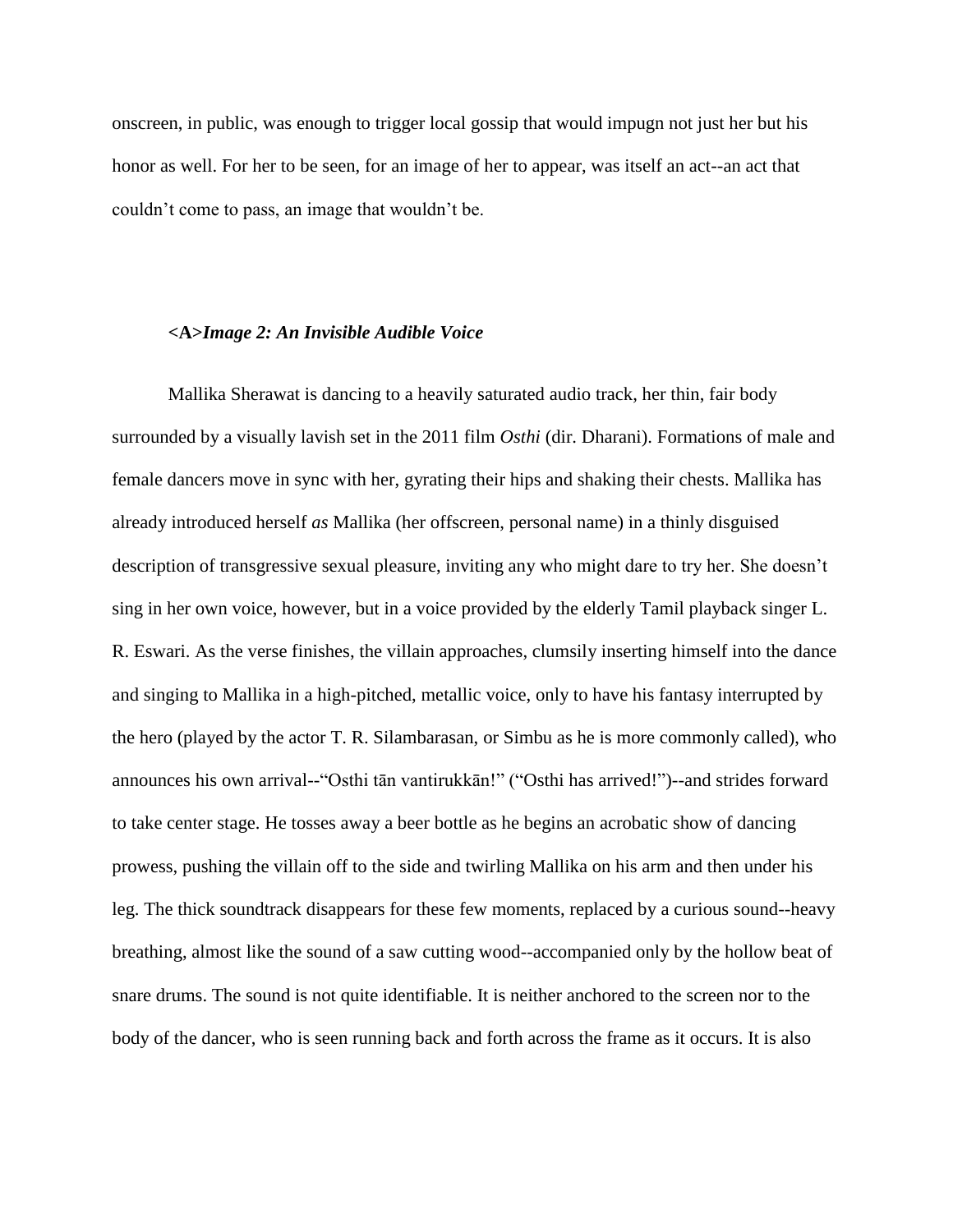disjointed from the voice of the playback singer herself. Here, the voice is reduced to its amusical substratum, breath, separated not just from the image but, for a moment, from itself.

#### **<2ll>**

These two vignettes describe the fate of two image-acts in Tamil cinema, one of appearance, the other of phonation.<sup>1</sup> Each act has been forestalled in some capacity: either blocked before it could be fully captured and presenced onscreen or delinked from the visual text with which it co-occurs and from the identifiable singing voice that emitted it.

As we show in this paper, governing the fate of these images are particular anxieties (and desires) about presence: about the ways in which the offscreen personages of images' animators dwell in those very images, potentially implicating them in every event of their appearance/audition. In a cultural context like that of Tamil Nadu, where respectable femininity is defined by the careful management, and often avoidance, of public appearance, such moments of publicity are highly charged, performatively potent in ways that are as threatening as they are potentially exciting.

This potency organizes the production and reception of film in Tamil Nadu. While soundand image-tracks have always been separable (Chion, *Audio-Vision*), different cinematic traditions have reacted to this fact in different ways. Classic Hollywood cinema has denied the fragmentation of body and voice engendered by sound cinema, disavowing the fact that the matching of visual image with soundtrack is technologically constructed, and instead presenting it as natural, as Mary Ann Doane famously argued in her essay "The Voice in Cinema." By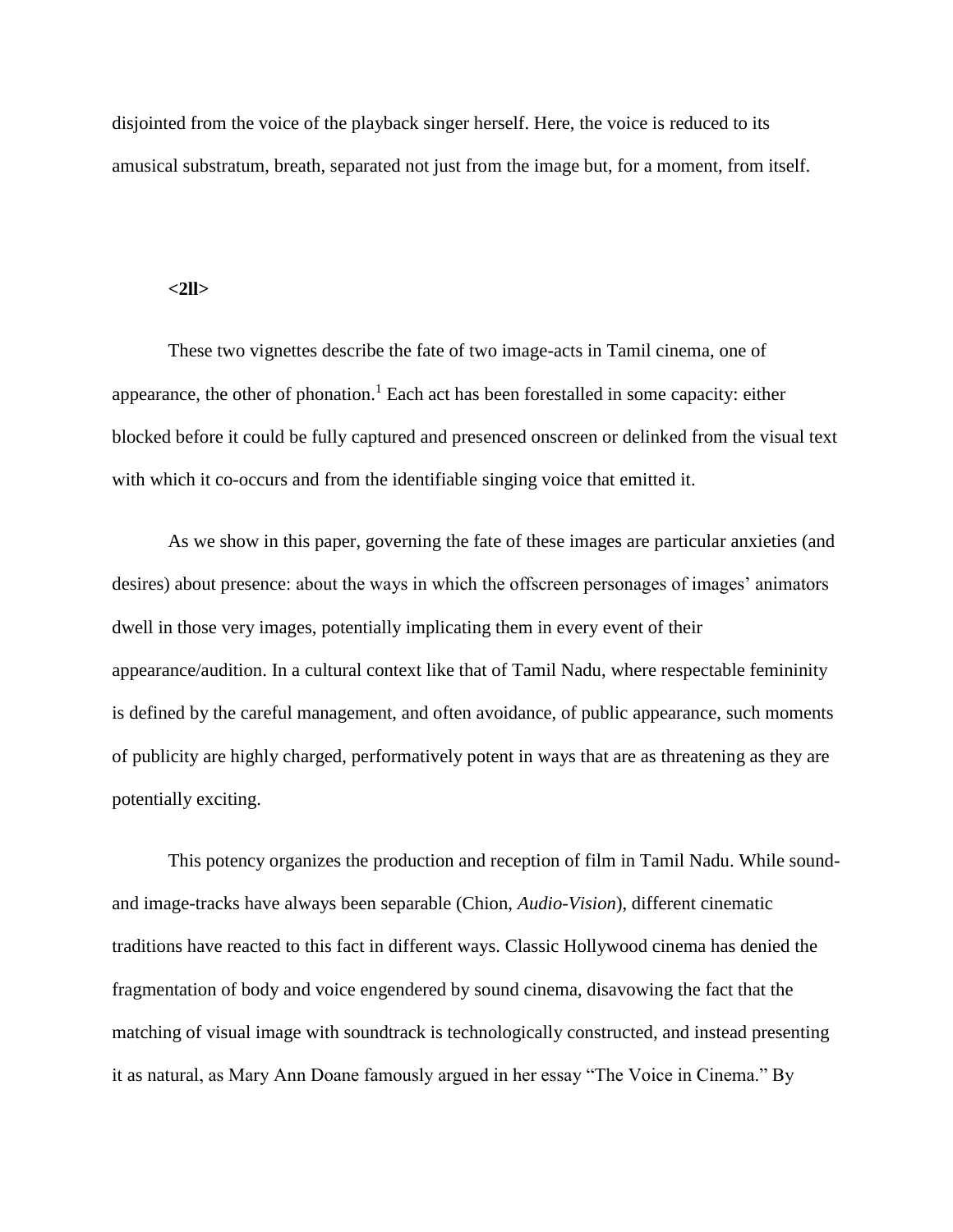contrast, contemporary Tamil cinema has embraced this fragmentation--through distinguishable personnel and production processes for acting, speaking, dancing, and singing--as a positive condition that needs to be maintained, particularly for women. <sup>2</sup> Thus, the onscreen bodies of actresses are de-voiced even as they are made visible, their speaking and singing voices often provided by dubbing artists and playback singers, women whose voices are dis-appeared, kept behind the veil of the screen.

Theorizations of gaze and voice in Euro-American film theory have reflected on the anxieties, and concomitant power dynamics, that swirl around the female form and voice. Laura Mulvey and Mary Ann Doane, in their classic pieces on the gaze as a tactic for objectifying the narratively excessive female body, and Kaja Silverman and Amy Lawrence, in their illustration of the ways in which the female voice is denied discursive mastery, present powerful critiques of the gendered power dynamics of filmic representations in classic Hollywood cinema. In this paper, we extend these critiques by pushing on what subtends the problem of representing the female form in Tamil cinema (and more generally, we would suggest): namely, the problem of *presence*.

Where we differ from the above critiques, however, is with regard to the presumption that narrative cinema is primarily a mode of *representation*, a textual array depicting a fictive, diegetic world that provides spectators with moments to look or hear.<sup>3</sup> Such a semiotic ideology overlooks the possibility that the events that happen onscreen constitute *acts* in themselves, 4 image-acts that while representational are also not only, or even primarily, representations.<sup>5</sup> As a result, the tendency in much film studies has been to proceed as if filmic images are sui generis objects, texts autonomous from their animators, producers, and audiences, cordoned off by a fourth wall that extends all the way to the theater of film analysis itself.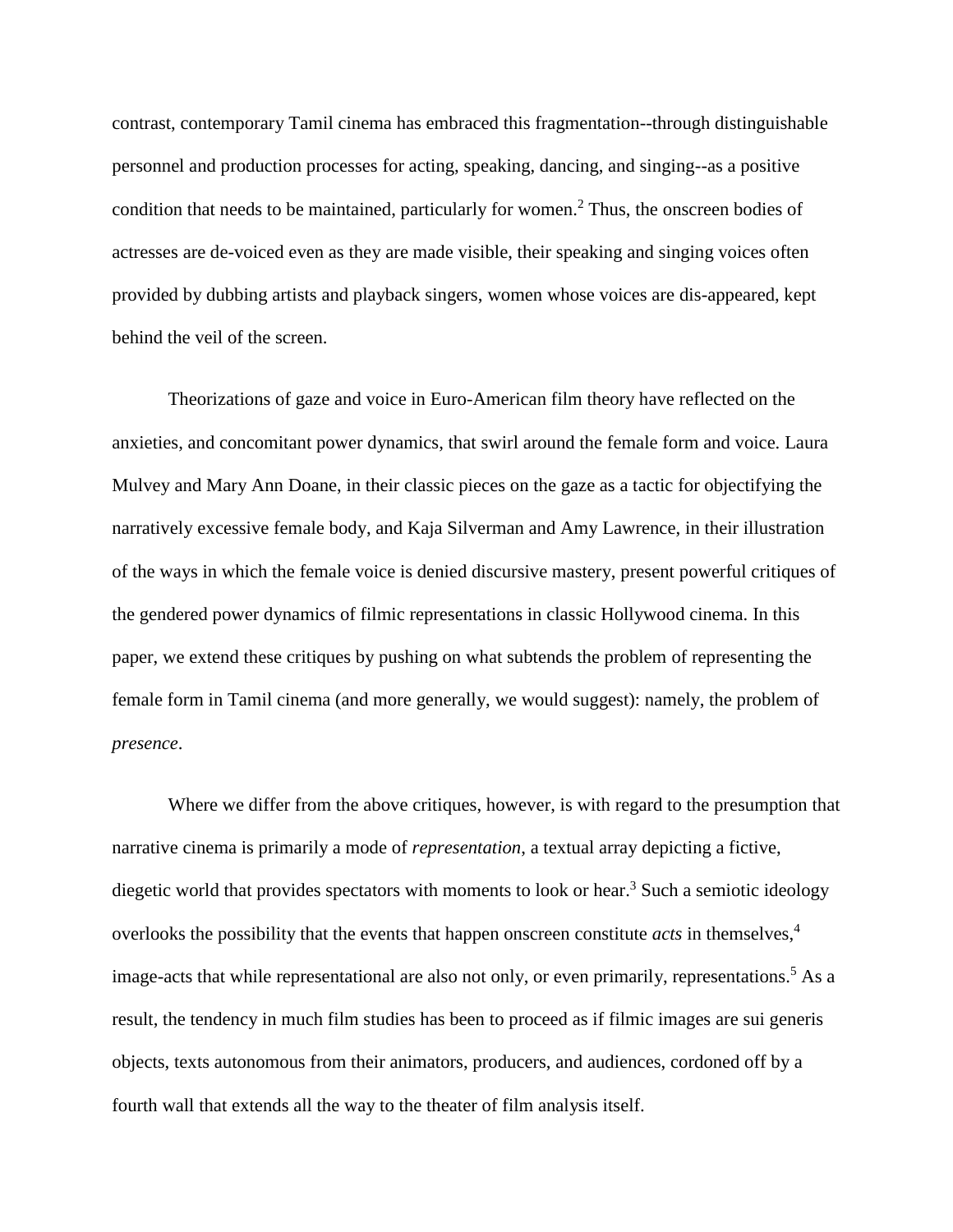Here, we propose a different conceptualization of the cinematic image. The anxieties about presenting and presencing the female body and voice that are at work in Tamil cinema force us to contend with something at play for all filmic images, not just those of Tamil cinema, something that strains the very idea of cinema as representation. The semiotic ideology that governs the cases with which we opened this paper takes filmic images to be not (or not only) representations, but the relay of acts, and thus themselves performative acts in their context of occurrence and beyond. These are images that, in their enactment by the actress/dancer and dubbing artist/playback singer, become morally charged acts. Disseminated publicly through the cinema, such image-acts presence their animators' identities and thus, for better or worse, return to their offscreen persons. Further, such acts implicate not just the actress or singer but also the audience and wider film publics, for whom seeing and hearing such an image is also an act with moral consequences.

In what follows, we explore the vision-image and the sound-image as two linked but distinct producers and mediators of presence, noting the division of semiotic labor between appearing and sounding, but also their interaction and interdependence. As we show, their entangled performativities leave traces both on and off the screen, in/as the film text and in/as the personages of the film image's animators.

#### **<A>***Vision-Image*

The ongoing importance of Mulvey's essay "Visual Pleasure and Narrative Cinema" lies in its insistence on a widespread patriarchal economy of images, and further, in its specification of a *semiotic form*--structures of looking intercalated with narrativized images of female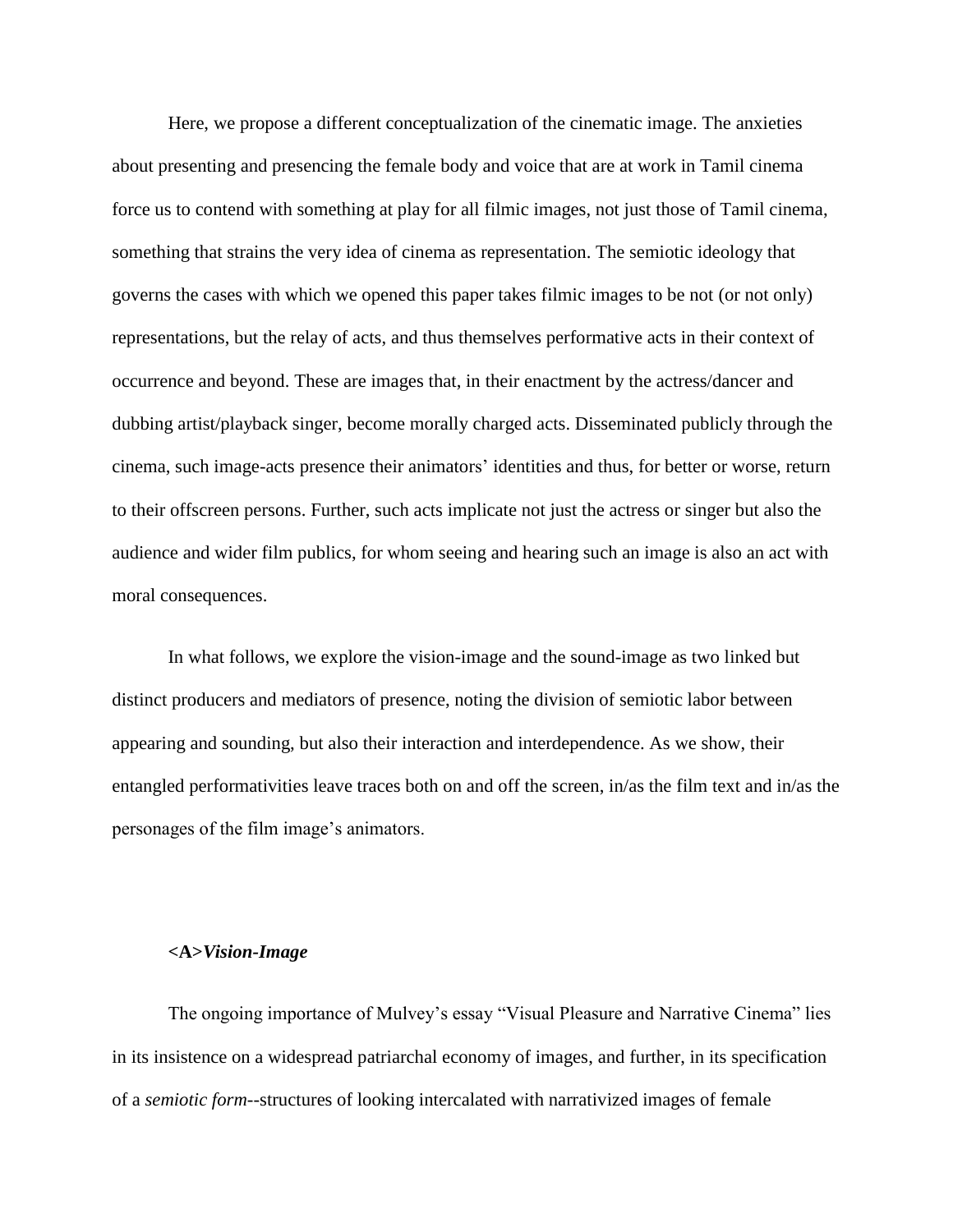spectacle--that manifests this economy. Even in film cultures that do not conform to the dynamics of classic Hollywood cinema with which Mulvey is concerned in her essay, such as the Tamil film industry, we can find analogous if never identical looking structures (Nair; Vardhan).

Consider again the song-and-dance sequence discussed above, "Kalasala Kalasala" from *Osthi*, which occurs about two-thirds of the way through the film. The previous scene narratively sets up the sequence by showing how the villain, "Boxer" Daniel (who runs a local alcohol brand), "has arranged for a girl who is hot like Boxer rum" ("Boxer rum mātiri gummu nnu oru poṇṇu ērpāṭu pannirukkār-rā") to entertain him and his henchmen. We hear this line voiced by one of his men as we see a tight close-up of two bottles of rum. Daniel pulls the bottles apart to reveal his grinning, sunglass bespectacled face. The camera zooms out and we see him circled by his henchmen, eager to consume the alcohol (and the girl). There is a cut, and the song begins with a series of briskly edited shots.

We first hear a female voice, singing a wordless melody over drums and a dark, ethereal synthesizer. Cut to a close-up of a woman's bare feet adorned with golden anklets. She is standing on her right foot, her left foot raised in the air, her toes tapping downward on the downbeat of the music as the camera zooms in on her ankles. There are women's hands with matching gold bangles waving up and down. The shot cuts back to a high-angle long shot revealing the dramatically lit space. In the center is a stage, in the middle of which is the dancer, Mallika, with her back to us. She is wearing a revealing open-back crop top and a choli skirt. The camera gives us numerous shots of her hips and back (but not her face), her body gyrating to and fro, until finally it cuts to a medium shot that shows her turning around. Before the camera shows us her face, however, there is a cut to the villain and his henchmen. The villain bunches his fingers, touching their tips to his lips; he turns to the camera (and presumably to Mallika),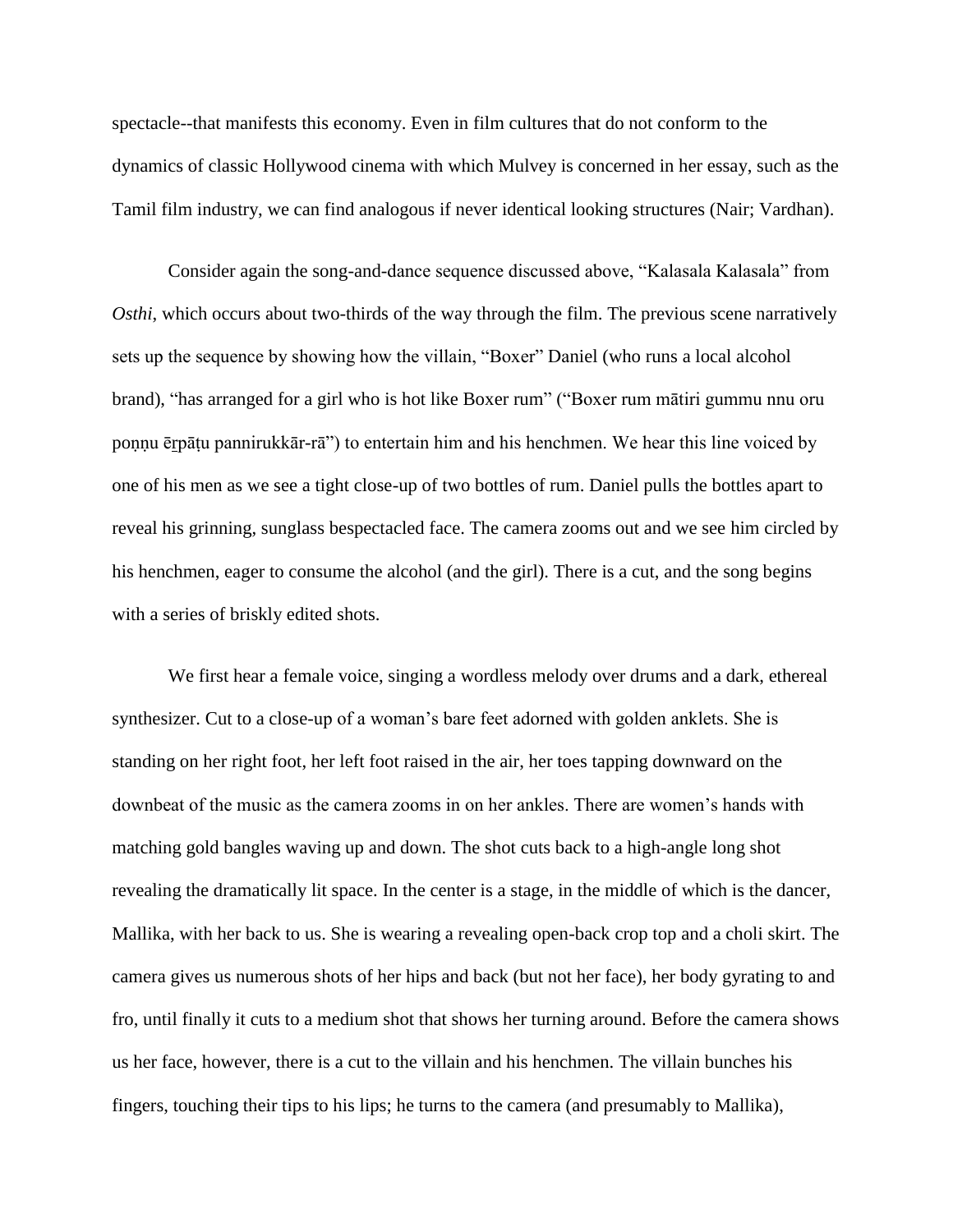throwing a kiss in a frontal shot. The camera then cuts back to an image that the previous shots of Mallika promised: a frontal view of her body in which we see her breasts and her stomach (but not her legs or head), her hands on her hips, turning in a circular motion. It then cuts to a medium-close shot of Mallika's shoulders and her face, finally revealed to us as she faces us/the camera directly, her head slightly cocked, eyes locked on us/the camera. She bites her lip as her shoulders snake up and down, back and forth. With this, the song's intro gives way to its chorus as the dancers engage in a tightly choreographed dance sequence in a frontal presentation to the camera.

The "looks" of this sequence offer clear examples of the kinds of relays that Mulvey describes in terms of "fetishistic voyeurism": shots of the female body alternating with shots of the villain (and later the hero) ogling her, offering the spectator a set of sites for identifying with the gaze of the apparatus as it apprehends her body. But in addition to this, we also have a surfeit of shots of Mallika, as well as of the villain and later the hero, looking directly at the camera. Almost three minutes into the song, after the hero, Osthi, has arrived, there is a medium-close shot of Osthi/Simbu looking directly at Mallika (while the male background dancers similarly ogle her) as Mallika looks directly at the camera. The camera pans down as Osthi/Simbu slides his body down hers, putting his hands on her hips and shaking his head near her stomach in tandem with her hips. Here Osthi/Simbu is looking directly at the camera, reversing the looking scheme: from Osthi/Simbu looking at Mallika looking at us, now to Osthi/Simbu looking at us as Mallika's look has been erased. Osthi/Simbu then turns his gaze to look and point directly at Mallika's stomach as he sings. Mallika drops down and Osthi/Simbu's head raises up to her breast and then to her face. They look at each other. Osthi/Simbu looks away from the camera as Mallika looks at the camera, allowing Osthi/Simbu's look to be displaced so that another gaze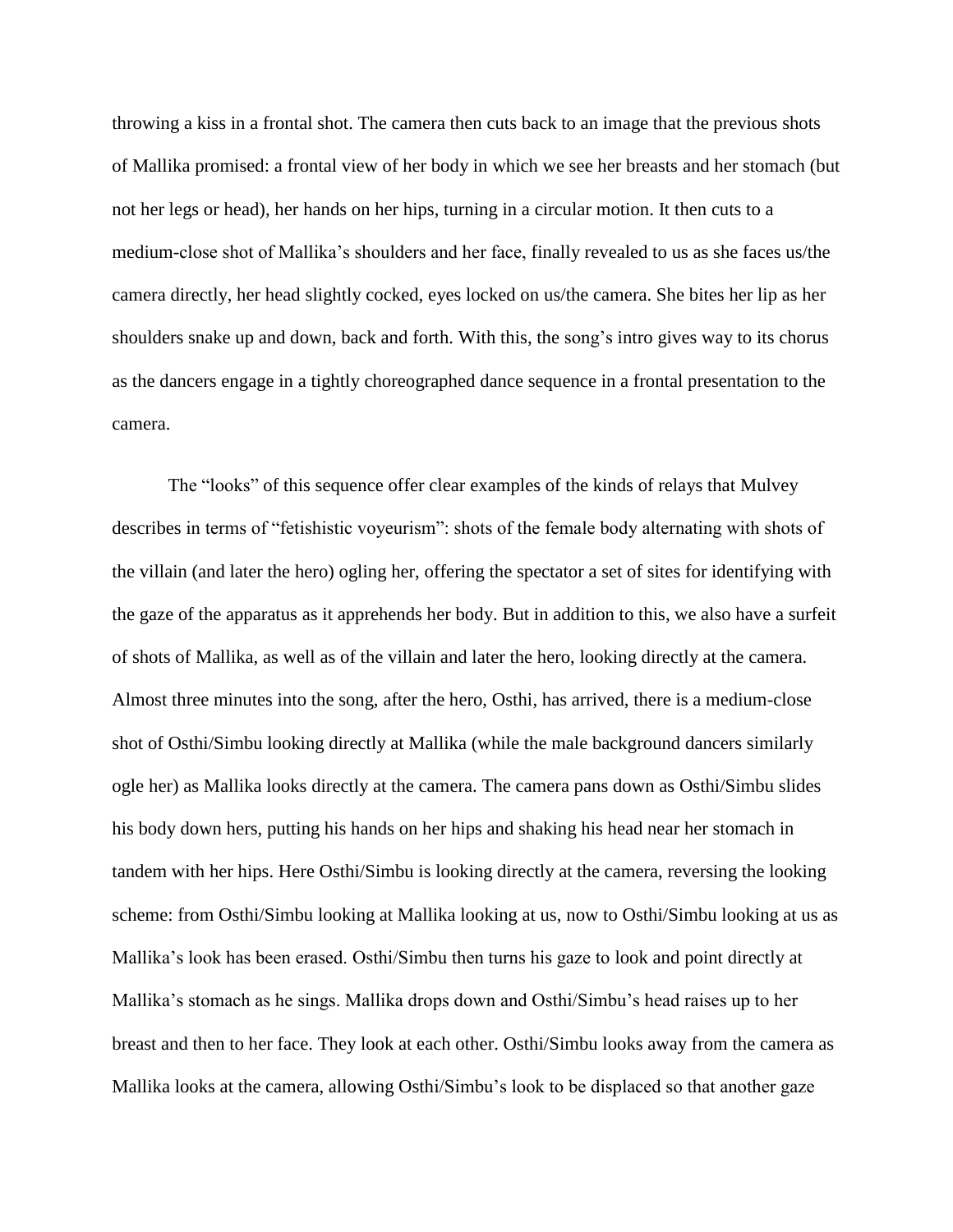can be opened: that of Mallika seeing and being seen (as seeing) by us and us alone. Mallika then leans back, her gaze turned away from the camera as Osthi/Simbu lays his head on her breast, looking up at her and smiling contently.

In sequences such as this, and throughout the song, Mallika repeatedly looks at the camera and winks, at times amplifying and at times bypassing the relay of looks that positions the spectator as voyeur. Such looks at the camera are sometimes set up by previous shots of the villain or hero ogling Mallika, such that the cut to the look of her gazing at the camera is ambiguously a look at the hero/villain and the audience; but they are just as often *not* and are thus unmotivated by anything but the direct address of Mallika's gaze at the viewer.

Here we have multiple image-orientations at play, some of which present themselves as self-contained and external to the spectator/voyeur (Mulvey, "Visual" 17) and some of which break the so-called fourth wall and presence themselves in the moment of the image's appearance to its viewer/addressee (Willemen). The latter constitute a full-tilt, frontal aesthetics, an exhibitionism that presumes the copresence of the actress with the audience. Such a deictic orientation of the screen image (Casetti) is highly conventionalized for Indian cinemas (Vasudevan).<sup>6</sup>

"Kalasala Kalasala" is what is called in Indian cinemas an "item number." Item numbers are stand-alone song-and-dance sequences, both in the sense that they are shot on their own schedule but also in that they are narratively detached from the rest of the film, often simply dropped in at moments in the film as "interruptions" of the narrative, as Lalitha Gopalan has noted. Such song-and-dance sequences feature dancers (that is, "items") who are often not characters and who, if identified, are often identified by their *offscreen* names, as with Mallika.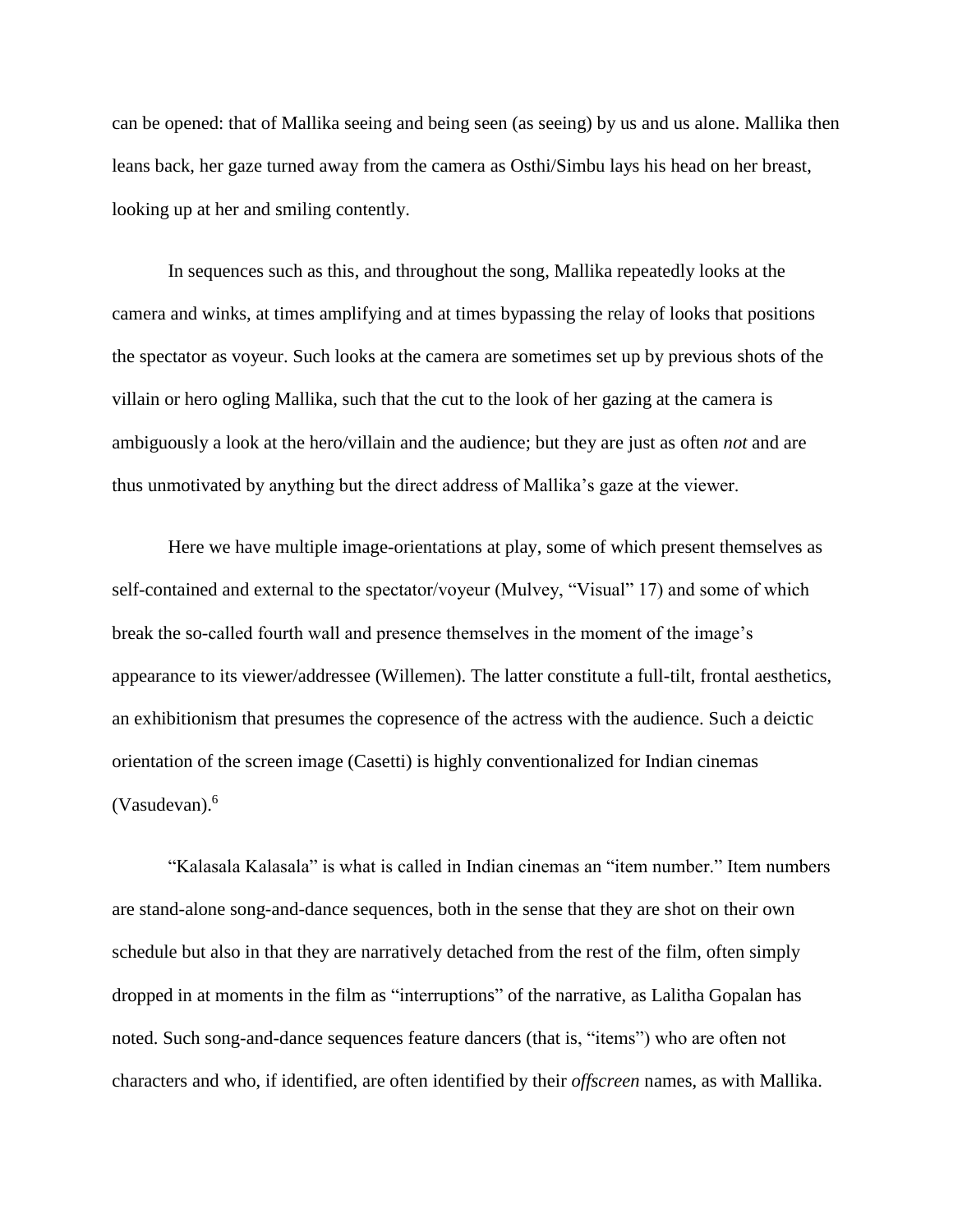As exasperated critics often note, item numbers exist to crassly titillate; they are vulgar strip teases that simply satisfy a male desire (that of the hero, filmmaker, audience) to *see* the female body. 7

As Mulvey notes, while most Hollywood narrative cinema integrates the spectacle of the female form within its narrative, "[M]usical song-and-dance numbers interrupt the flow of the diegesis," opening up a spacetime of exception to the narrative dynamics that concern her essay ("Visual" 19–20). And indeed, the duality of looking structures noted above--a regime of voyeurism and of exhibitionism, of identification and of direct address--is reflected in the loose integration of this sequence to the narrative. <sup>8</sup> While the "Kalasala Kalasala" sequence puts on display the villain's moral corruption and stages the antagonism between the villain and the hero, who has arrived to "raid" the villain's party (while demonstrating his sway over Mallika's affections), it has no necessary narrative function. Instead, it fulfills a genre convention, itself understood by audiences to be a break from the narrative.

The item number, in short, is only partially articulated to the larger narrative. Facing both inward to the diegesis and outward to the audience, it is a kind of contact zone that embodies a particular tension suffusing Tamil films, and perhaps narrative cinema more generally. This tension has been variously captioned in film theory with binaries like narrative/spectacle (Mulvey, "Visual"), language/ontology (Bazin), and classical/primitive (Gunning; Hansen 24), among others.

The item girl functions specifically as what Mulvey terms "spectacle," that which is "excessive" of the narrative: the "to-be-looked-at-ness" of the female form that stills the forward linear progression of the narrative's (masculine) chronotope. Mulvey writes, "The presence of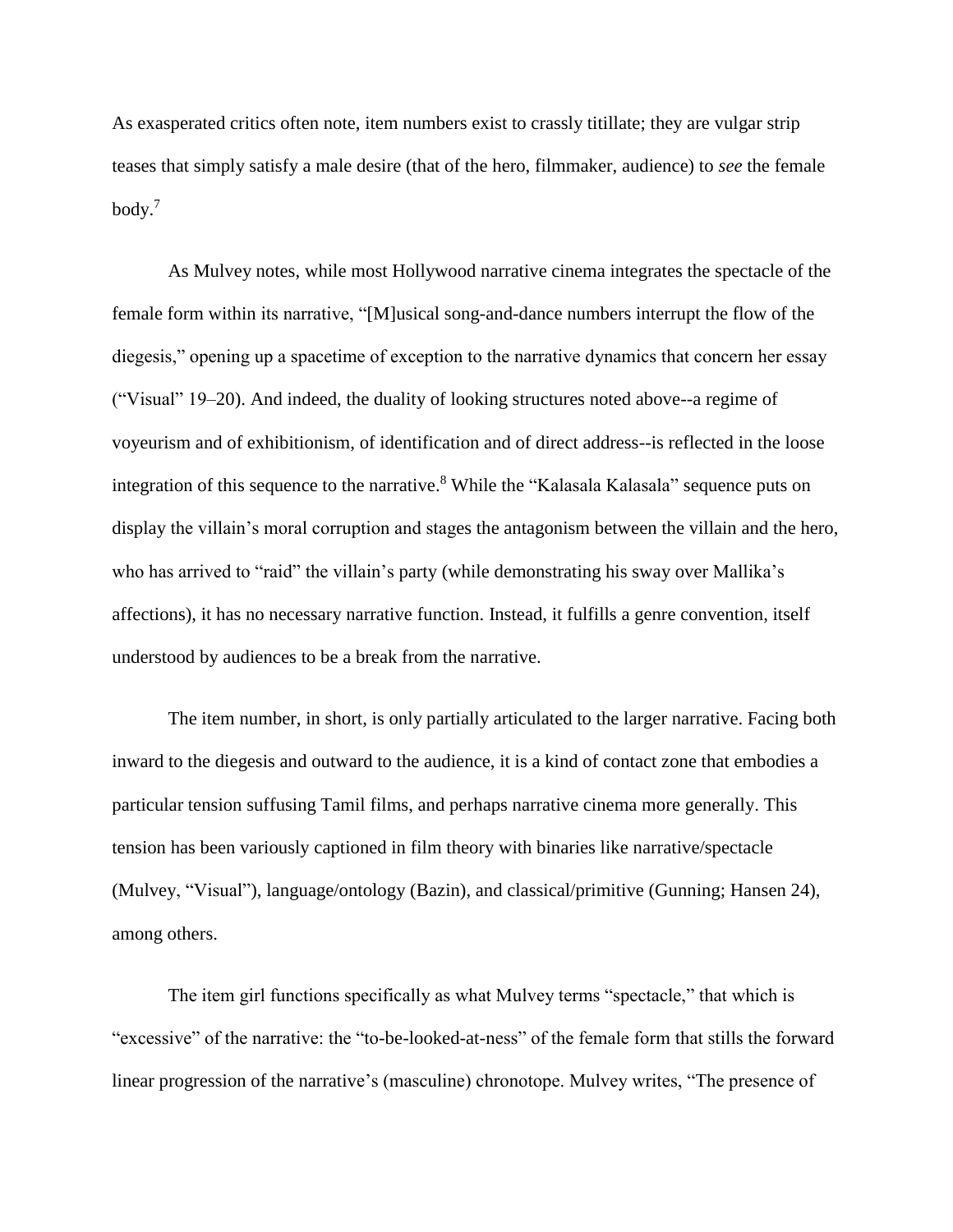woman is an indispensable element of spectacle in normal narrative film, yet her visual presence tends to work against the development of a storyline, to freeze the flow of action in moments of erotic contemplation. This alien presence then has to be integrated into cohesion with the narrative." Later in the same essay, she writes of the "showgirl" whose dance has been integrated into the diegesis (as, for example, in *Osthi*): "For a moment the sexual impact of the performing woman takes the film into a no man's land outside of its own time and space [. . .]. Similarly, conventional close-ups [. . .] integrate into the narrative a different mode of eroticism. One part of a fragmented body destroys the Renaissance space, the illusion of depth demanded by the narrative; it gives flatness, the quality of a cut-out or icon, rather than verisimilitude, to the screen" (20). Here, Mulvey makes two important observations: first, that the erotic image of the dancer exceeds and thus stands in tension with the narrative, working on it, interrupting and stilling it through the "impact of the performing woman" and her "alien presence" (and not her representational image); and second, that this exhibitionist addressivity has an aesthetic flatness. While Mulvey characterizes this flatness as lacking depth--vis-à-vis the side of the screen that spills *into* the diegetic world (that which is "behind" it, as it were)--this "flatness" is, we suggest, also a spatiotemporal extension *into* the world of the *theater*, that is, into the displaced time and space of the image as it *impacts* in the event of her appearance (see Mulvey, "Thoughts" 215). This is a forward-facing depth. It is a *presencing* of the actress to her audiences. The "impact" of the performing woman lands not just outside of the spacetime of the diegesis but outside of the film text itself.

The (extra)textual curation of "Kalasala Kalasala" abets this act of presencing. Mallika is centered on the screen, the object of the camera's scrutiny. Her presence is also linguistically foregrounded: as we gaze upon her gazing upon us, Mallika is referred to and addressed in a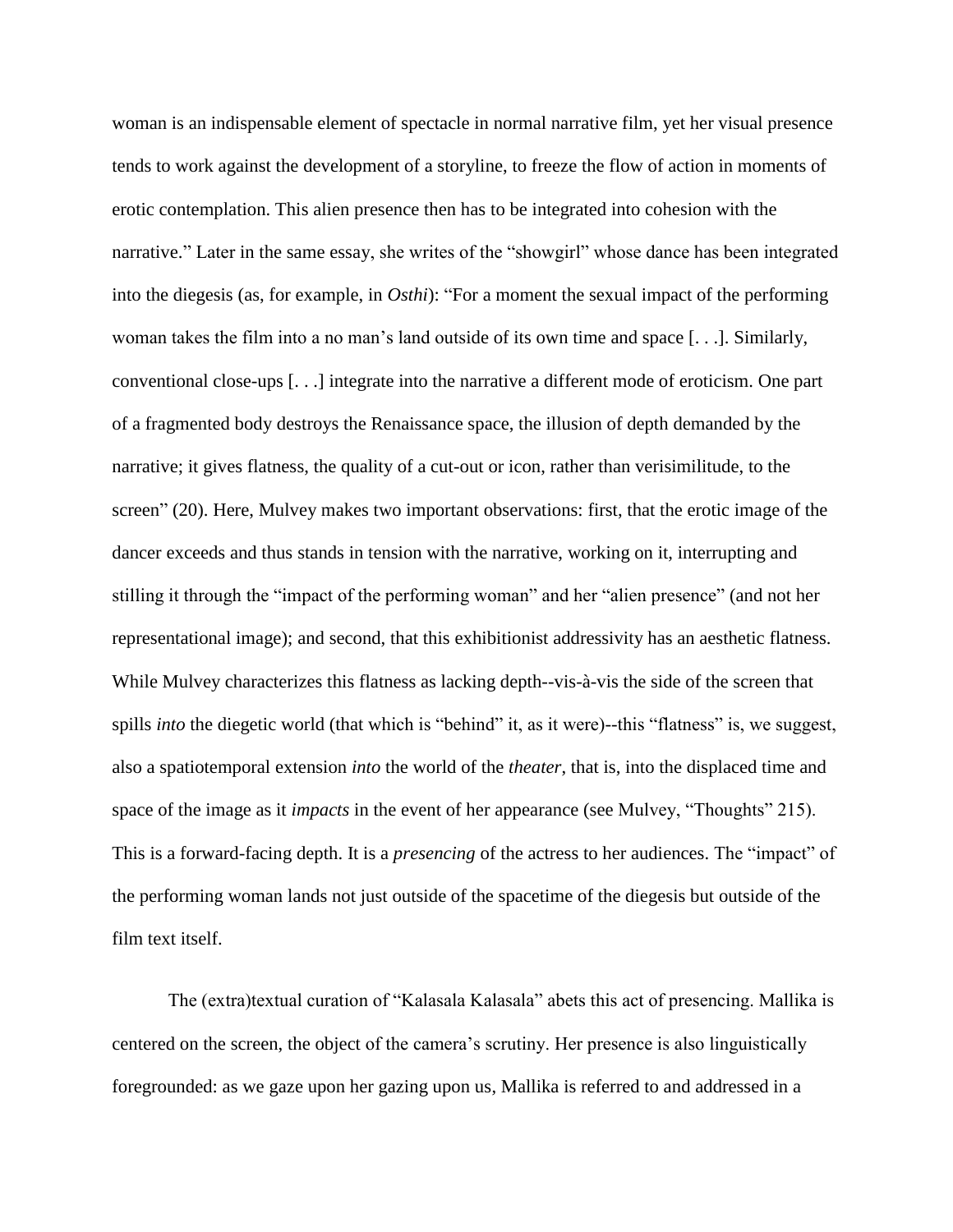song about her *as* Mallika.<sup>9</sup> In these ways, this sequence adulates Mallika, providing her a stage from which to be seen and taken in *for who she is*: a star actress. And indeed, rather than being the hero's or the director's song (as we might say of the rest of the film text), this is *Mallika*'s song. Mallika Sherawat is a well-known Bollywood celebrity, and her presence in *Osthi* was in itself a source of "value" adding to the film's commercial equation. It was reported in industry publications that she had signed the film for 12 million rupees (in 2011, around \$233,000; this out of an estimated film budget of 300 million rupees) for a two-to-three day shoot ("Mallika").

But critical for us is that more than simply being a vehicle for Mallika Sherawat or just another spectacle attraction for this would-be blockbuster; more than just a set of patriarchal looks; more than a representation of sexuality that is sexual, for Tamil film audiences such a representation is also a morally charged act, one that redounds back to Mallika herself.

It is on this point that we can expand on Mulvey and other feminist film theorists. Moving beyond their concern with the screen text and its reception, we can note with Paul Willemen (107) that the interrupting act of appearance, rather than simply arresting the look of the (text-internal, and thus decontextualizable) *spectator*, is a performative act that engages the look of an embodied *viewer* in a specific context (including, but not limited to that of the theater)<sup>10</sup> embedded within a wider public sphere.<sup>11</sup> That is, these dynamics traverse the screen and generate performative (and textual) effects that cannot be fully captured by a narrow textfocal analysis.

Such performative effects adhere to the object of that very look, requiring not only textual and narrative but also offscreen "solutions" to the problem of female presence. What Mulvey calls "sadistic scopophilia" doesn't just happen in a film's story; it also works in the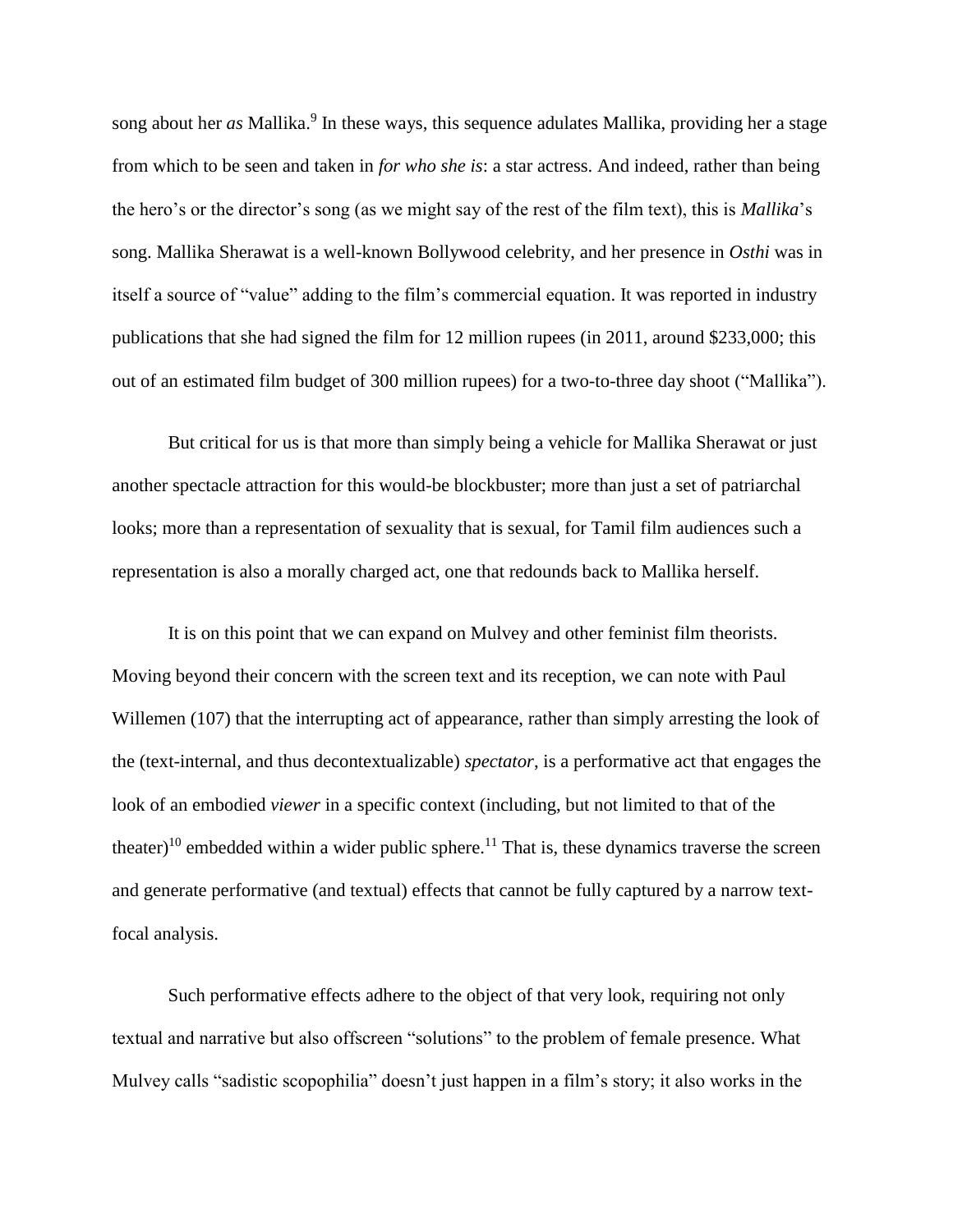event of (theatrical) appearance and beyond, for example, in forms of stigma that have historically been attached to film actresses in Tamil Nadu by virtue of their onscreen appearances.<sup>12</sup> How, then, might we reconstruct not the textual or technological but the "social" apparatus," as Linda Williams (45) has called it, of this performativity, this image-act of appearance and presence?

# **<A>***To Sight an Item*

To appear in a film world (as a representation) is to appear on the screen, and to be present, in some sense, in the theater. This tautology implies something often glossed over in our quick movement to emphasize the representationality of the image, something profound, if equally tautologous: to *act* (and to appear onscreen while doing so) is itself an action, an act (Saltz). How this fact is variously elaborated in different screen cultures is important. In the Tamil case, for a young woman to appear onscreen, and therefore in public, is a morally charged act unto itself.

This is so for a number of reasons. In Tamil Nadu, as in much of South Asia, norms of respectability for men and women revolve around the control of how and when they inhabit public space, how and when their appearance is available to others. In contrast to a man, however, by inhabiting public space, a woman always risks being sexualized. This sexualization consists in being available to be *seen* by onlooking men (the dynamics of which are deeply inflected by politics of caste, age, and class), and in becoming the object of gossip and innuendo.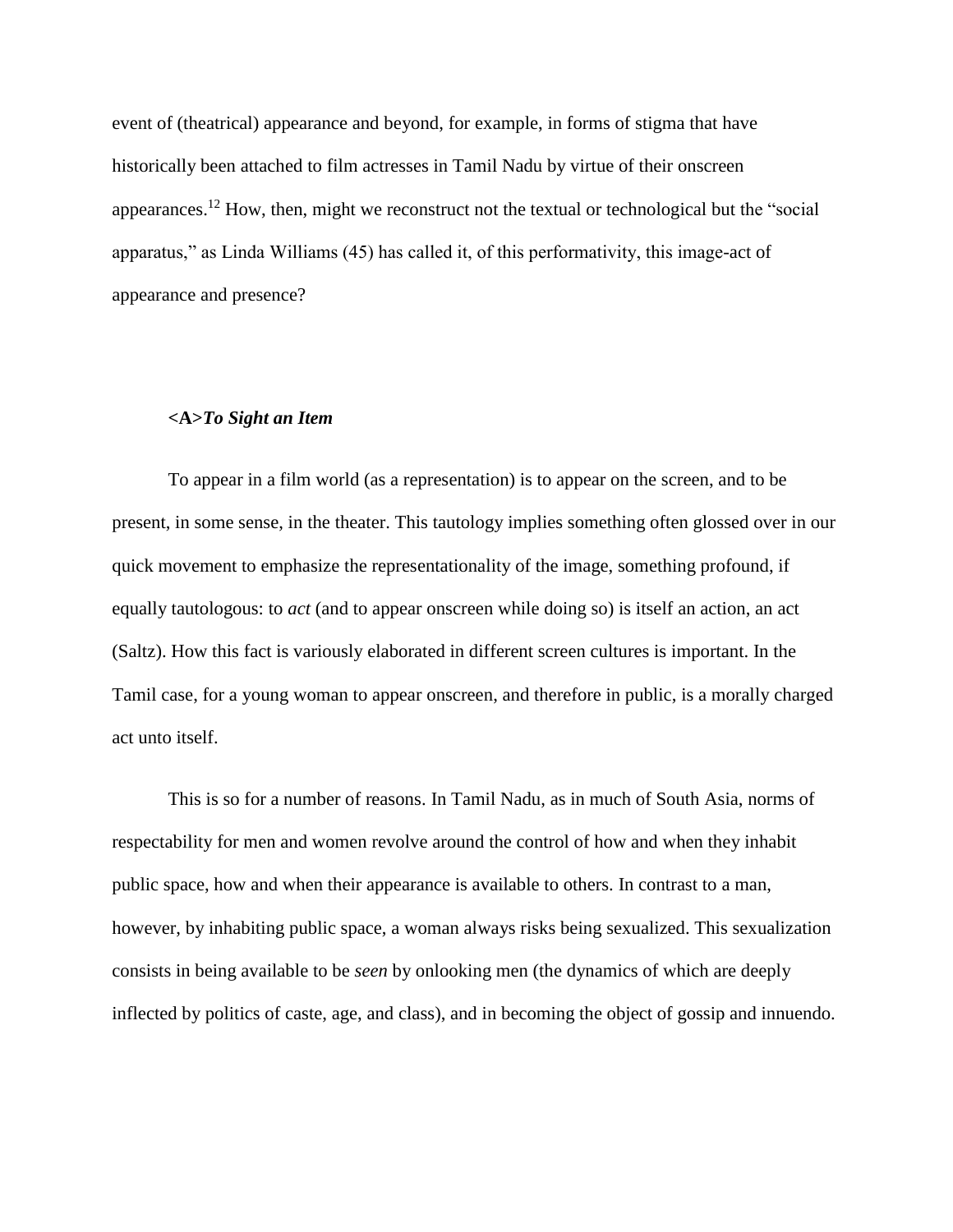This sexualization is abetted by an insistent, conservative stereotype (one that is not historically unique to South Asia, of course), namely, that actresses are fallen women, or "prostitutes" as actresses are often dismissed today (Chinniah 40–41; Ganti 94; Hardgrave 95; Seizer). This stereotype is linked to the fact that in the early decades of Tamil cinema most actresses came from so-called Devadasi (or temple-dancer) communities, who through reformist movements of the nineteenth century were rebranded as prostitutes and relegated to the margins of respectability and community (Ramamurthy; Soneji). This history, combined with pervasive assumptions about casting couches and the like, makes cinema--among the various modes of public appearance--a particularly problematic site of presence. It seemed self-evident to many of our informants (young men in particular) that to be a film actress meant, as one young man put it, "lying down" (with the hero, director, or producer). Through a kind of ideological loop, the proof of this immorality for many was the actress's very appearance onscreen. Recall that it was this concern that motivated the husband's blockage of his wife's appearance onscreen at the *Goa* film shoot. As one relatively but not uncommonly conservative middle-class couple put it to Costas in Tamil, "What kind of family girl [*kuṭumba poṇṇu*] would allow herself to be *seen* by anyone onscreen, hugging, kissing, bearing flesh?"

Here, the image is taken to index (and thus "prove") a fundamental corruptibility: the willingness to be seen. This appearance takes place within an imagination of theatrical reception. In asking, "what kind of family girl would choose to let herself be seen by *anyone*?" the couple above implicitly invoked an imagined crowd to which the actress gives herself over: low-caste, low-class men--"the incontinent spectators" or "pissing men" of the censor's imaginary (Mazzarella; Mazzarella and Kaur)--cloaked in the darkness of the public cinema hall, ogling, but also hooting, hollering, and whistling (all activities that typically accompany the appearance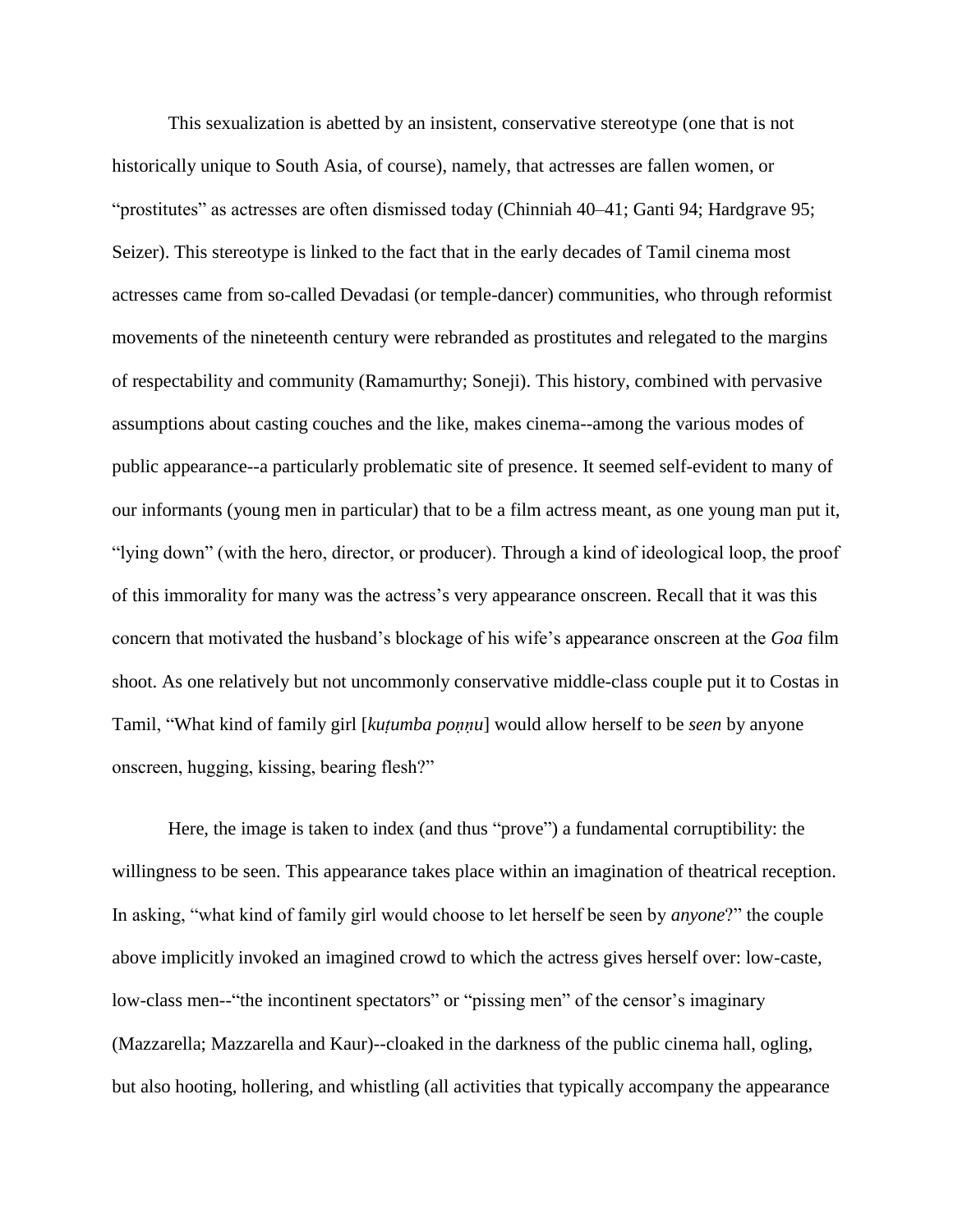of a particularly erotic female image). This sexualized form of public vision is denoted in Tamil slang by the code-mixed phrase "sight *atikkiratu*," literally "beating sight," an assault of the eyes on its object of vision.

While this look might be taken as conforming to the cinematic gaze described in feminist critiques of Euro-American cinema (and visual media more generally), at issue here is not just the sexual objectification of the gaze. Rather, it is a *scene* (or chronotope) of vision, one that implicates not just a spectator subject and a seen object but an embodied male viewer who stands in a set of relationalities with the screen (expressed through intent vision and intense whistling, hooting, and hollering), with other viewers (homosocial male peer groups with whom one ogles in the public space of the theater; offended others who object to such vulgarities; embarrassed family members that one is caught watching with; and so on), and with the actress herself (variously characterized by male viewers as a *kanavu kanni* ["dream girl/virgin"] or a prostitute) as seen through her character.

The absent anchor of this scene of vision is the kin unit (ideologies about which emanate from upper-caste, middle-class formations)--hence the key ideological signifier, "family," in the phrase "family girl" (*kuṭumba poṇṇu*) noted above. In contrast to the open publicity of the cinema hall, the kin group is the moral center of respectable (non)appearance and vision and a unit of sexual surveillance and regimentation, a shield that stands between flesh and flesh, and the image thereof. By contrast, the image that is offered up to be sight *aṭi*-ed figures its object as unrelated, as non-kin. Marriage is a ritual transformation that makes actresses, based on public norms of propriety, unavailable or only embarrassingly available for sight *aṭikkiratu*. As a lowermiddle-class informant in Chennai ambivalently explained in Tamil, women acting is fine, as long as they aren't kin, as long as they aren't "our girls." "It's like sight *aṭi*-ing girls (in public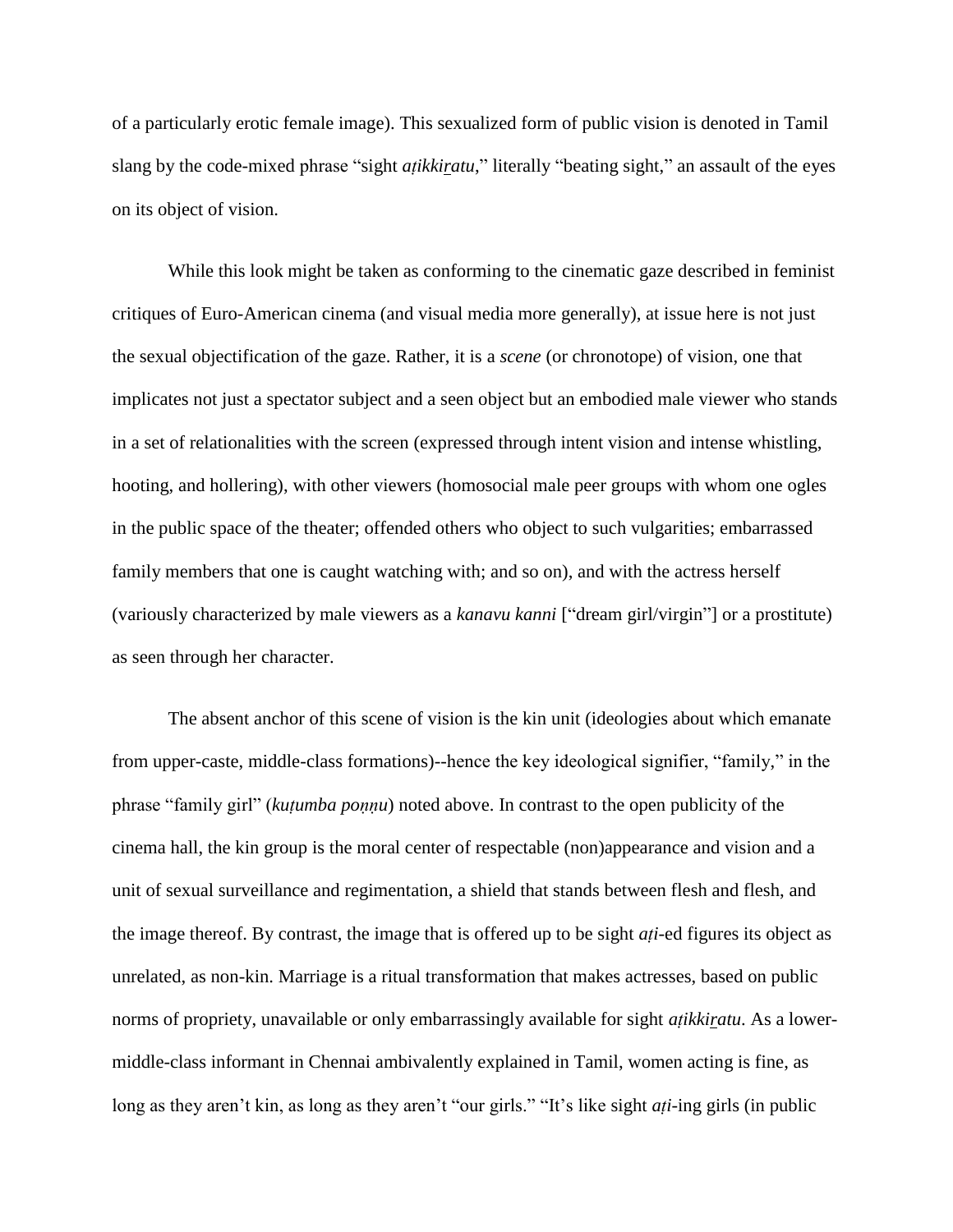places)--when they aren't our sisters or mothers, we enjoy it. But if others are looking at them like that, we get upset." By this logic, in order to be sight-ed the actress must be not "ours"; she must be unrelated, sexually available, and perhaps even non-Tamil. And indeed, it has long been the case--and since liberalization, even more so--that actresses who play the heroine in commercial Tamil films are unmarried and non-ethnolinguistically Tamil (Nakassis, "Tamilspeaking").

But if the screen opens up a risky space of presence where the actress is rendered morally responsible for her appearance beyond the narrative representationality of the image, the stigma of the screen and the kinship logics of sight *aṭikkiratu* are also mediated, and thus potentially mitigated, by that very representationality. Emphasizing the representationality of the image is itself a strategy for managing a male gaze that insists on seeing beyond the character, the story, the diegesis to directly apprehend the actress as a sexualized body. Indeed, not all women who appear onscreen are figured by the films in which they act *as* objects of sight. It is this fact that explains a common career pattern of heroine-actresses after marriage:<sup>13</sup> switching to character roles in elder kin-relations to the hero, acting as older sisters, sisters-in-law, mothers, aunts, or grandmothers to the hero (even with the same heroes they once romanced onscreen), and thus sequestered from romantic scenes and from item numbers. Here, the narrative text, as a representation of a fictive world, veils the actress, obscuring her body *through* her character.

Mitigating the presence of the screen, however, does not only take place onscreen. Much image work must also be done offscreen by actresses--especially those who play heroines--to disassociate themselves from and disavow their appearances onscreen, to insert a gap between the screen and their selves, defeasing the performativity of their image and rendering it merely a representation not of *them*, but of some character. Widely circulated stories--such as the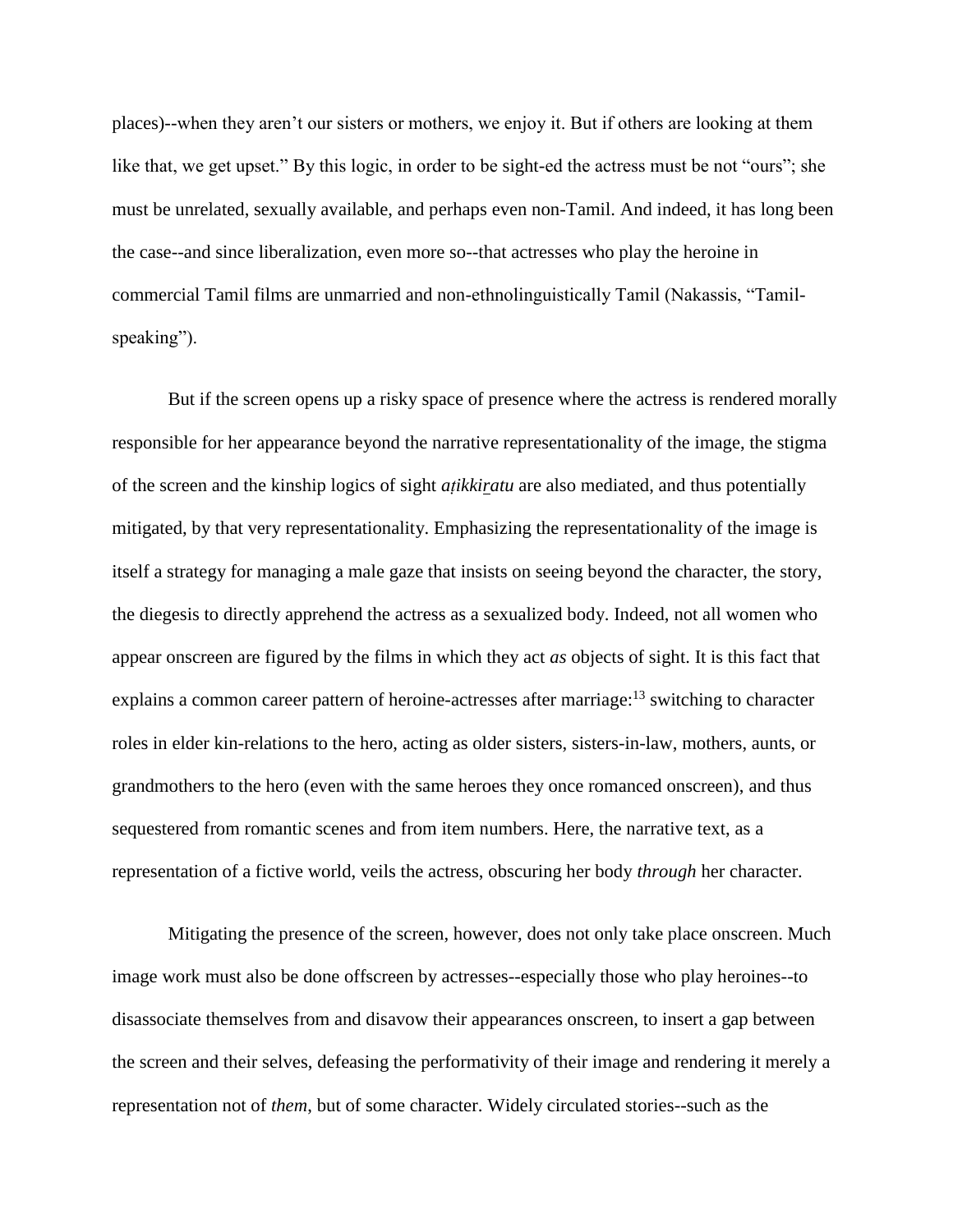legendary heroine Saroja Devi's (b. 1938) refusal, as part of her parents' permission for her to act, to never wear sleeveless blouses or swimming suits--and public statements by actresses--for example, the frequently heard insistence of being a simple homebody, indifferent to the glitz and glamor and parties of the film industry, uninterested in romance, unwilling to do "glamour" scenes with kissing and the like--often play up their "traditional" homely qualities, their shyness and family commitment. Such offscreen image-work is undertaken to counter the always already sexist assumptions about an actress and mitigate the insistent presence of her image, attempting to separate and absent her personage from every animating instance of her screen appearance.

#### **<A>***Sound-Image*

Presence is not only a visual matter. The pleasures and performative power of images also depend on their aural elements (Taylor). As we will see, vision-image and sound-image work together to create and mitigate the effects of presence in several ways: by doubling startexts, by multiplying presences and absences on and offscreen, and by introducing different possible combinations and circulations of voice, name, and body.

One of the immediately apparent features of the item number "Kalasala Kalasala" is the fact that the actress onscreen and the singer who provides her voice are two different people. As noted earlier, the thin, fair, youthful body of North Indian actress Mallika Sherawat (b. 1976) is paired with the aged voice of the well-known septuagenarian Tamil playback singer L. R. Eswari (b. 1939). With relatively little attempt to synchronize body and voice in a "realistic" manner, this pairing exposes the artifice of visual-aural synchronization as just that: artifice. But this is not a technical slip-up; rather, it points to an established division of aesthetic labor between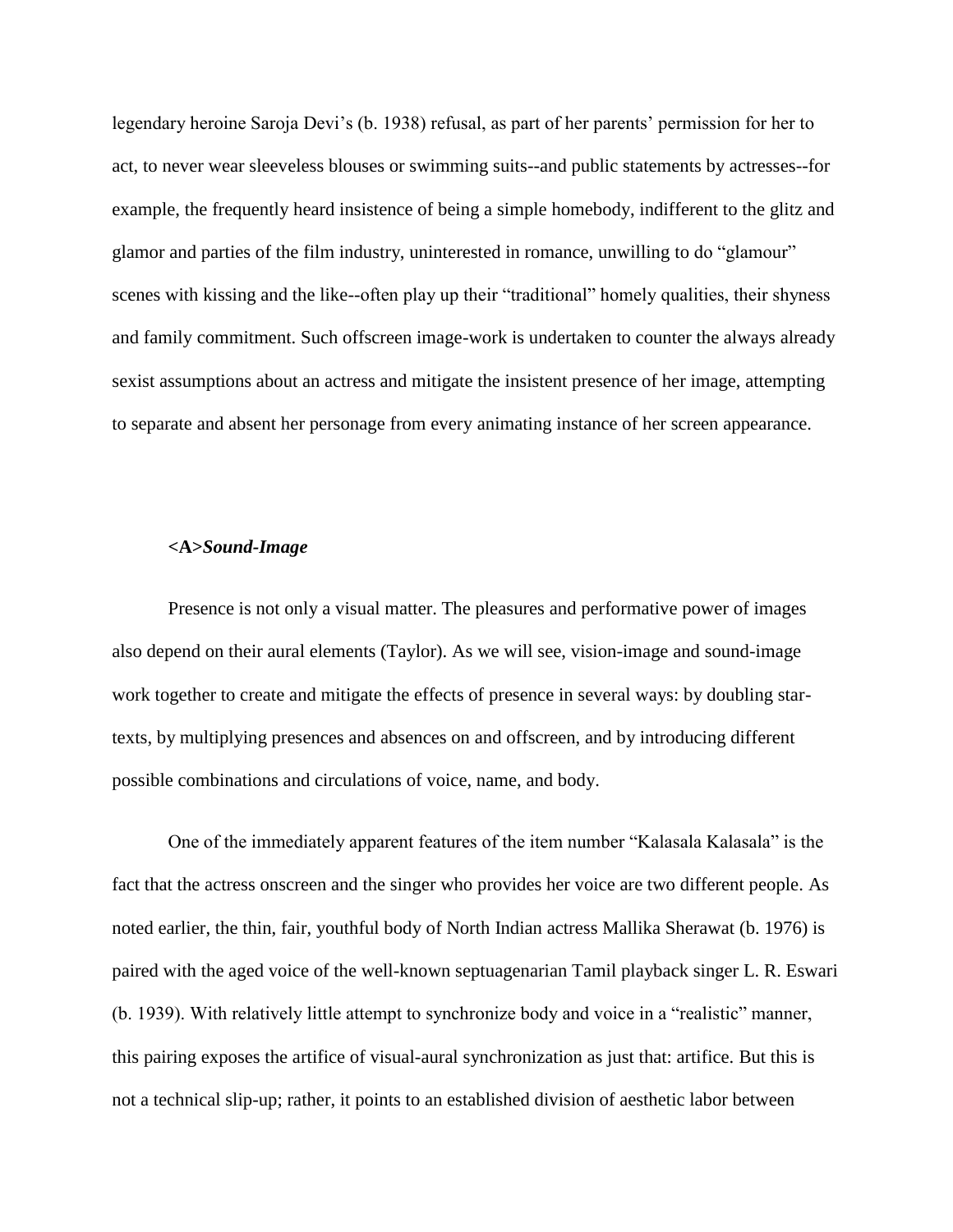acting and singing that has been a general feature of popular Indian cinema industries since the 1950s. While the use of singing actors and actresses had been prevalent in the 1930s and 1940s, this gave way to a system that would come to be called "playback": the recording of singers' voices first in the studio and their "playback" on the set to be lip-synched by actors and actresses in song sequences.<sup>14</sup> Playback generates a system in which participant roles are multiplied, a fact that in turn has important implications for the creation and management of presence.

Playback's acknowledgment of the multiple persons involved in producing the figure on screen stands in contrast to a key preoccupation of Hollywood cinema: achieving a unity of body and voice, representing them as springing from the same source, despite (or rather because of) their disarticulatability by technical means. Doane writes: "Classical mise-en-scène has a stake in perpetuating the image of unity and identity sustained by this body and in staving off the fear of fragmentation. The different sensory elements work in collusion and this work denies the material heterogeneity of the 'body' of the film" ("Voice" 47).<sup>15</sup>

In Tamil cinema, this "material heterogeneity" is not only acknowledged but valued. The default condition is that appearance and voice do *not* have the same indexical source, and there is no need to hide this because they are known and expected by the audience not to. As we can see in "Kalasala Kalasala," the difference between the appearing actress and the playback singer who voices her is part of the spectacle's pleasure. Besides fragmenting the female form, this specialization of roles also multiplies potential presences and absences; in addition to multiple offscreen "authors" (music directors, lyricists, scriptwriters), there are multiple onscreen "animators" (actors/actresses, playback singers, dubbing and Foley artists) (Goffman). A key implication of this for song sequences is that it places two animators (and their associated star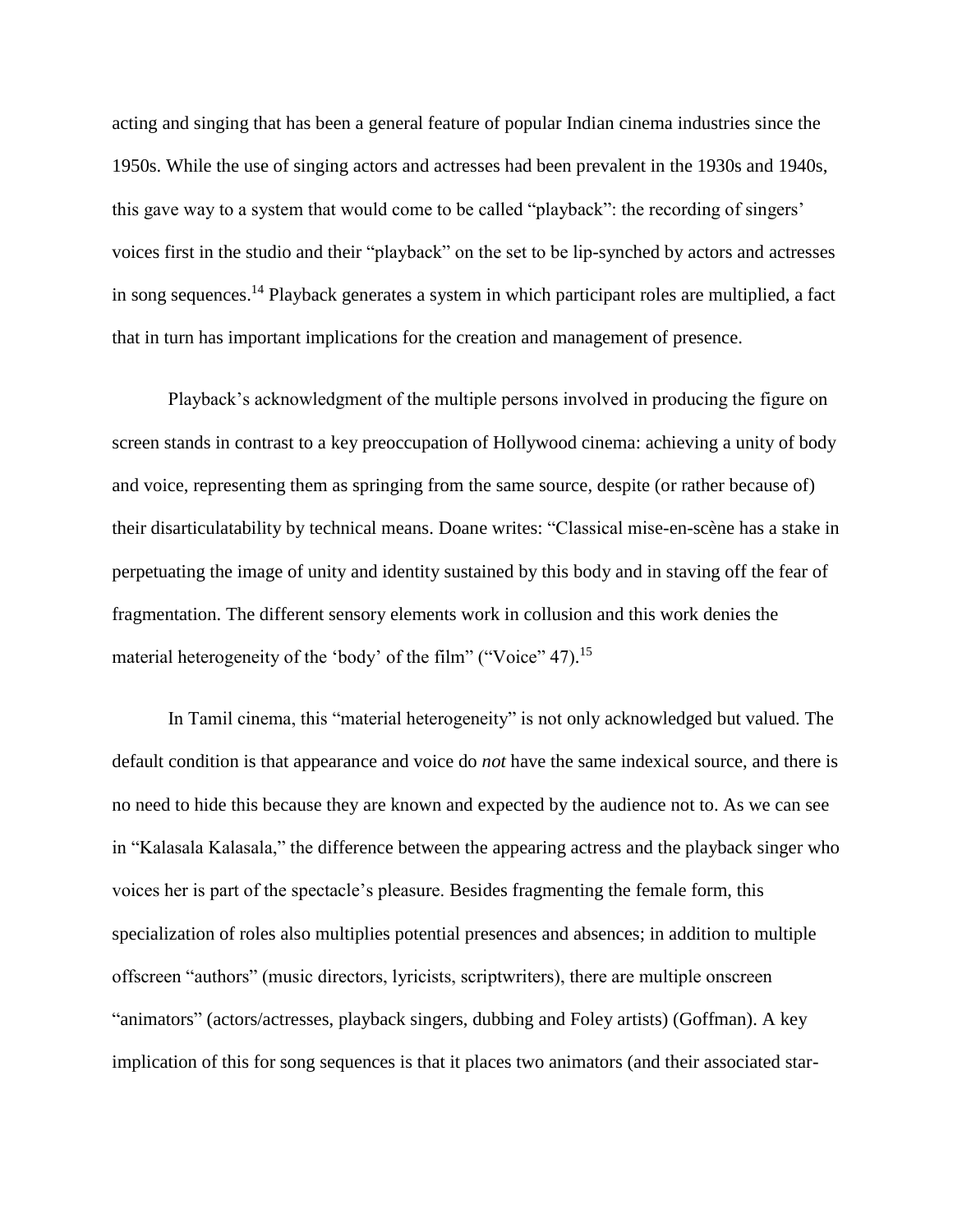texts) in juxtaposition: that of the actress whose body "animates" the song visually and that of the singer whose voice "animates" the song's words and melody.

In "Kalasala Kalasala," it is thus not only the actress Mallika Sherawat who appears as herself, but also L. R. Eswari, the singer. The film, through the prominent special credits given to Eswari, and the trailer, which shows juxtaposed shots of Eswari singing in the studio with scenes of the filming of Mallika's dance, both make sure that viewers know not only who is appearing onscreen but also who is singing, for these are acts that have far-ranging implications beyond, rather than simply in relation to, the film's diegetic world.

Film theory has made space for the consideration of "disembodied" voices through the concept of the *acousmêtre*, the voice delinked from an onscreen image of a body producing it (Chion). The idea that power relations are generated through the opposition between onscreen synchronized voices and offscreen acousmatic voices is elaborated in Silverman's now classic work, *The Acoustic Mirror*. Elaborating Mulvey's insights about the visual image and the objectification of the female body, Silverman argues that this objectification turns on the difference between, and hierarchical positioning of, voice as *being* and voice as *discursive agent* (44). In the terms of this critique, Hollywood films pit the disembodied male voice, endowed with omniscience and omnipotence by virtue of not being attached to a visible body, against the synchronized, and thus embodied, female voice. Up to this point, basic observations about the sociology of Tamil film production certainly support the gender critique made by Silverman: after all, music directors, lyricists, and directors, who are arguably in the position of "discursive mastery," are overwhelmingly male; and, as we have noted, it is now rare for heroines to provide their own voices for their characters. Read from the point of view of the film as representational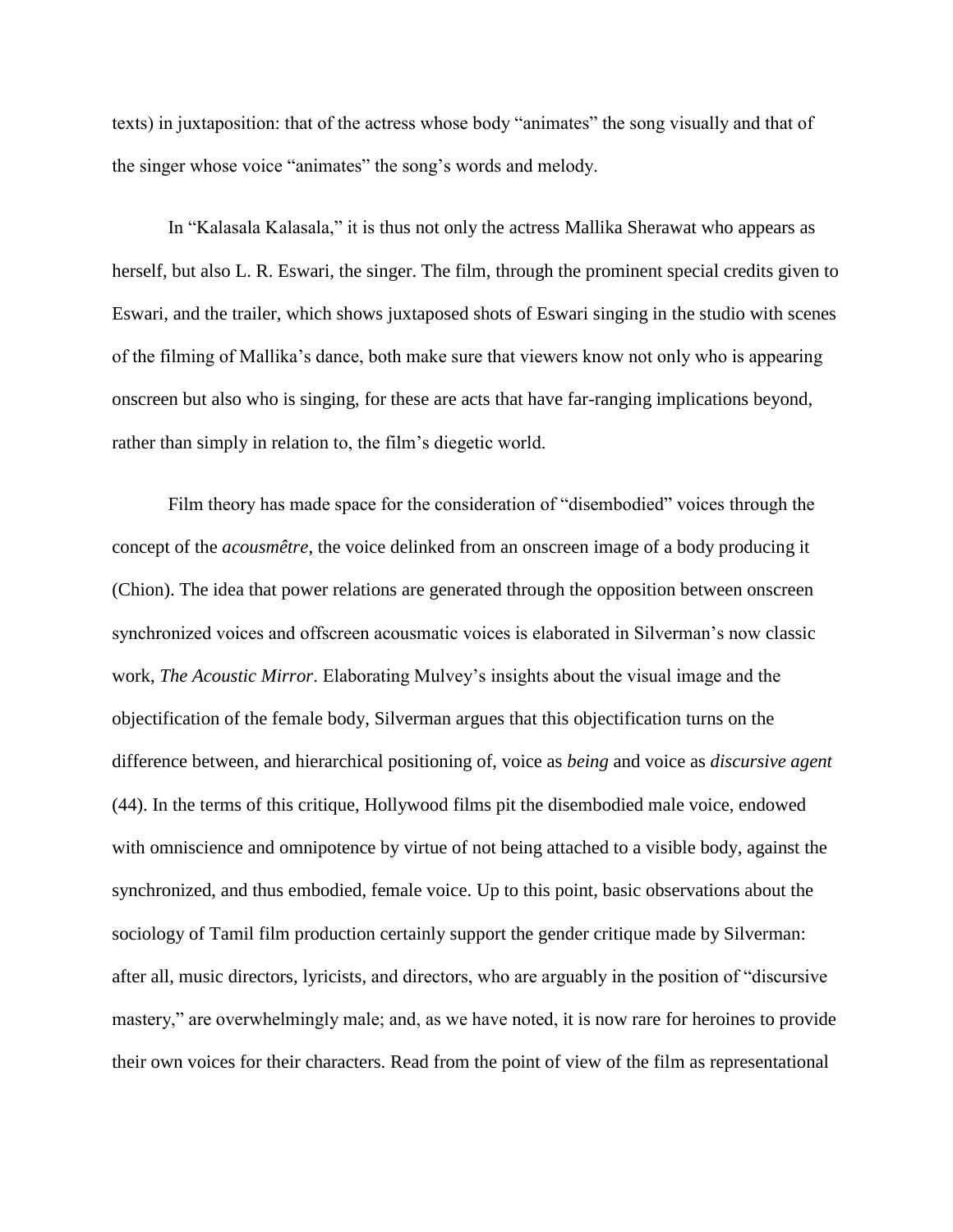text where the author is paramount, it would certainly seem that women (both actresses and singers) are denied authorship and confined to the role of animator.

Silverman goes on to argue that while the male subject is identified with a transcendental and omniscient auditory and speaking position, the female subject is persistently confined to the interior of the diegesis. This is accomplished, Silverman suggests, by being made to speak or vocalize involuntarily within the story, and by giving female voices some feature, such as an accent or a low husky timbre, that identify them with "intractable materiality" (57–61). Again, this seems to pertain to "Kalasala Kalasala." Eswari's voice is widely described by Tamil film producers and viewers as particularly suited to conveying female sexual desire and was used throughout the 1960s and 1970s as the singing voice for female characters who were in various ways outside the bounds of respectability (Weidman, "Remarkable"). In "Kalasala Kalasala," it is not only the timbre of Eswari's voice but also various stylistic elements that identify her voice with an "intractable materiality." Her crisp articulation, with its pronounced "ch" (alveolo-palatal affricative) sounds, and particularly her aggressively trilled " $\mathbf{r}$ " in the refrain, "My dear darling unnai Mallika kūppiṭrrrā" ("My dear darling, Mallika is calling you"), are exaggerated vocal gestures meant to evoke a Tamil "folk" style that draws attention to the lips, mouth, and breath and thus to singing as a physical, bodily act. The heavy trill coincides with the double entendre of *kūppiṭu*, to call or issue a come-on, providing a kind of sonic/denotational icon of the looseness of Mallika's, and Eswari's, character.<sup>16</sup> The heavy breathing sound that comes midway through the song, implied to have been made by Eswari, can be taken as an example of the female voice being made to utter the kind of "involuntary" vocalizations (sighs, groans, screams, and so on) that Silverman cites as devices that confine the female voice to pure "being."<sup>17</sup>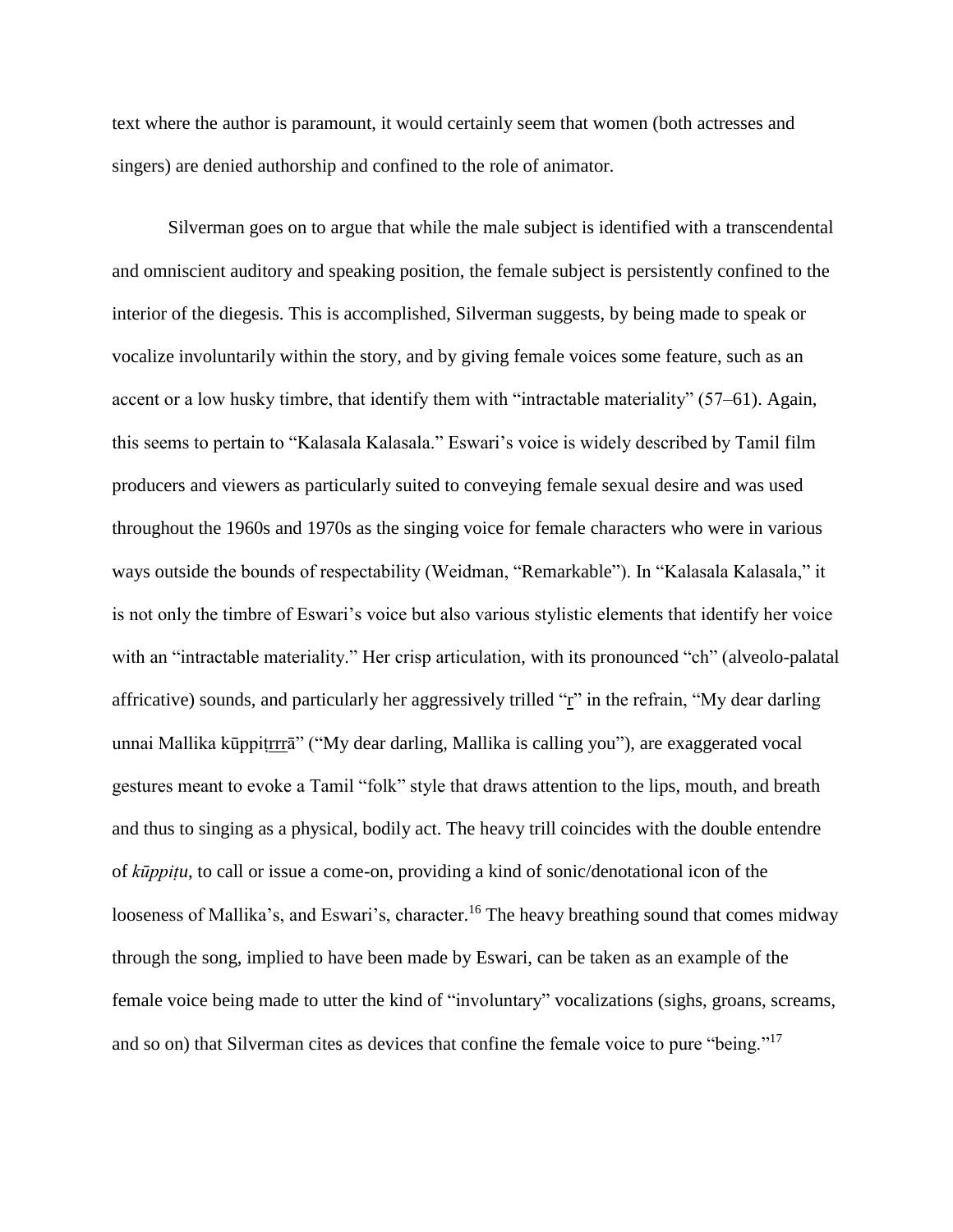Yet in the Tamil context, the salient opposite of this embodied, sexualized voice is not the disembodied, authoritative discursively masterful male voice posited by this line of theorizing. Rather, the salient opposite would be the clear, "chaste" voice of Eswari's contemporary, the playback singer P. Susheela (b. 1935), who provided the singing voice for the "good" female characters of Tamil cinema during the 1960s, the heyday of their careers. Although Eswari's and Susheela's voices inhabited the same pitch range, the timbral and stylistic contrast between their voices (developed through constant juxtaposition in films) worked to consistently identify Eswari's with sexualized bodily performance and desire, while Susheela's voice was conceived of, by herself and others, as independent of bodily involvement.

The main dynamic here thus does not revolve around discursive mastery and its opposite, and this is because the stakes are different. For rather than upholding the integrity of the diegesis, actress and singer are, quite independent of the diegesis, engaged in the risky play of presencing themselves through the screen. Contrary to what Silverman argues, here the presencing of the singer's (and the actress's) body works not to fold her into the "inner" space of the diegesis, but instead to remove her from it, to draw attention to her offscreen persona as the kind of singer or actress who would perform such an act. According to this semiotic ideology, Mallika the actress and Eswari the singer are indeed a good "match," not because they convincingly create the illusion of a unified body onscreen, but because they are understood, even across considerable ethnolinguistic and age gaps, to be the same type of woman offscreen: the type who would be willing to use their body/voice to animate the spectacle of a sexualized performance.<sup>18</sup>

But this spectacle is hardly the occasion for uninterrupted voyeuristic pleasure. The mismatch between the body onscreen and the voice that is heard breaks any voyeuristic illusion of peering/overhearing as if from behind a fourth wall. Instead, the viewer is confronted with the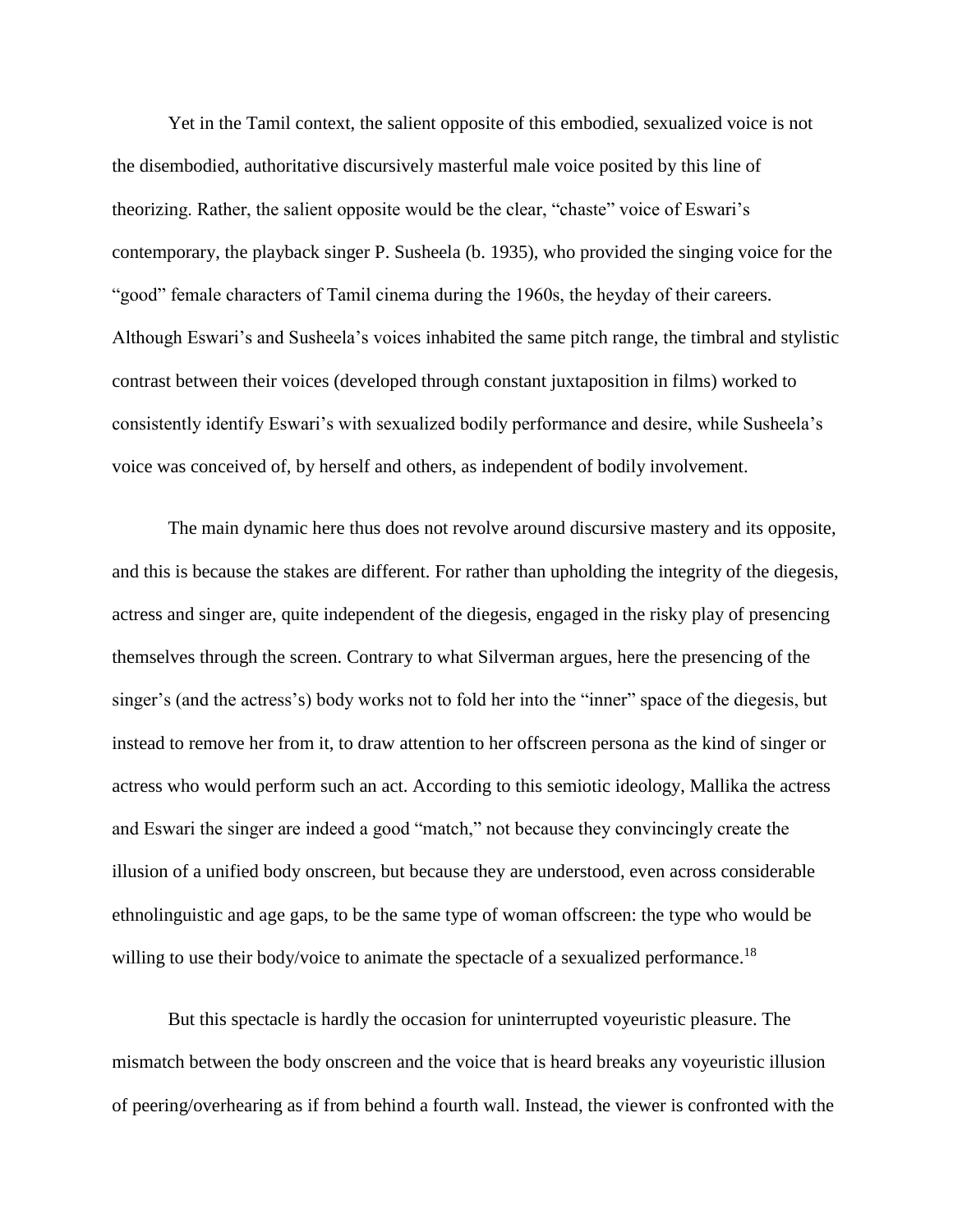artifice of the combination of body and voice, both of which, rather than interacting with and supporting each other (what Rick Altman calls "reinforcing each other's lie" [70]), are addressing the viewer frontally, directly.

While the frontal presentation of Mallika is accomplished through her winks to the viewer and "looks" at the audience, and through her naming in the song's refrain, its counterpart, the frontal presentation of the singer to the viewer, must be accomplished through another device: the singer's interdiscursive reference to her own singing persona across many different films. Eswari's performance of the heavily trilled "r," her unabashedly "husky" timbre, and the raunchy lyrics that she is willing to sing, are all telltale signs that make reference to Eswari's songs from earlier decades and to her well-known persona as a "vampy" singer.<sup>19</sup>

The direct, frontal presentation of the singer is also accomplished by the incongruence of the vision-image's and the sound-image's qualia of frontality. In sound recording and sound studies, directness has been primarily conceived as being produced through the effect of closeness (Doyle), the lack of reverb that makes the sound seem "dry" and contained by a small space. In "Kalasala Kalasala," however, one of the most immediately striking features is its use of pronounced reverb for all the voices, especially Eswari's, which seems to create a large and distant aural space distinct from that constructed by the visual close-ups and direct looks of Mallika. Auto-Tune effects on Eswari's voice add to this, lending her voice in parts a soft, shadowy, and even more distant quality; it is anything but "in your ear" the way Mallika's body is "in your face." With this production design, even if the voice did more "believably" match Mallika's character/body, it couldn't possibly be coming from her. And this is the point. The singer is presented as herself, but the production of the voice keeps it at a distance, not only from Mallika and the visual spectacle more generally but from the audience as well.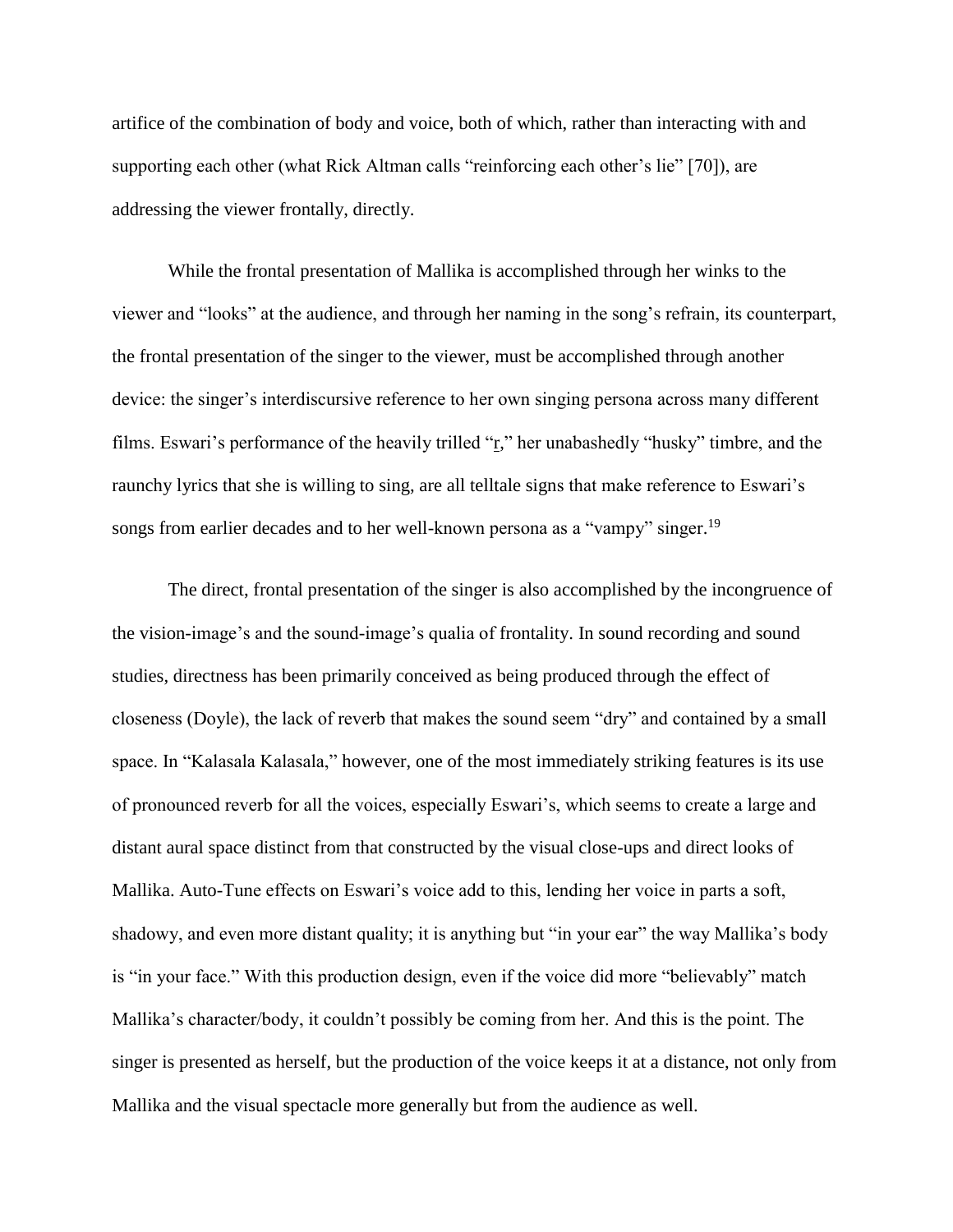The seeming independence of the sound track here seems to support film sound theorists' contention that the sound track, far from being always in service of the visual track, often "wanders" in its own way (Altman 74). Unlike in narrative parts where sound is used to "anchor" the image, it is particularly in the creation of "spectacle" that nonsynchronous sound dominates. Williams has noted that while nonsynchronous sound has been theorized by Silverman and others in relation to its potential to "deconstruct the dominance of the image, especially the patriarchal, fetishized image of women" (122), it can also be used to create "aural fetishes" that shore up viewers' pleasure and fantasy, as in hard-core film and video. In such cases, however, the fetish-character of sound comes from its seeming closeness and intimacy, its "object"-ness (Metz and Gurrieri), as well as from the anonymity of its source. But none of these apply to Eswari's voice. For as we have seen, her voice is not positioned as "close" to the listener at all, and it is anything but anonymous or detached from her body. If it is neither acting as a closely heard vocal fetish, nor serving to shore up the viewer's identification with and recognition of the star, what, then, is this voice doing?

To address these questions, we need to move beyond the plane of text-diegesisrepresentation to figure out what kind of act singing constitutes. What is the social apparatus at play here that "orders" voices (Bonitzer 332), particularly singing voices, regimenting their meaning and their potential effects?

# **<A>***"Just the Voice"*

Let us return to an obvious but important aspect of playback: the singer is not the actress. Inhering in this simple division of labor is a more categorical distinction: the singer is not an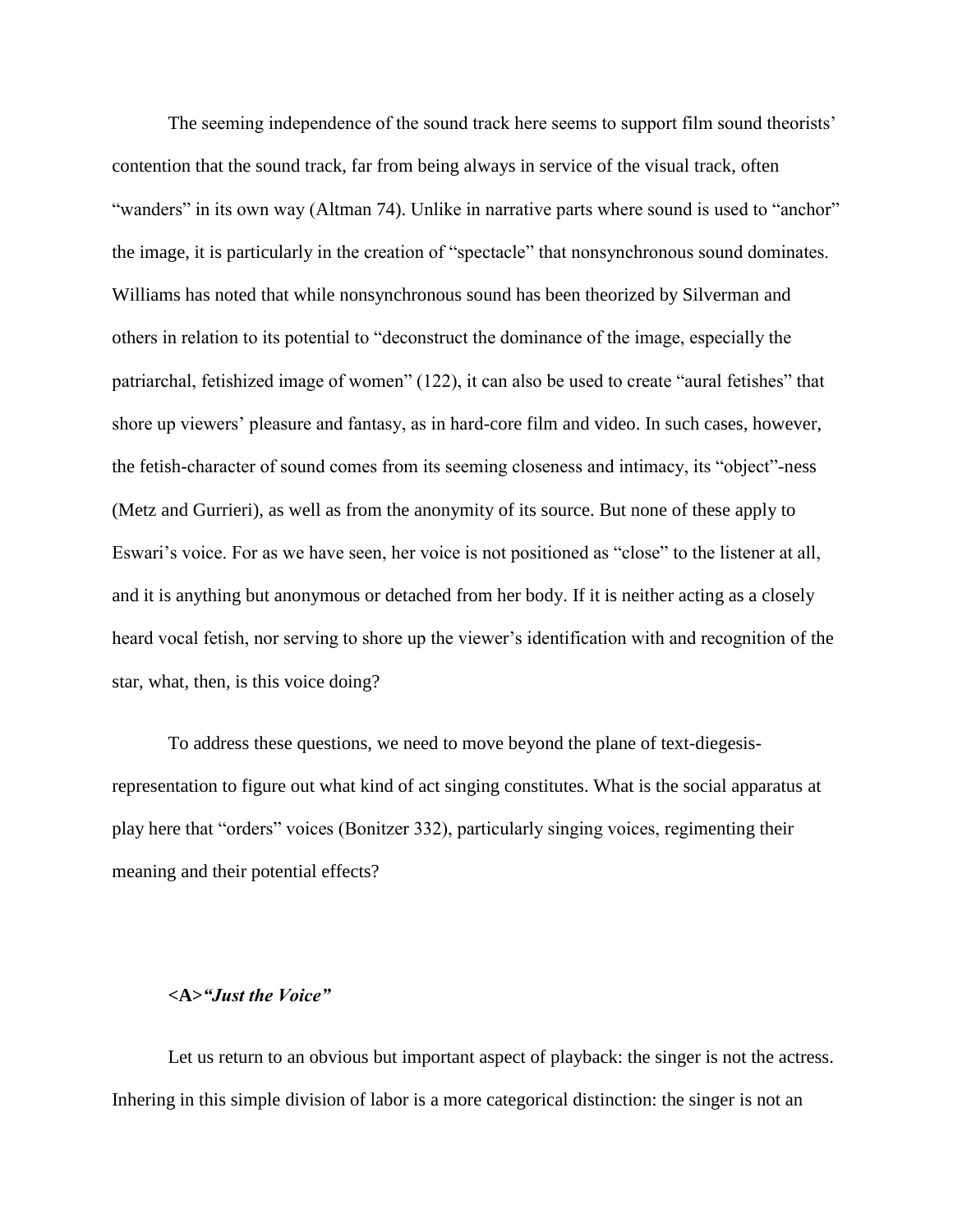actress. The opposition between singing and acting in South India is a charged contrast that dates from late nineteenth-century social reform and "revival" of the "classical" arts of music and dance, for it was under the sway of these projects that singing and acting came to be categorized in terms of their differing respectability (Weidman, *Singing*). Performance genres that required a great deal of bodily movement were relegated to the "low" cultural realm, while modes of performance in which the performer engaged in little physical movement came to be considered as art. While the early decades of Tamil cinema featured singing actors and actresses whose status was protected by the assumed moral rectitude of singing, by the late 1940s singing and acting were increasingly defined as separate activities, their practitioners placed on opposite ends of a moral divide between good "family women" who maintained a modest physical presence in public and women of questionable moral standing who displayed their bodies for all to see.

Female playback singers, inheriting these categorizations, conceived of themselves as "just the voice"--a conduit-like status constituted through multiple oppositions: just the voice and not the body; just singing and not acting; just singing and not authoring or "meaning" the words. For female singers of Susheela's generation, live appearances and performances constituted a crucial form of offscreen work: presenting themselves as separate and different from the characters and actresses for whom they sang. The respectable norm in live stage performances was for the singer to stand stock still before the microphone while singing, gaze fixed not on the audience but on the music stand, using one hand to keep the end of her silk sari carefully draped over her right shoulder in a standardized sign of sartorial modesty. Furthermore, from the 1950 to the 1980s, despite the fact that many songs were composed only in skeletal form before being given to the singer to realize more fully, female playback singers assiduously denied their involvement in composing songs or authoring lyrics, presenting themselves as merely a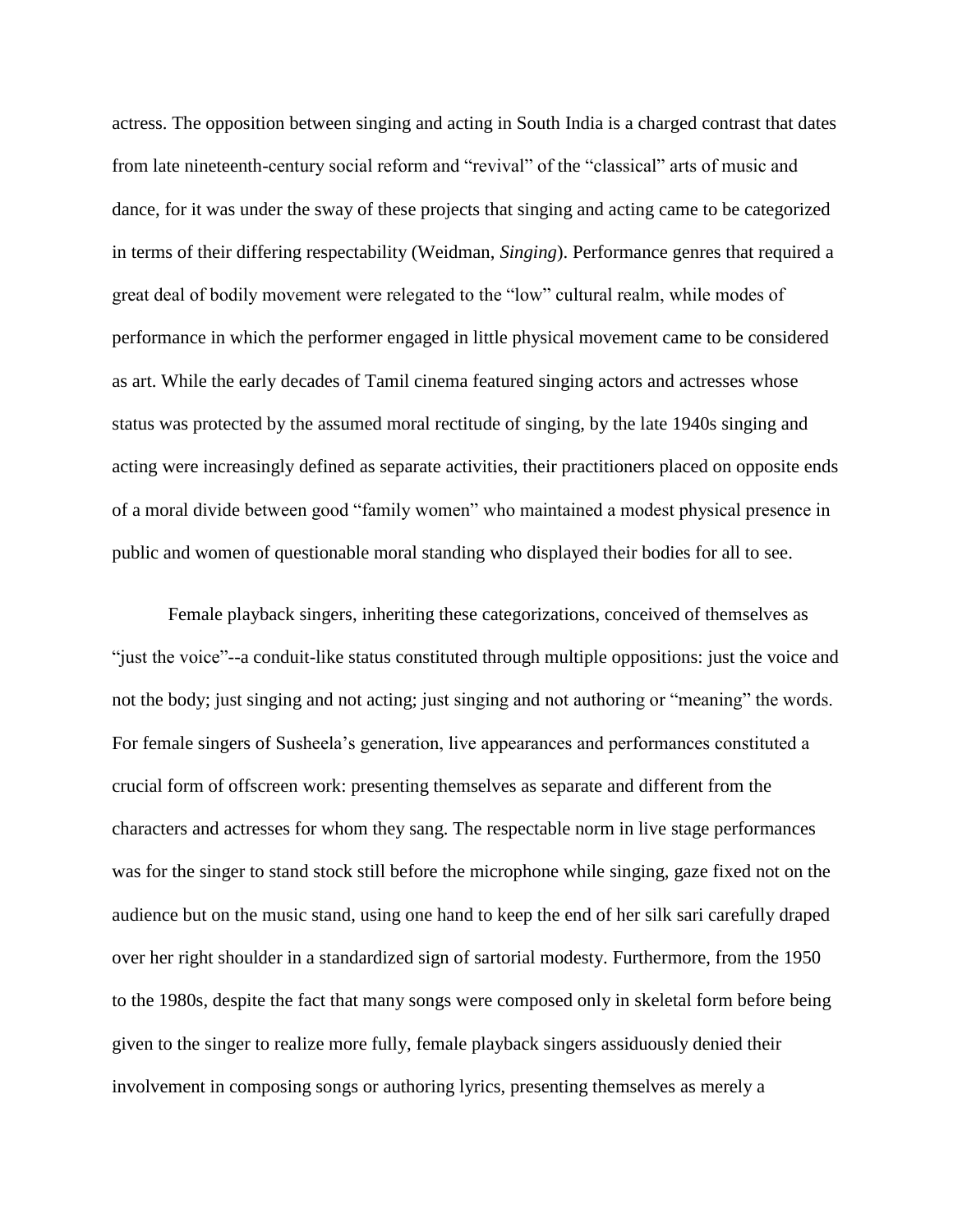reproductive technology for "playing back" songs that had been written by others. And although since the 2000s some male actors have started to write and sing their own songs, collapsing the roles of actor, singer, music director, and lyricist, it is still uncommon for an actress to sing her own songs.

# **<A>***Voice, Name, Body*

What is at stake in maintaining this role of "just singing" (not dancing, acting, authoring, or speaking)? Doubly constituted by the idea that the singer's work is reproductive (merely giving voice to something authored by others) and specialized (only singing, not acting or speaking), singing here is framed as a positively valued act because it does not involve the singer's body as acting does, or the singer's self/will/intention as speaking does. Staying within the "singing" frame is what allows a female singer to be named/known, and to present her "self"/body in live appearances without presencing herself in ways that would compromise her respectability. The fragmentation of the female body and voice--its co-animation by actress, singer, and dubbing artist--is thus a way of separating out body, singing voice, and speaking voice to reduce the intensity of performative presencing onscreen.

To be presenced as a singer means not simply that people know whose voice it is--that is, that the voice is *biographically grounded* in the singer's name--but that the voice and name become *biographically embodied*: connected with the singer's body, will, and intention. This biographical embodiment, an element of the presencing of the body, does not depend on one's visibility/appearance on the screen or stage; a playback singer's body may be presenced when all we hear is her voice singing or disavowed when she is performing on stage.<sup>20</sup>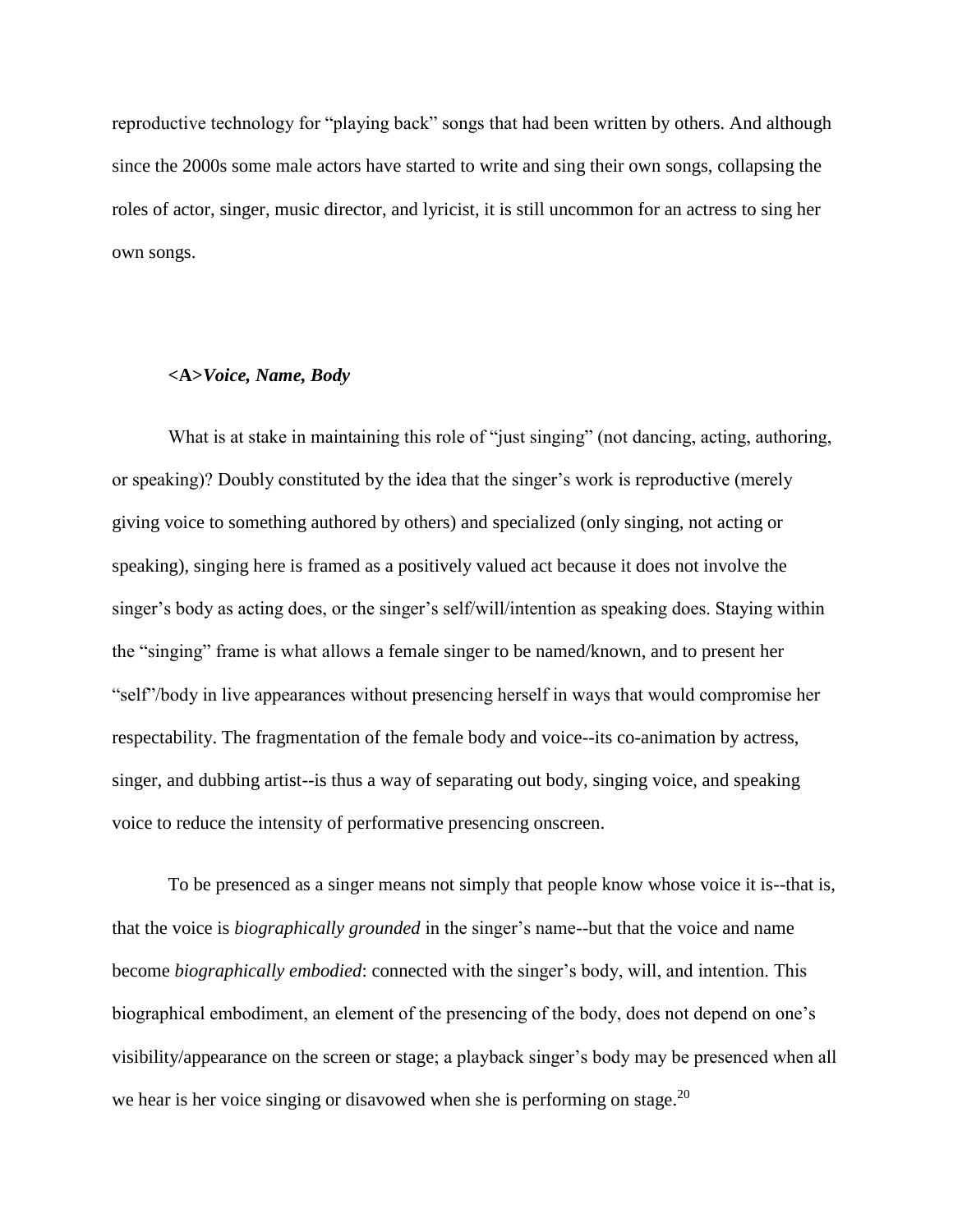Managing this potential presencing and preserving the singing frame requires further distinctions to be upheld, and for female singers of Susheela and Eswari's generation, prime among these was the distinction between "singing" and "effects": those moments when there was some kind of voiced emotion or bodily reaction. Unlike merely singing *about* (that is, representing) an emotion or feeling, performing "effects" necessitated producing the sound of that emotion/feeling--an iconic representation of it--therefore introducing the possibility, for audiences and singers, that the playback singer was indeed feeling it herself. While male singers sometimes performed laughing or heightened speech effects in songs, the variety of possible effects was greater for female singers and performing them had more extensive ramifications for the star texts and reputations of female singers.

The category of "effects" came into the vocabulary of singers, music directors, and listeners soon after playback singing became established in the 1950s as a way of maintaining the separation between these moments in songs and the act of singing, and also asserting a distance between the singer's self and the screen and diegesis. A wide range of vocalizations came to be categorized as "effects," including those closer to denotational language, such as using English words, speaking dialogue, folk pronunciation (for example, the trilled " $\mathbf{r}$ "), or heightened speech; a middle range of relatively common stylized vocalized emotions, such as crying, sighing, or laughing; and at the further end, nonverbal, nonmusical vocalizations such as hiccupping, swooning in delight or pain, or heavy breathing, which were less common and therefore less stylized.

Even while performing them, the singer's self was distanced from these effects in several ways. Effects were sometimes preceded by a pause or full stop between the singing voice and the effect. Stylization also performed a shielding function, making the sigh, laugh, or cry more a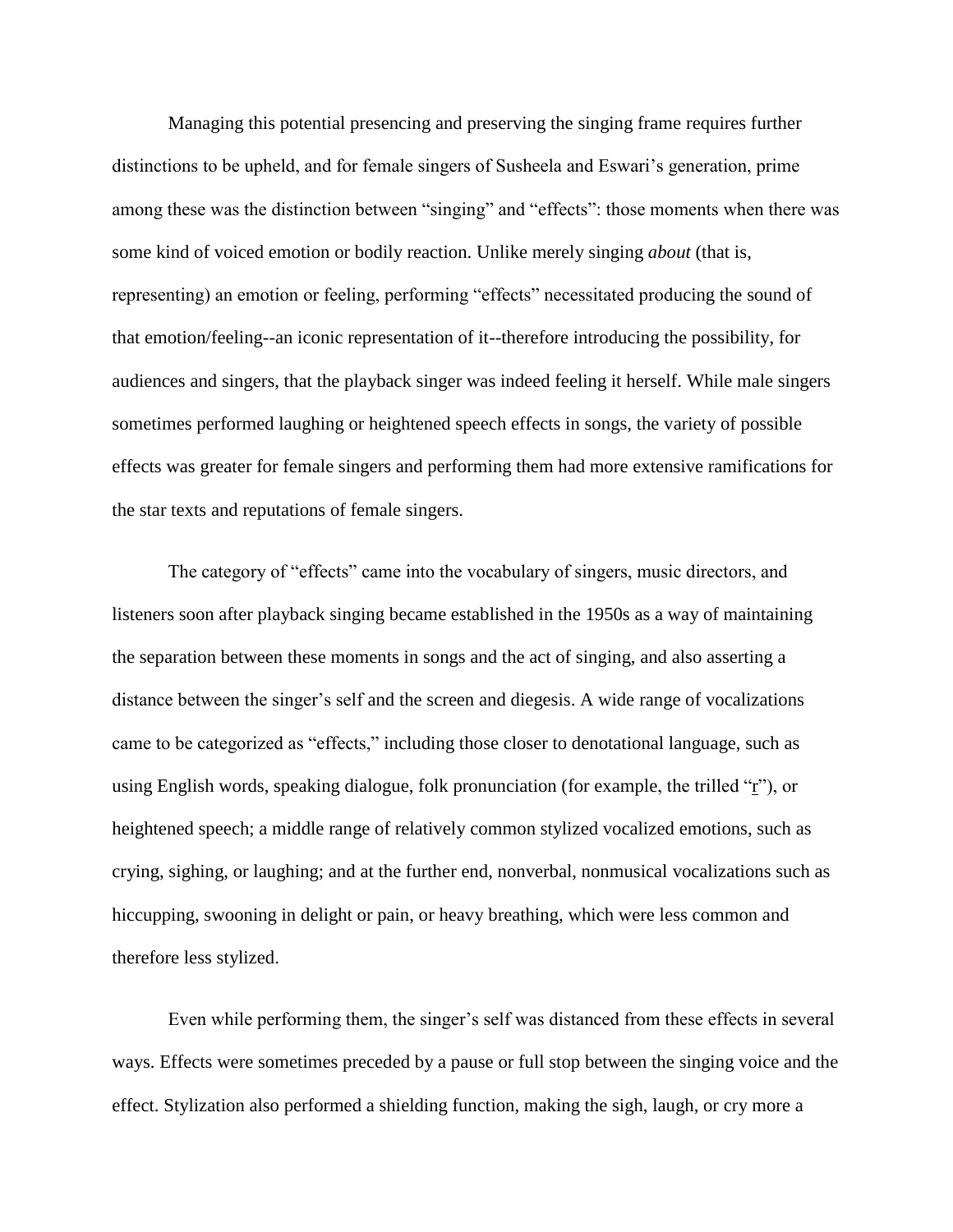citation of emotion than a spontaneous expression of it. And the very conceptualization of these moments as effects conjured the image of a Foley artist manipulating objects before a microphone to trick the ears of listeners rather than that of an engaged performer authentically portraying an emotion.

Despite these varied ways of containing the potential excess of these effects, managing their performative force was challenging, and performing them was always a liability for female singers. This was not only because effects came perilously close to acting but also because they admitted the intimate presence of the body in the sound itself. Effects were an extension of the breathy or what would come to be called the "husky" voice, associated with available female sexuality and the expression of female desire. The potential performativity of effects implicated not only listeners' perception and emotions but also the singer's own moral character, and it thereby affected the kinds of screen worlds she could inhabit. Permanently marking the singer and sticking to her voice, performing such effects could make her unsuited for singing other kinds of songs in which emotion and desire are licitly cloaked by "melody" or themes of "love" or "classical"-ness (all named genres, along with the item number, in Tamil cinema).<sup>21</sup>

If huskiness could be produced by adding the slightest hint of breathiness to a voice, the logical culmination of this--the crystallization of a particular vocal timbre into an effect--is pure breath without the voice at all. This brings us back to the heavy breathing moment in "Kalasala Kalasala." Entirely different in quality from the rest of the song, its seeming nearness contrasts with the reverberant singing voices. The heavy breathing sound here is not even acknowledged as an effect, but rather blends ambiguously with the song's soundtrack, mistakable for some sort of synthesized percussion sound. Onscreen, there is no visual cue linking the sound to Mallika. Nor is there any offscreen crediting of this portion of the song to Eswari in the two-minute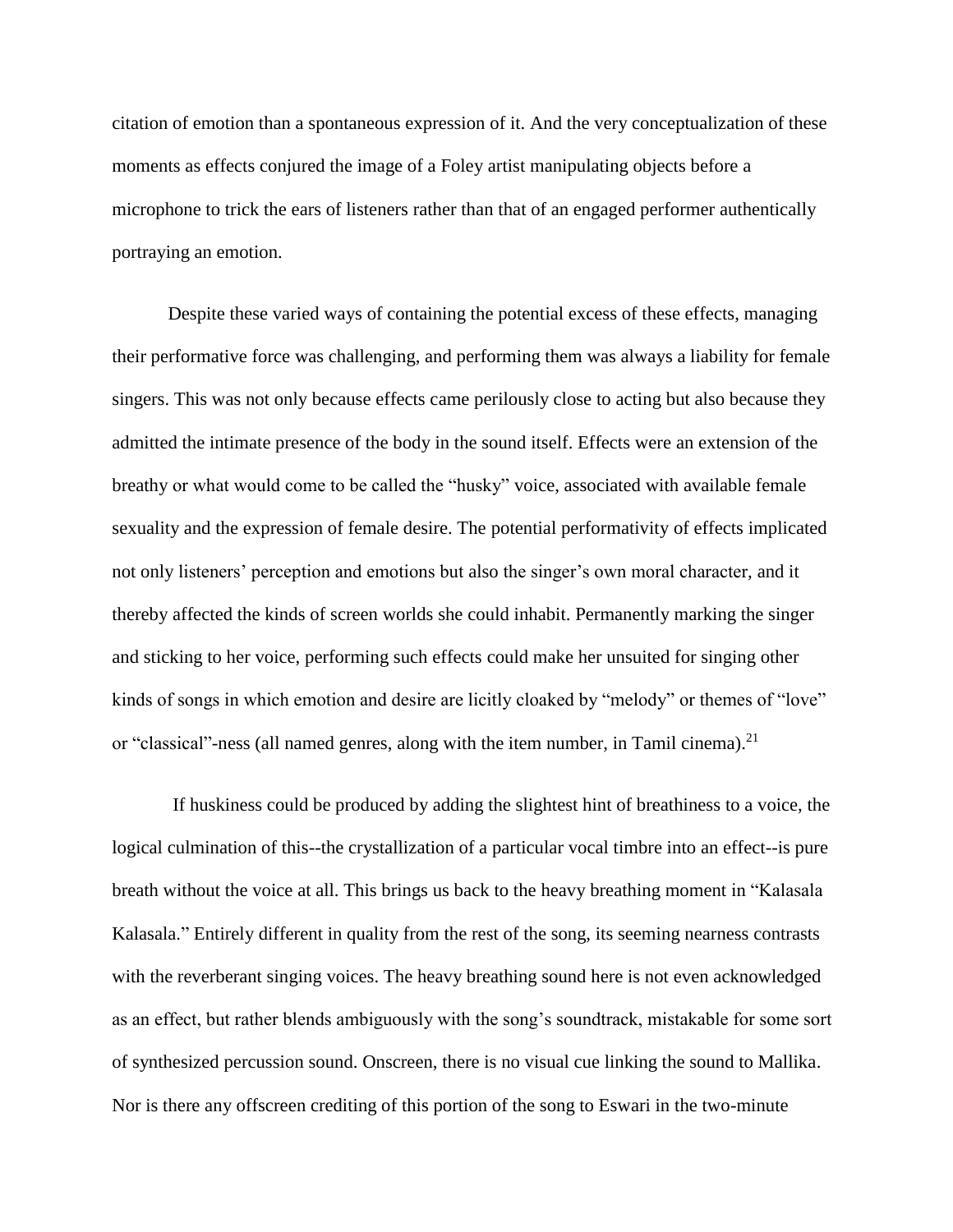"making-of" video, which cuts from a scene of Eswari singing early on to Mallika on the set to the male singer and yesteryear hero T. Rajendar (b. 1955) singing in the studio, and then to the scene of Osthi/Simbu dancing on the set while the heavy breathing is going on. We only see Eswari singing again toward the end of the video, well past the heavy breathing moment.

Both the sonic ambiguity of this moment and its lack of grounding in the visual mise-enscène are striking. But neither is accidental. They are carefully constructed moments, like many others in Tamil cinema, where visibility and audibility are managed, where the female body and voice are alternately presenced and withdrawn, put on display and sequestered from their surrounds. We see the hypervisible body of Mallika but hear neither her singing nor her speaking voice. By contrast, we hear the heavy breathing, though we are not sure who is producing it or even if it is coming from a human source. At the very moment that the voice at its most bodily is made intimately audible, its source is occluded, rendering it almost, but importantly not quite, anonymous.

# **<2ll>**

As we have argued, in Tamil cinema, body and voice, appearance and audition, acting and singing, sight and sound, are organized around a dialectic of representation and performativity. While the former casts the profilmic act of acting or singing as simply contributing to a diegetic narrative, the latter highlights the presence of the film image; it construes acting and singing as acts that not only have been captured by the recording apparatus but are shown to a public. Such acts have implications for the reputation of the person who performed them. The representational mode shields the actress' or singer's offscreen identity and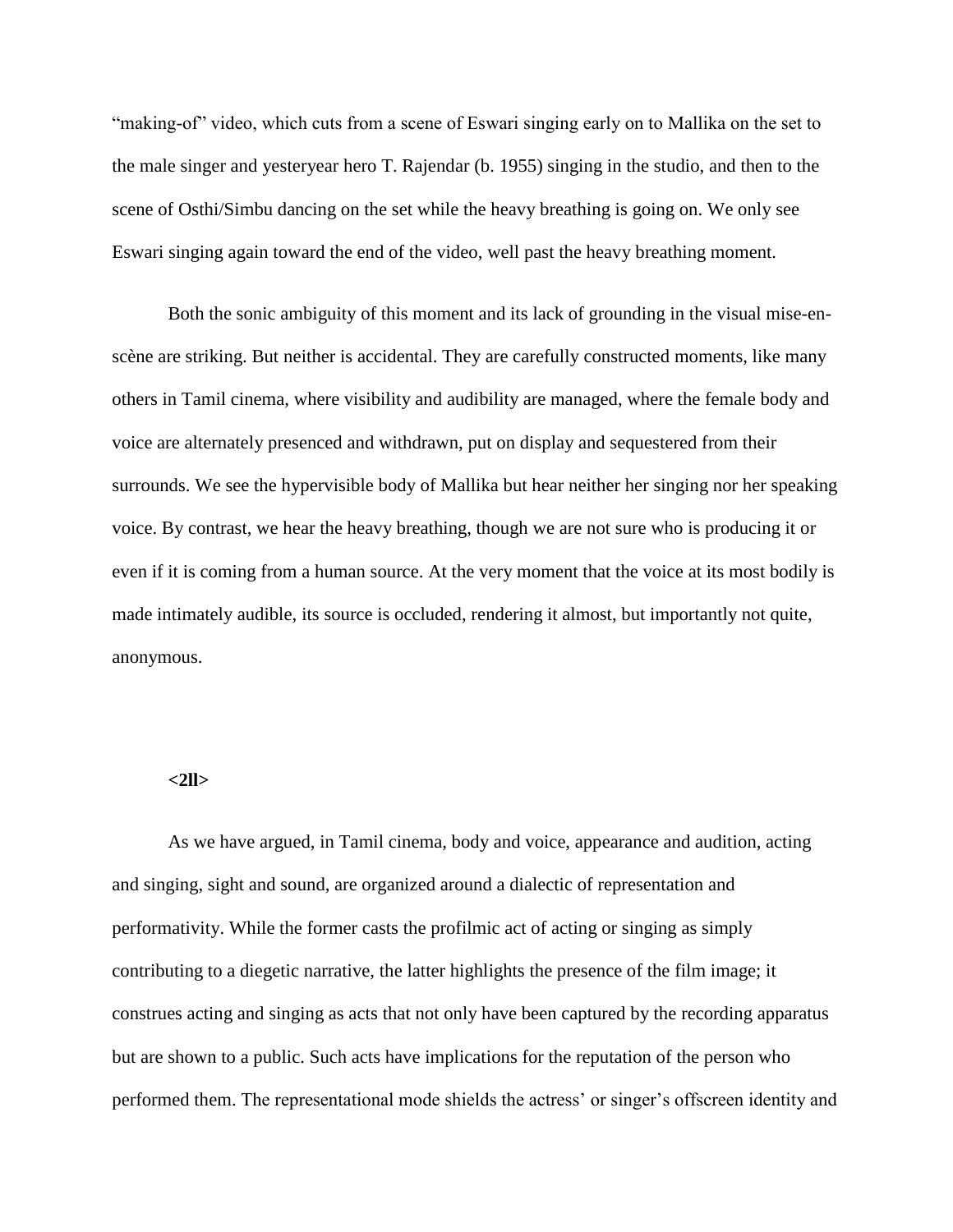persona by having her stand under the authorizing role of someone or something else, such that she can be seen as just portraying a character in a story or as "just the voice." By contrast, the performative mode presences the actress's or singer's offscreen persona and identity, making the song and the performance of it palpably return to her herself instead of, or in addition to, the onscreen character, diegetic situation, or their author(s).

These "modes" are not discrete types of images; filmic images are, after all, always both representations and acts. Rather, these modes are tendencies or potentials whose differential play we can discern in certain symptomatic cinematic sites where the "act"-ness of an image is emphasized over its status as a representation. In Tamil cinema, female sexuality is such a site, one that renders these two modes maximally distinct. This is because the film image enables forms of presence that are problematic within a patriarchal economy of public appearance in Tamil Nadu. Indeed, while there are definite differences among ways of appearing publicly (on the street, at the market, on the theatrical stage, on television, on social media, and so on), these exist on a continuum within which, as we have suggested, cinema presents the problem of presence most acutely. What makes this so is the fact that, among other reasons, cinematic images in Tamil Nadu are not just indexical traces from the past in the present but acts in a continual present, tethered to the moment of public consumption and its further embodied and discursive entailments (for example, titillation, stigma, gossip, and so on).

Certain labors, on and off the screen, must be undertaken to mitigate the risks of such presence, even--or perhaps especially--in a highly sexualized item number like "Kalasala Kalasala." These labors range from the fragmenting of the female figure into body, singing voice, and speaking voice--and the strategic (mis)matching of these elements--to the veiling of female presence by the diegesis, to the offscreen image work done by actresses and female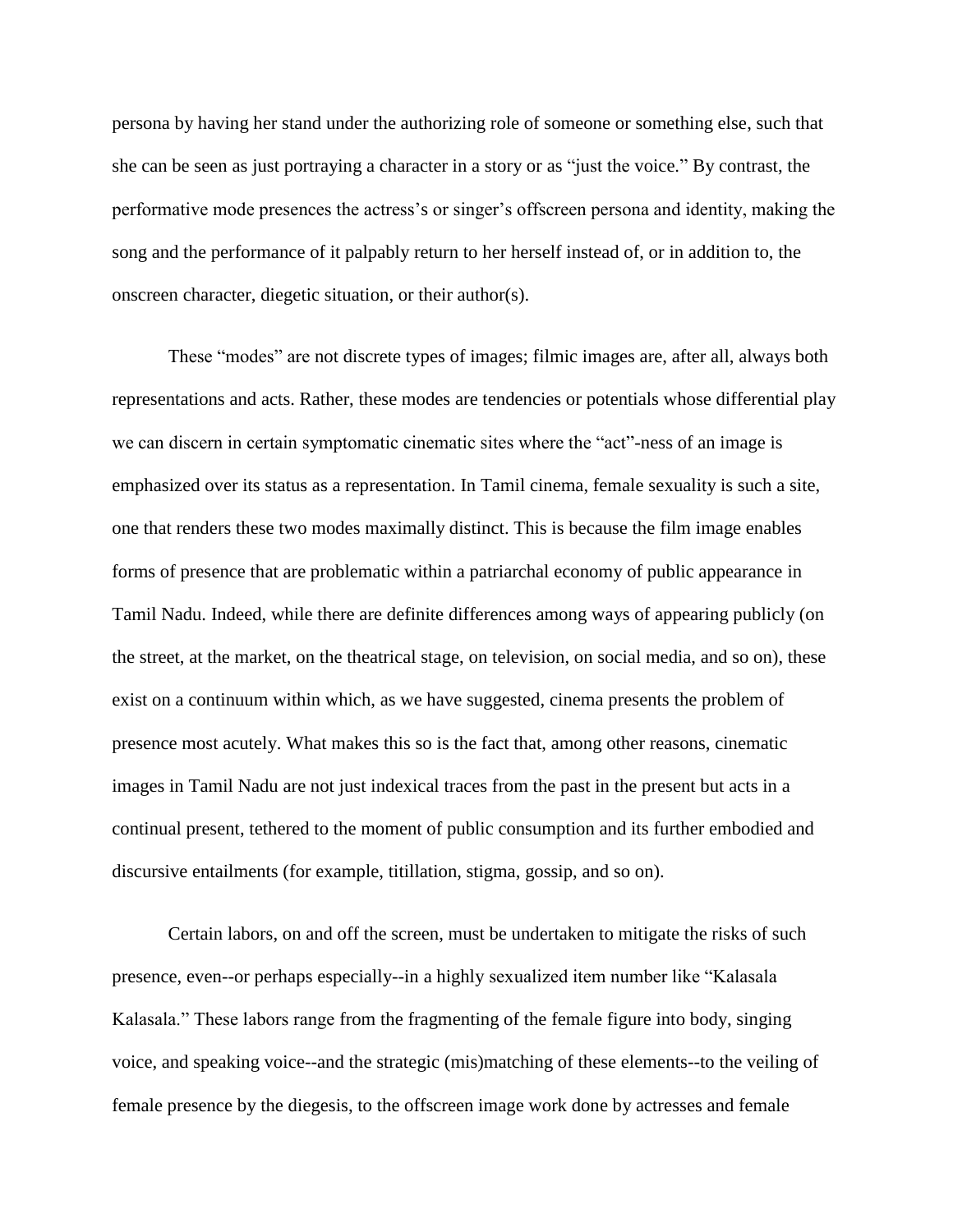singers (and audiences) to distance their selves from what goes on onscreen. The division of semiotic labor between appearing and sounding means that actresses are de-voiced and singers dis-appeared, though this is never total. Rather, this division is itself part of a mediatized economy of (il)licitness that revolves around exchanges between what is heard and what is seen, what is absented and what is presenced. In Tamil cinema, hierarchies of relative respectability have traditionally placed singing over acting and hearing over seeing, using the moral licitness of a woman singing to mitigate the assumed immorality of a woman acting.

The chronological spread of our examples, ranging from the 1960s to the 2010s, is not meant to suggest that things have remained the same for women in Tamil cinema or that the aural and the visual have interacted in the same ways throughout this period. Important shifts have taken place in the last fifty years that have affected the relative status of actresses and female playback singers, and of acting and singing more generally. The song sequence "Kalasala Kalasala" itself seems to reflexively comment on this history by oscillating between the incongruous juxtaposition and uncanny conflation of a current "item" actress and an elderly playback singer.

In the 1950s and 1960s, actresses in Tamil cinema gave voice to their own dialogues.<sup>22</sup> Their capacity to use their own speaking voices coincided with--and indeed was dependent on, we argue--the dominance of the figure of the "respectable" female playback singer (exemplified by a singer like P. Susheela), who provided actresses with a singing voice that maintained the conditions of the singing frame. The moral licitness of the respectable singer (itself contingent on *how* and *what* she sang) worked to lift the status of the actress, as evidenced by various stories in the industry of actresses in the 1960s "longing" to be allowed to sing, or of the "dignity" bestowed on actresses by the singing voices of "respectable" singers like Susheela (also see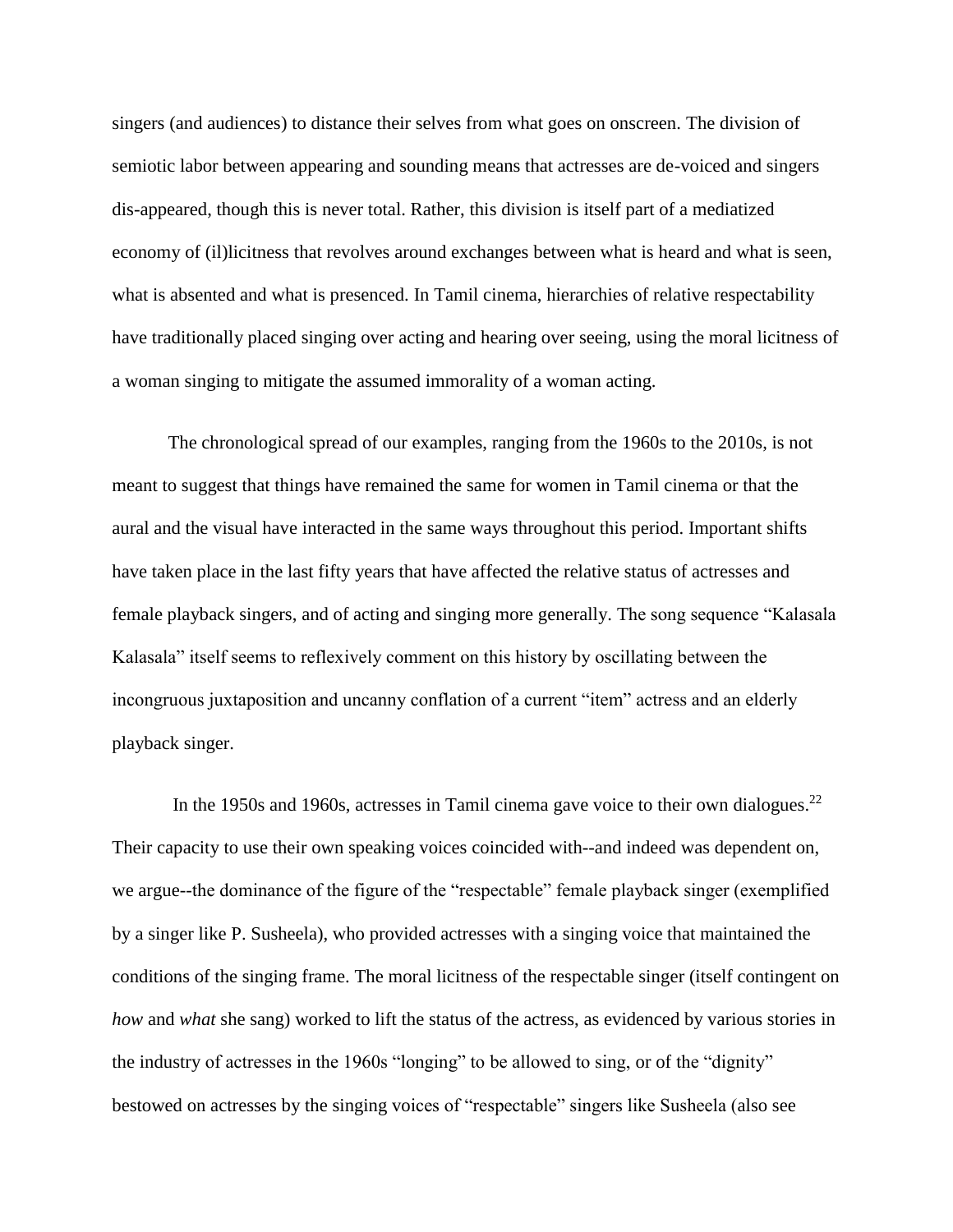Sundar). At the same time, the concentration and containment of immoral singing during this period in a foil figure like Eswari worked to guarantee the respectable status of singers like Susheela and of "singing" itself. This fractally recursive distinction (Irvine and Gal) along lines of respectability was also found in the relatively rigid division among actresses between heroines and vamps.

This structural arrangement--the dominance of a few respectable singers and actresses and their vampy foils--began to break down in the 1970s. It has given way, since the 1990s, to a competitive field with many more singers with new and different vocal sounds and styles, including breathy timbres, grunts, and other elements that would not have been allowable within the singing frame in earlier decades (Weidman, "Neoliberal"). While it is often argued that this expansion, linked with assertions of vocal modernity and cosmopolitanism (and decreasing stigma attached to cinema), has afforded female singers more creativity and freedom to sound different, this breaching of the singing frame has also arguably lowered the celebrity status of singers and of singing more generally.<sup>23</sup> And the increased number of singers has resulted in a condition in which singers' careers are relatively ephemeral; they are often unable to get enough songs to achieve the kind of voice recognizability that singers of earlier decades enjoyed. Relatively less known, many sing under conditions of partial anonymity, which carries its own risks.

Along with, and indeed related to, these changes in the status of singers are a host of parallel changes in the fates of actresses: the shift to using dubbing rather than sync sound for all dialogues in the 1970s and 1980s; the breakdown of the vamp-heroine distinction, the sexualization of the heroine character, and her decreased importance to the narrative in the 1990s (Chinniah); changing norms of onscreen and offscreen appearance; the growing number and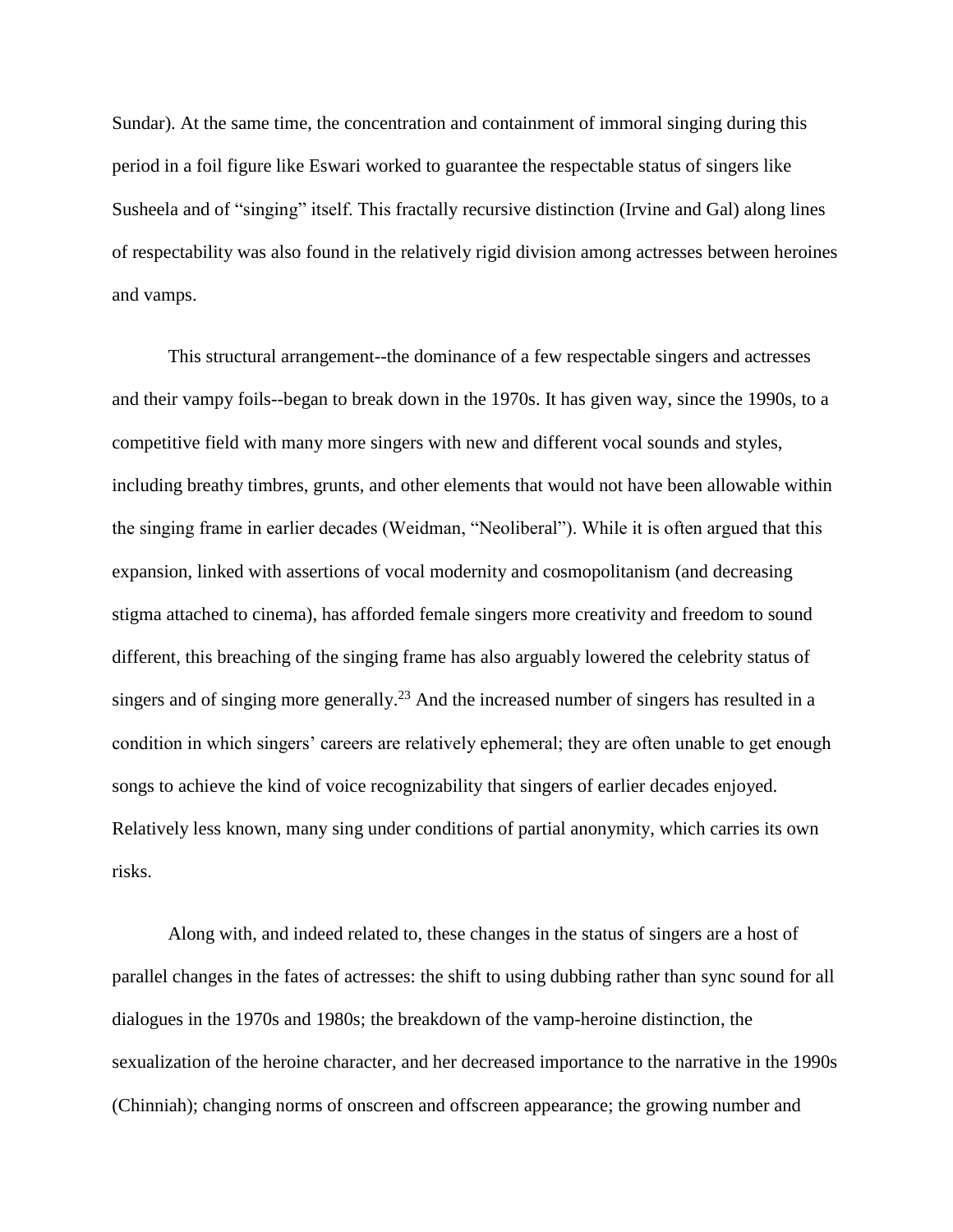diminished career-lengths of heroines, who have since the 1990s increasingly not only come from non-Tamil backgrounds but often cannot speak or act in Tamil well enough to dub their own voices (Karupiah; Nakassis, "Tamil-speaking"); as well as an expansion of the kinds of heroines' speaking voices heard onscreen (for example, lower in pitch, more "natural," rougher).

These historical changes are linked. With the economies of respectability anchored in playback singing less able to counterweight the stigma of the screen, the voice and body of the singer and actresses have destabilized earlier filmic regimes, rendering precarious the fates of both singer and actress. Item numbers, emerging in the postliberalization period, represent the logical culmination of these changes, featuring devoiced and denarrativized figures of alterity, sequestered and sexualized in stand-alone sequences that exceed the representational frame, leaving the singer's and dancer's presence bare on eye and ear.

And although item numbers are a postliberalization phenomenon, they crystallize and amplify gender and textual dynamics that have a provenance as old as the regional Indian cinemas themselves: the acknowledgment of the performative character of film images and the accordingly careful handling of the female figure, and the alternation and tension between representational narrative and the presencing of actors, actresses, and singers as themselves.

This dynamic is not particular to Tamil or Indian cinemas; rather, it is at play in all cinematic images. All cinematic images are potentially performative acts. <sup>24</sup> We need only think of criticisms of European and American directors for the politics of their films (for example, the alleged anti-Semitism of Mel Gibson's *Passion of the Christ*) or for their sexually "explicit" and violent depictions and treatment of actresses (for example, Bernardo Bertolucci's *Last Tango in Paris*), or of actresses' performances and performance choices (as with, for example, Chloë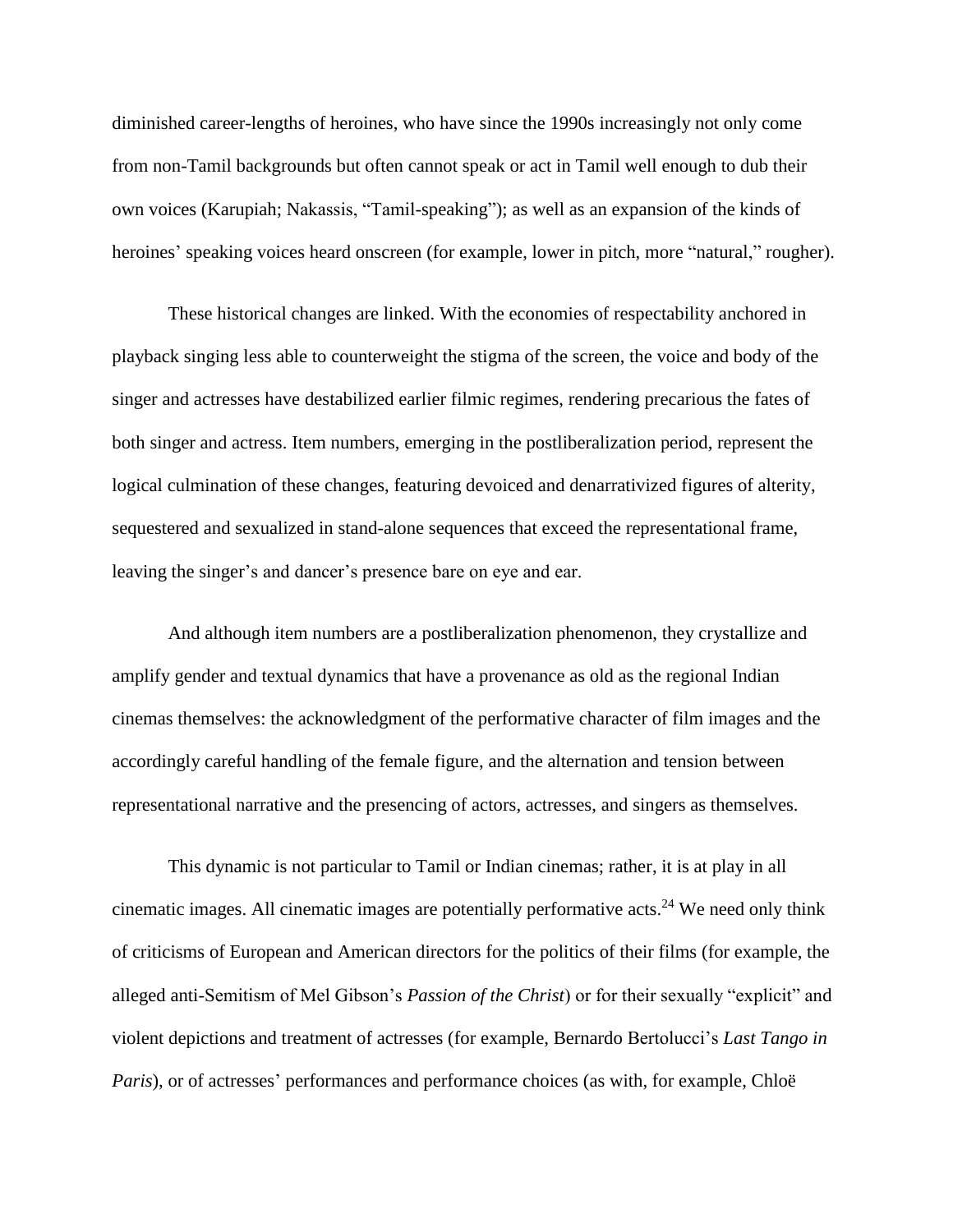Sevigny in *The Brown Bunny*). Even more recently, we might think of the discussion linking onscreen portrayals of women and their offscreen treatment in Hollywood that has arisen since the recent public "revelation" of producer Harvey Weinstein's sexual harassment of actresses (the effects of which have reverberated in Indian film industries as well).<sup>25</sup>

With the acknowledgment that all cinematic images are potentially performative acts, the questions become: *How* is such performativity cultivated or mitigated? To whom are such acts attributed and to whom are they understood to be addressed? To what ends, with what effects, and in whose interests? And in what ways and to what extent does the film image itself register this performative potential and take it on as its animating force? If classic Hollywood cinema has selectively disavowed its performativity (figuring its images as *not* acts), Tamil cinema reflexively amplifies its performativity, curating and dispersing the presences it affords through appearances and sounds in a complex semiotic economy, on and off the screen. Our goal here is not to draw hard lines between types of images or cinematic traditions, but rather to attend to the dynamic processes and potentials of presencing and representation that manifest in and as images, processes and potentials that may be selectively elaborated and institutionalized or played down and attacked, always in historically and culturally specific ways and for/by particular interests. Attending to these dynamics is critical for theorizing cinema not only as a textual phenomenon but also--as feminist film theory has long argued--as a political object and object of politics whose implications extend far beyond the film text, the set, and the theater.

### **<Begin ack>**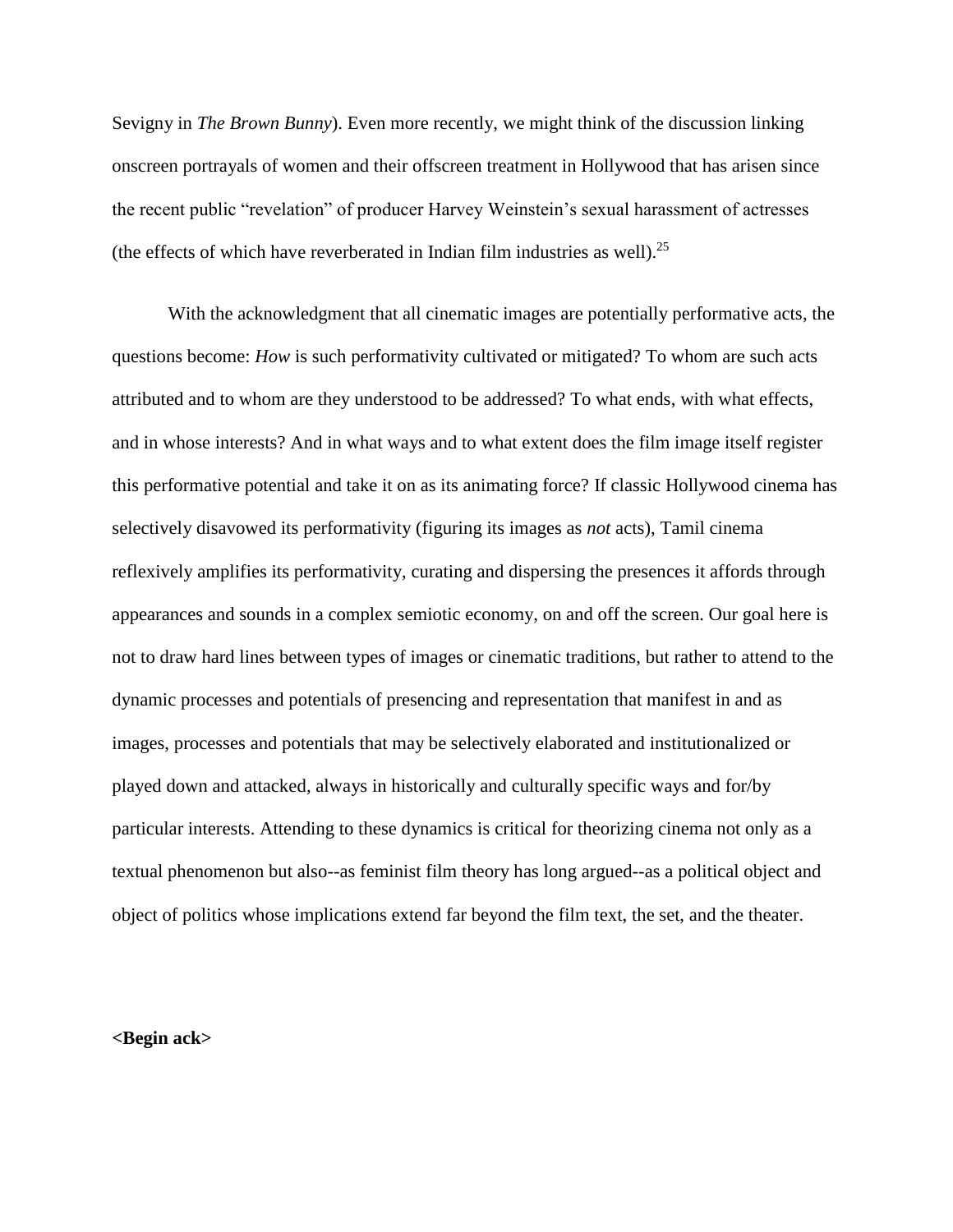*This paper emerged out of a set of conversations between the authors at the annual Chicago Tamil Forum workshop where early versions of these arguments were presented and discussed. We thank the other participants at the workshops for feedback, as well as the helpful comments from two critically engaged peer-reviewers. Both authors have contributed equally to this article.*

# **<End ack>**

# **<Begin cn>**

**<sc>**constantine v. nakassis**</sc>** is an assistant professor of anthropology at the University of Chicago. He is the author of *Doing* Style*: Youth and Mass Mediation in South India* (University of Chicago Press, 2016) and is currently working on a book manuscript on Tamil cinema titled, *Onscreen/Offscreen*.

# **<End cn>**

# **<Begin cn>**

**<sc>**amanda weidman**</sc>** is an associate professor of anthropology at Bryn Mawr College. She is the author of *Singing the Classical, Voicing the Modern: The Postcolonial Politics of Music in South India* (Duke University Press, 2006) and is currently working on a book on the affective politics of playback singing in Tamil cinema.

# **<End cn>**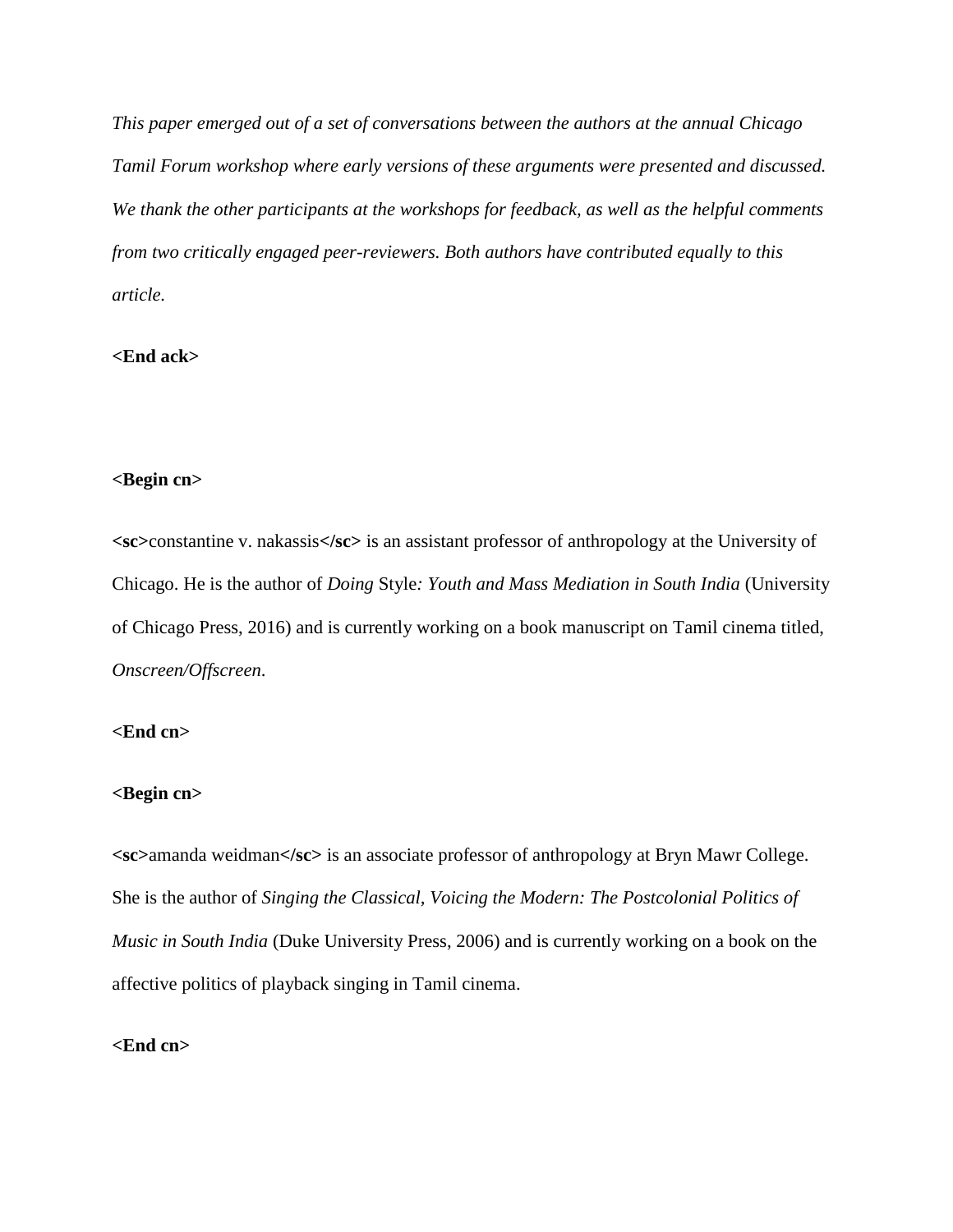### **<A>Notes**

1 For us, an image is not necessarily visual but includes iconic forms in any modality; see Mitchell 16–18.

2 See Hoek on similar dynamics in Bangladeshi cinema.

3 Metz, *Imaginary*; for contrasting arguments on spectatorship, see Doane, "Film"; Gledhill; Stewart; and Willemen.

4 "Semiotic ideology" here denotes presuppositions about signs (including but not limited to language and mass media) that dialectically guide engagement with, interpretation of, and even production of the semiotic phenomena they rationalize and construe. See Irvine and Gal; and Keane.

5 The performativity of the image qua act has been central to Western academic debates about the pornographic image. See, for example, MacKinnon; and Williams. Our suggestion here is not that the image-acts under consideration in this paper (or by authors like MacKinnon) are inherently performative; rather, we ask, under what conditions might they *come to be performative*, with what political entailments and presuppositions, and with what frailties and vulnerabilities to being defeased?

6 See Metz, "Impersonal" for an argument disputing Casetti's deictic theory of filmic enunciation.

7 While sexualized dance sequences have a long history in Indian cinemas, the item number as such emerged in the 1990s after the liberalization of the Indian economy. The 1990s saw the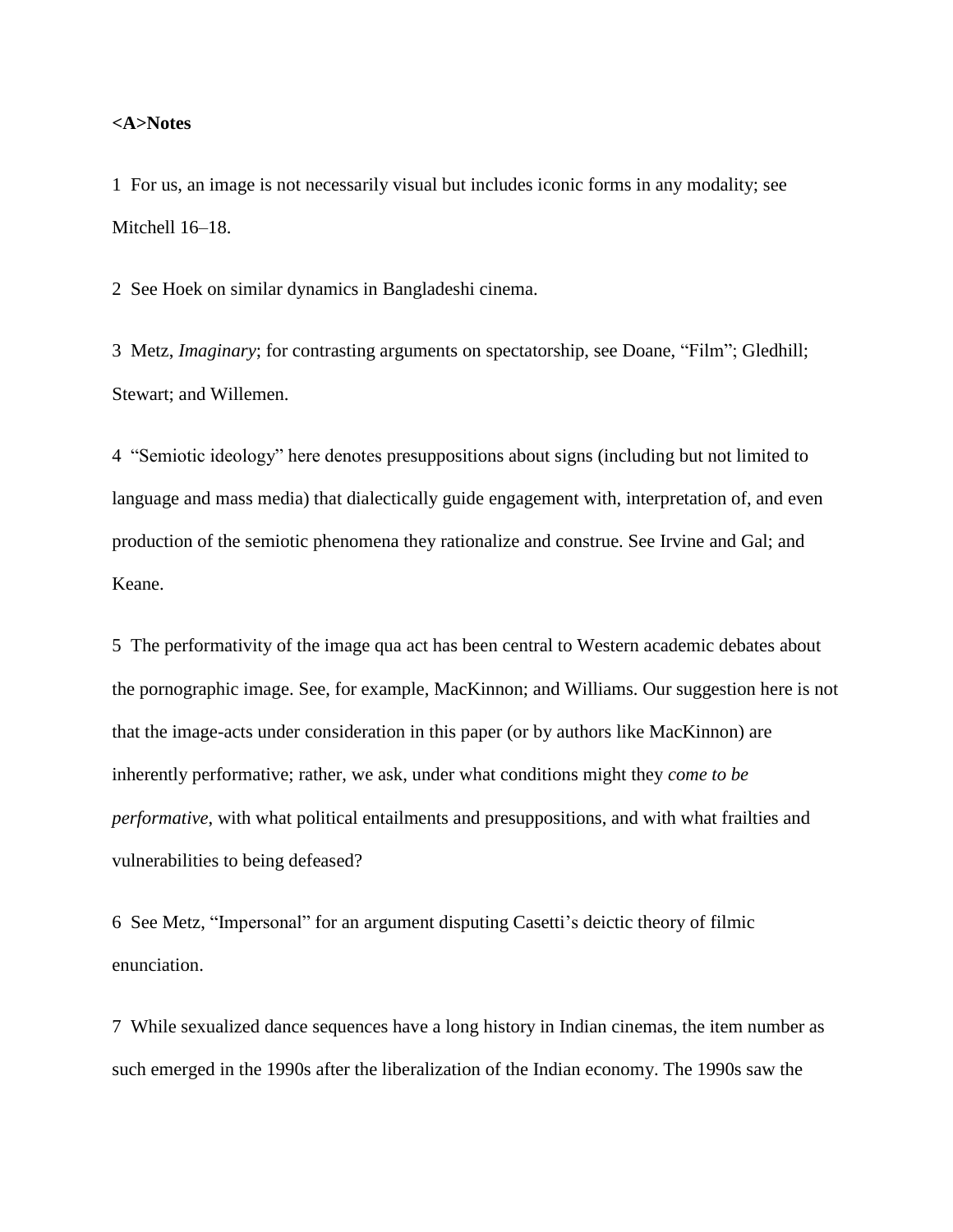corporatization and globalization of Hindi cinema, a process that resulted in the reorganization of addressivity of such films to elite "A-center" multiplex and diasporic audiences. As S. V. Srinivas has recently suggested, this opened up new possibilities for regional cinemas such as Tamil cinema to address working-class audiences in other regions, something that turned on increased "below-the-line" costs that packed in "attractions": in addition to celebrity heroes, such films increasingly featured spectacular special effects, fight scenes, foreign locales, big-name non-Tamil heroines, and well-known technicians. This period also saw the rise in satellite television access (filled with film content), home-viewing, and piracy (**<sc>**vhs**</sc>**, then **<sc>**vcd**</sc>**, **<sc>**dvd**</sc>**, and now online), a shift in the mediascape that kept the "family audience" (that is, women and children) away from theaters. The result was a (perceived) increase in young male viewers as the major (first-week) audience. It is in this period that item numbers emerged, along with the increased sexualization of the heroine (and her merger with the "vamp"; indeed, many item numbers came to be danced by heroines), and her decreased importance to the narrative (as "sentiment" scenes were on the wane in this increasingly masculinist cinema).

8 As Ganti has suggested in her work on Hindi cinema (80), and as is confirmed by Costas's research on Tamil cinema, item numbers are viewed by filmmakers and audiences as crass and commercially driven, titillating sequences that interrupt the story (Gopalan); the value of a director is often measured by his ability to reintegrate (if he cannot simply avoid) the item into the narrative.

9 The camera doesn't just linger on Mallika's body and face. It also builds her up, according her a tropology that is often reserved for Tamil film heroes. Consider, for example, the way in which (around three minutes into the song) her body is multiplied in triplicate on the screen, a trope of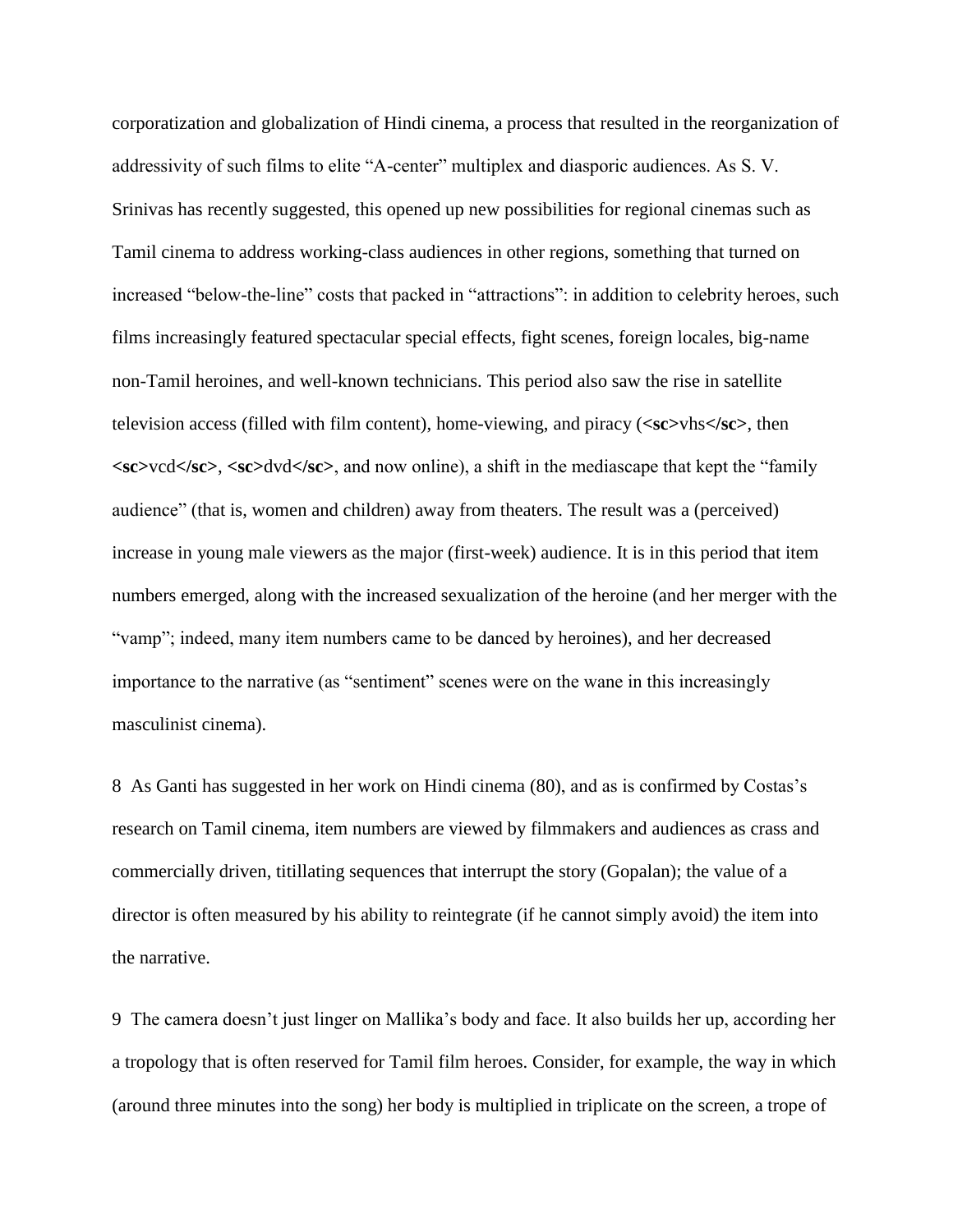bigness and importance that is typically reserved for the largest, most massive of hero-stars. See Nakassis, *Doing* 188–223.

10 This fourth look is constituted precisely as the look of the image/actress itself/herself as she, presenced, constitutes the viewer as her inter-subject/object of vision.

11 As feminist work in South Asian studies has suggested, for women, representation in the public sphere has long posed the problem of how to manage presence. For example, Mrinalini Sinha has examined the strategies used to construct an Indian middle-class feminist "voice" in the late 1920s that would be considered appropriately respectable while also managing to be heard as authoritatively "political." A number of essays have also examined issues of representation, agency, and the problematics of presence and performativity in representations of Phoolan Devi, through film, autobiographical narrative, and in public appearances by Phoolan Devi herself (see Fernandes; Murty; Sunder Rajan). The controversy around the film *Bandit Queen* (1995, dir. Shekhar Kapur), particularly the much discussed scenes of violence and rape, suggests that attempts to control film as a narrative representation are always liable to be disrupted by the performativity of the filmic image.

12 See Seizer's ethnographic discussion of stigma management in popular Tamil theater.

13 While many actresses simply retire and disappear from the screen after marriage, some move on to serials or other kinds of female-oriented programming on the small screen. Televised images are often construed as less stigmatizing for women. This is linked to the genres that dominate television (serials that feature family dramas) and the reception contexts (television is contained within the home and often watched by families all together), as well as to widespread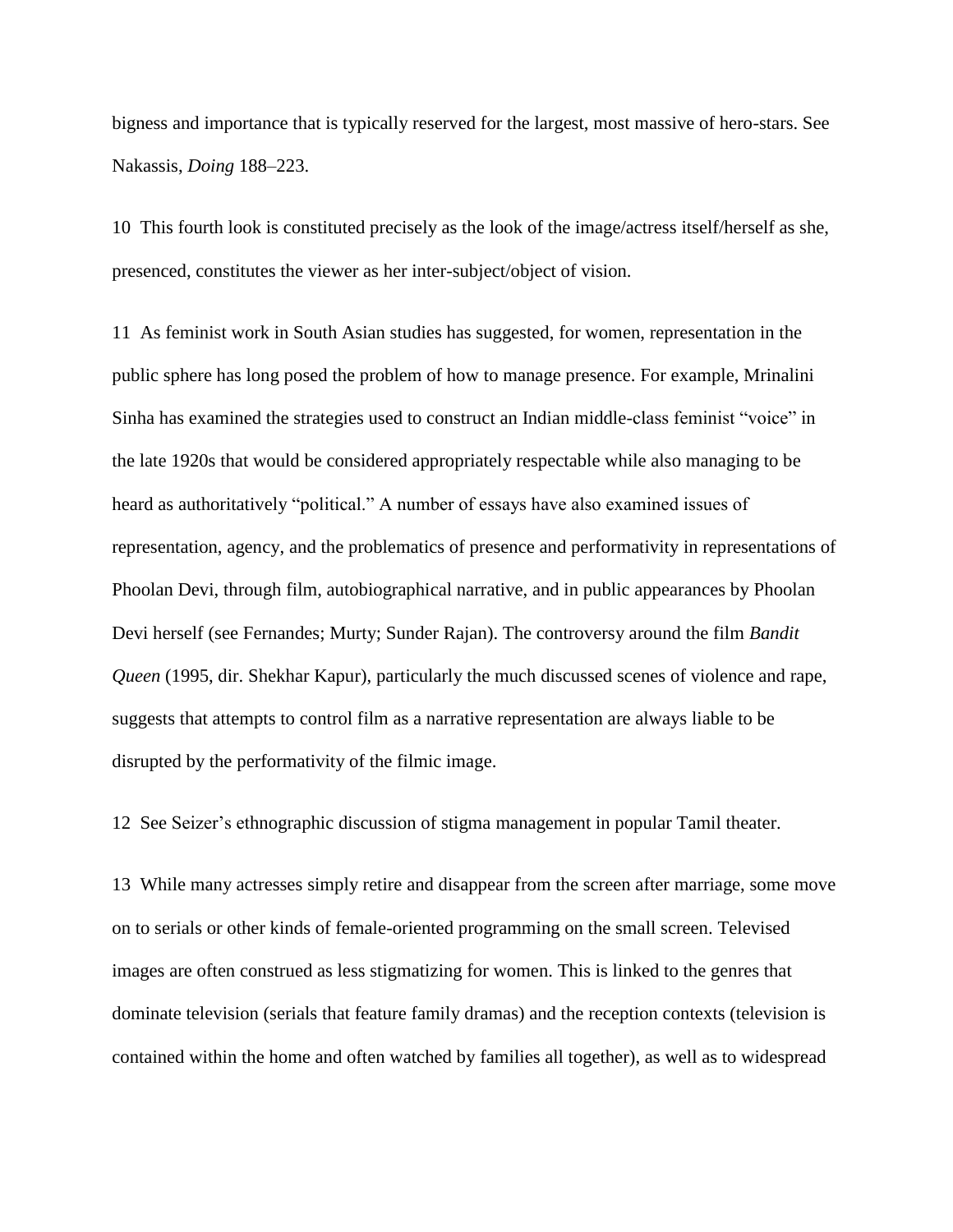beliefs about the television industry as "just work," as a form of media production that allows for no downtime on set to make "mistakes."

14 On "song dubbing" in Hollywood musicals from the 1930s to the 1960s, see Siefert.

15 Sound, according to this conception, works to suture together fragments so as to reassure the spectator. According to psychoanalytic readings, the soundtrack acts as a kind of "sonorous envelope" that helps to shore up the spectators' sense of the unity of him/herself and the film alike. See Baudry; Bonitzer; and Chion, *Voice*.

16 Indeed, the autoreferential use of the personal name "Mallika" at the beginning of the song ("My dear darling, Mallika is calling you") is ambiguous between two different production formats that are simultaneously at play (Goffman): the words as animated by Mallika ("I, Mallika am calling you") and as animated by Eswari ("She, Mallika is calling you"). The words are mouthed by/seen as Mallika but voiced by/heard as Eswari, just as Eswari and Mallika are simultaneously equated and differentiated in this song.

17 Also see Greene; and Lawrence.

18 In this one way, Mallika and Eswari are the same type of woman, though the ethnolinguistic gap between them is a crucial difference that is an important part of the construction of the spectacle. As Nakassis has argued ("Tamil-speaking"), within the context of cultural and language politics in Tamil Nadu, the contemporary Tamil-speaking heroine has been constructed as an impossible figure. Those women who do appear onscreen (a class of actresses that includes heroines and of whom the item-girl is simply a more extreme case) are rendered mute by virtue of their inability to speak Tamil (and by virtue of the normative fiat that no authentically Tamil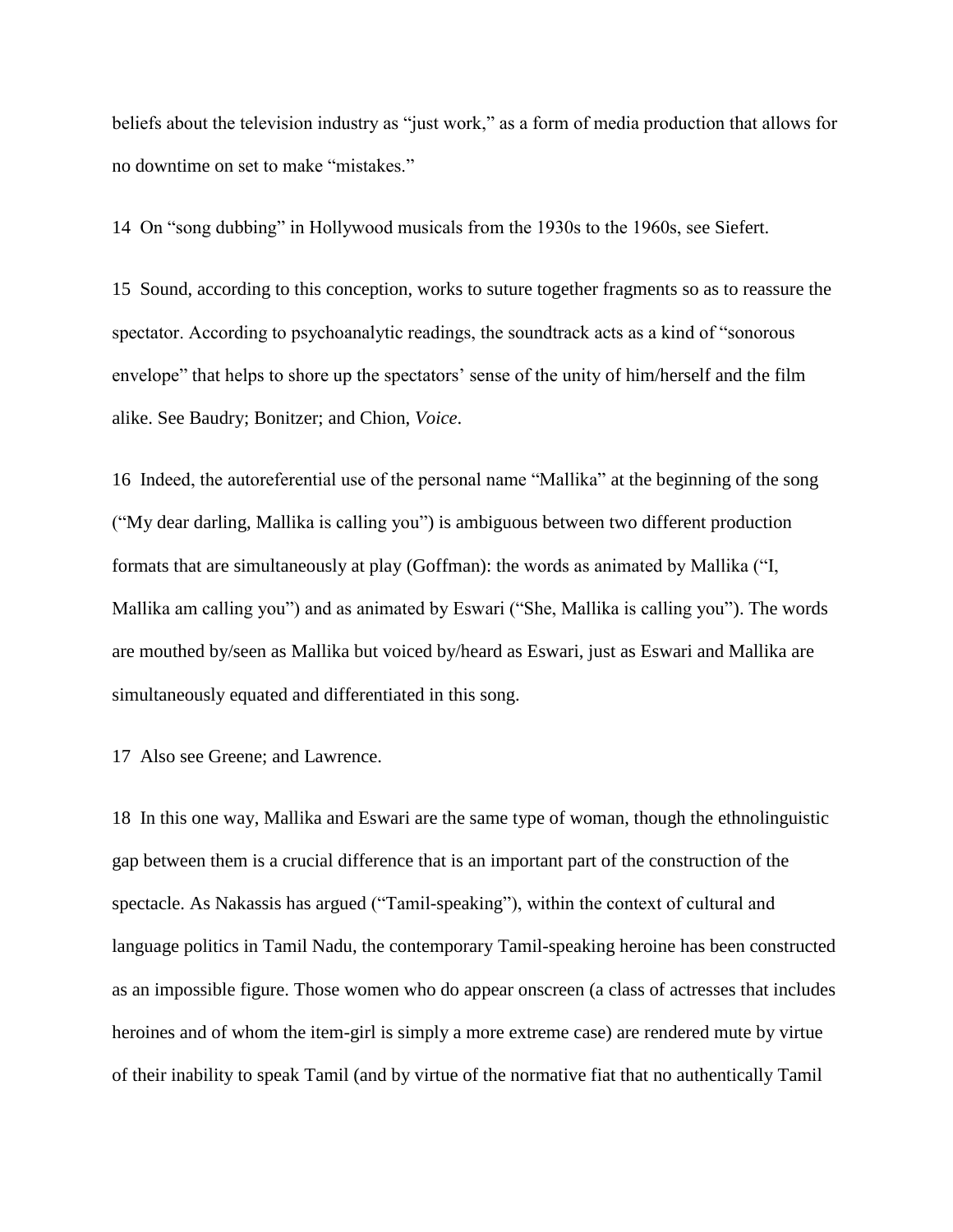woman *would* appear onscreen), thus necessitating dubbed speaking and singing voices that can perform in Tamil. Mallika, by virtue of her foreignness, is a "sight-able" actress because she is figured as unrelated. But in turn, what is being foregrounded and played up in "Kalasala Kalasala" is precisely Eswari's Tamilness--her facility and daring with the language that stems from being ethnolinguistically Tamil (in contrast to her contemporaries Susheela and Janaki who sang for "good" girls and who were both ethnolinguistically Telugu). As Nakassis suggests, the flip side of femininity's appearance onscreen as a "mute foreign body" is its being "heard offscreen as a disembodied Tamil voice [. . .] who is 'ours' and therefore publicly invisible" ("Tamil-speaking" 173). However, Eswari's is emphatically not a "respectable" Tamil voice, given her location as a lower-caste woman from a poor background (see Weidman, "Remarkable"); therefore, she must be, through various techniques of cinematic representation, held at a distance, presented as not quite "ours."

19 Such interdiscursivity is at issue in the presencing of heroines as well. On the interdiscursivity of Tamil heroes, see Nakassis, *Doing* 188–223.

20 On a similar dynamic in Bollywood cinema, see Sundar's discussion of the "bodiliness" of Ila Arun's voice.

21 This is not to say that such effects don't afford their own pleasures, even for the singer. In an interview with the press after the release of the song, Eswari recounted her experience recording the song, including the pleasure others took in hearing her perform this vocal effect: "Everyone wanted me to sing that part "Mallika kūppiṭrrrrā" again and again" ("L. R. Easwari").

22 With the advent of sound cinema, Tamil cinema mainly used sync sound up until the 1970s and transitioned into dubbing for dialogues in the 1970s and 1980s.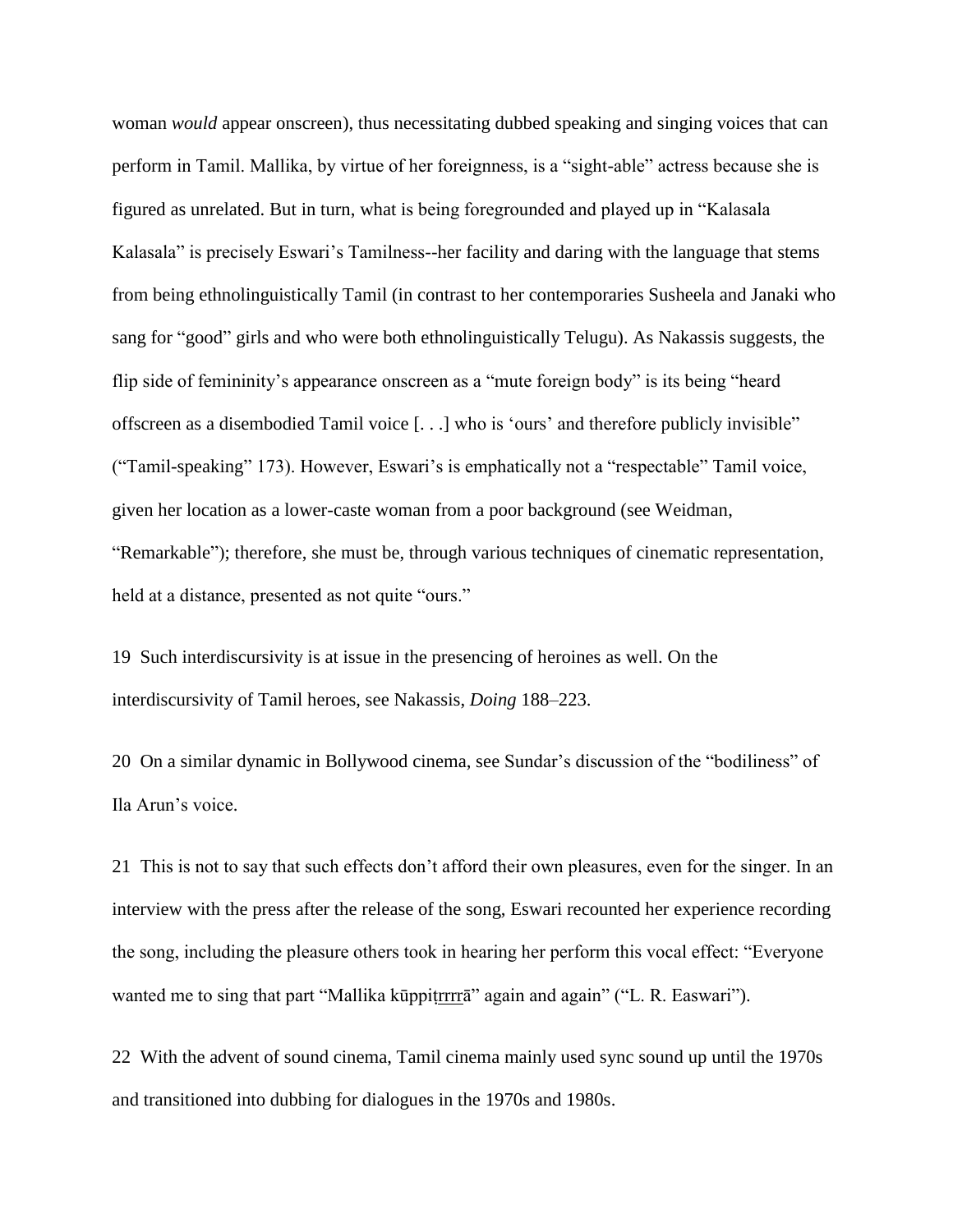23 Coinciding with these changes in vocal sound is a change in the relationship between singers and actresses: rather than disavowing the actress/screen/diegesis, young female playback singers now often identify their selves with the characters for whom they sing in live performance, borrowing some of the actresses' glamour for themselves.

24 Indeed, feminist critiques of classical Hollywood cinema are predicated on the fact that its image is a patriarchal act; but if so, for such theorists, this is *because* the image is a representation. But as we have argued, it isn't solely the representational qualities of the image that enable it to act. There are other aspects of the image--its materiality, its interdiscursivity, its presence, appearance, sound, and so on--that enable its performativity. Attending to these aspects leads us to a different set of processes and concerns, far beyond the text and its representational surface.

25 Nor, as we have noted, is the performativity of the cinematic image limited to the ways its effects return to the persons of directors or actors/actresses. It also extends to viewers and critics. Consider, for example, the fears that some have expressed in light of recently revived accusations about Woody Allen's sexual affairs, namely, that continuing to watch his films would constitute a morally unsound act (see Scott).

#### **<A>Works Cited**

Altman, Rick. "Moving Lips: Cinema as Ventriloquism." *Yale French Studies* 60 (1980): 67–79. Baudry, Jean-Louis. "Ideological Effects of the Basic Cinematic Apparatus." Rosen 286–98.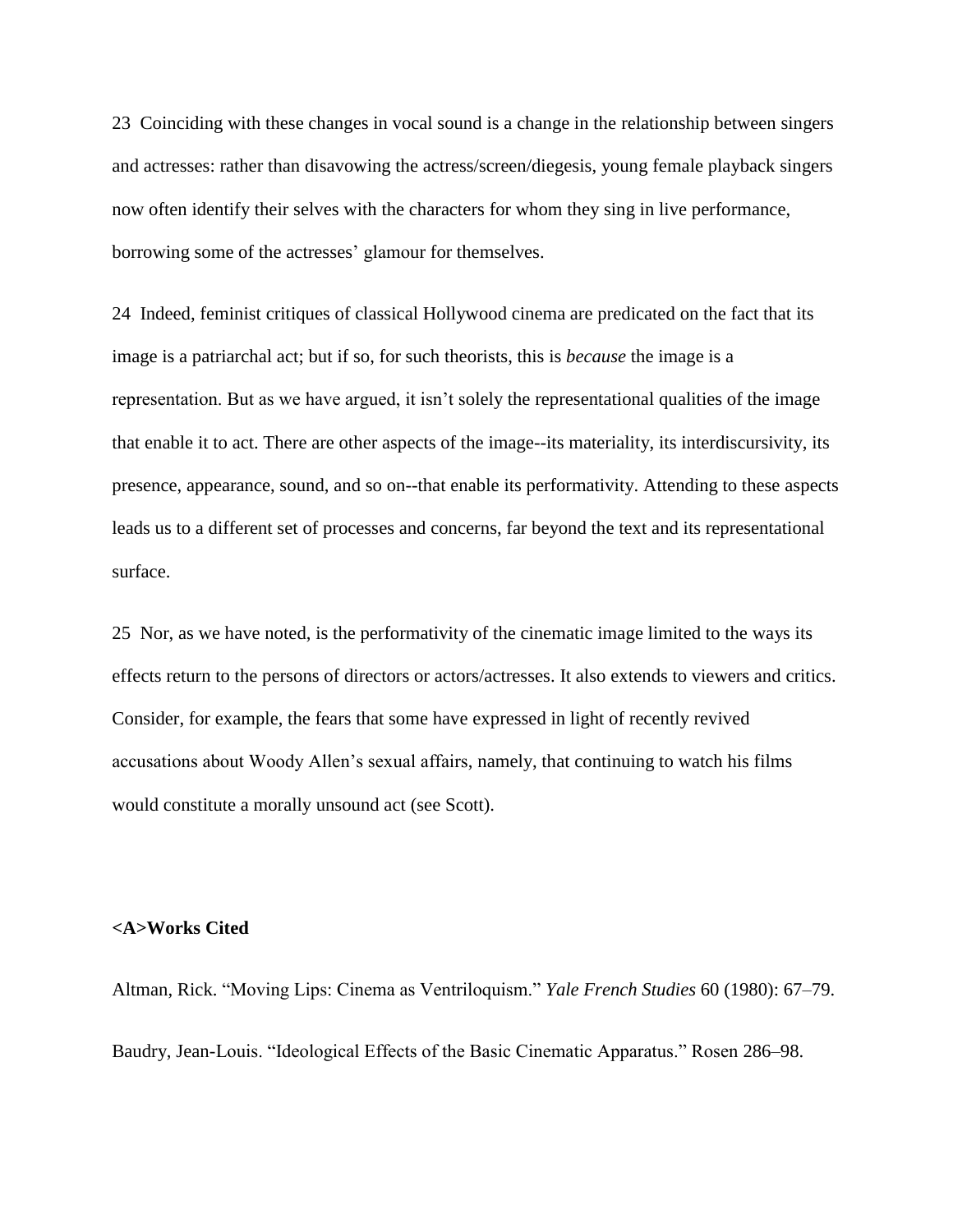*Bandit Queen.* Dir. Shekhar Kapur. Kaleidoscope Entertainment. 1995.

Bazin, André. "The Ontology of the Photographic Image." *What Is Cinema?* Vol. 1. Trans. Hugh Gray. Berkeley: **<sc>**u**</sc>** of California **<sc>**p**</sc>**, 2004. 9–16.

Bonitzer, Pascal. "The Silences of the Voice." Rosen 319–34.

Casetti, Francesco. "Face to Face." *The Film Spectator: From Sign to Mind*. Ed. W. Buckland. Amsterdam: Amsterdam **<sc>**up**</sc>**, 1995. 118–39.

Chinniah, Sathiavathi. "The Tamil Film Heroine: From a Passive Subject to a Pleasurable Object." *Tamil Cinema: The Cultural Politics of India's Other Film Industry*. Ed. Selvaraj Velayutham. New York: Routledge, 2008. 40–41.

Chion, Michel. *Audio Vision: Sound on Screen*. Ed. and trans. Claudia Gorbman. New York: Columbia **<sc>**up**</sc>**, 1994.

----. *The Voice in Cinema*. Trans. Claudia Gorbman. New York: Columbia **<sc>**up**</sc>**, 1999.

Doane, Mary Ann. "Film and the Masquerade: Theorizing the Female Spectator." *Screen* 23.3–4 (1982): 74–88.

----. "The Voice in Cinema: The Articulation of Body and Space." *Yale French Studies* 60 (1980): 33–50.

Doyle, Peter. *Echo and Reverb: Fabricating Space in Popular Music Recording, 1900–1960*. Middletown: Wesleyan **<sc>**up**</sc>**, 2005.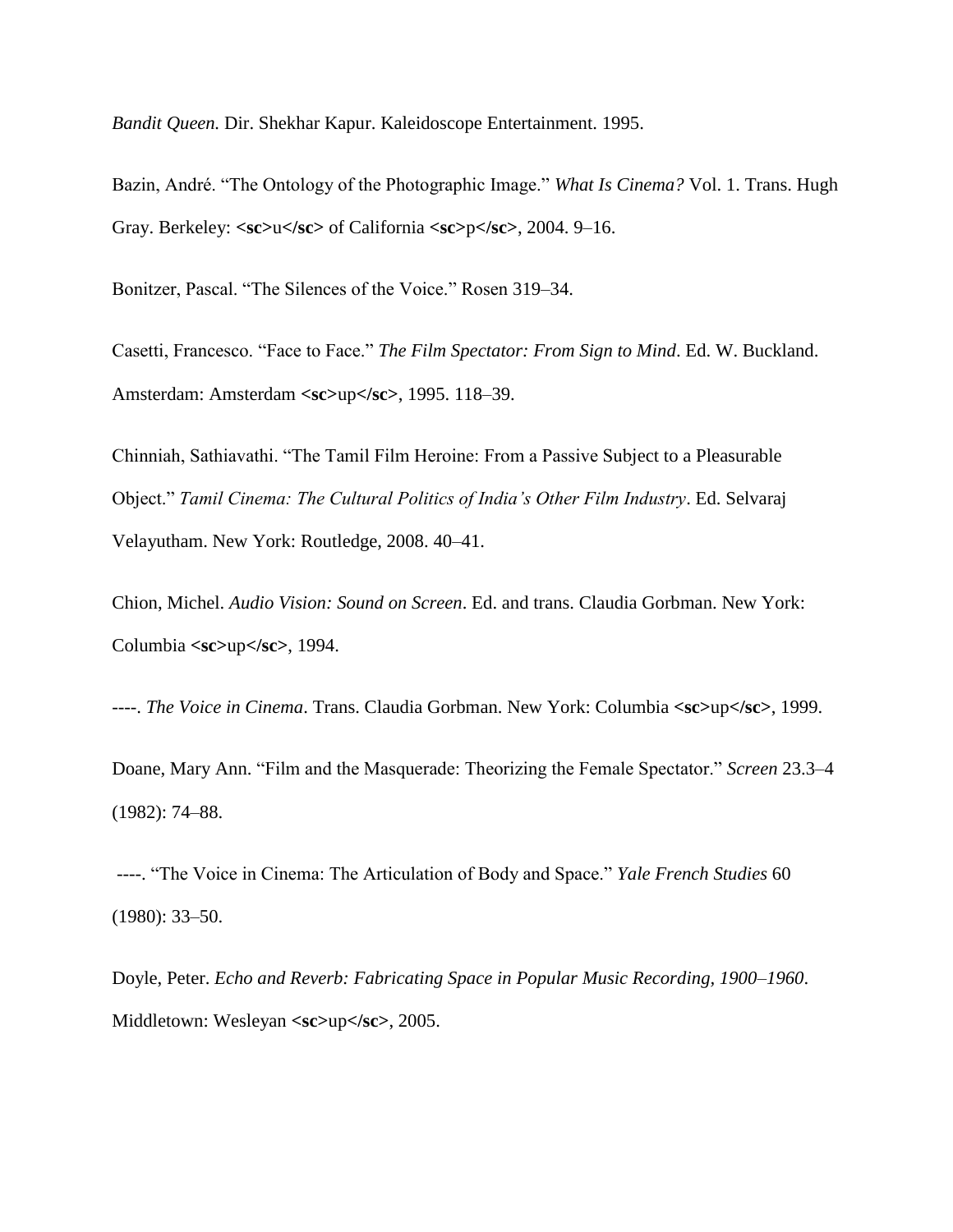Fernandes, Leela. "Reading 'India's Bandit Queen': A Trans/national Feminist Perspective on the Discrepancies of Representation." *Signs* 25.1 (1999): 123–52.

Ganti, Tejaswini. *Bollywood: A Guidebook to Popular Hindi Cinema*. New York: Routledge, 2004.

Gledhill, Christine. "Pleasurable Negotiations." *Female Spectators: Looking at Film and Television*. Ed. E. Deidre Pribram. London: Verso, 1988. 64–89.

Goffman, Erving. "Footing." *Forms of Talk*. Philadelphia: **<sc>**u**</sc>** of Pennsylvania **<sc>**p**</sc>**, 1981. 124–57.

Gopalan, Lalitha. *Cinema of Interruptions: Action Genres in Contemporary Indian Cinema*. London: **<sc>**bfi**</sc>**, 2002.

Greene, Liz. "Speaking, Singing, Screaming: Controlling the Female Voice in American Cinema." *Soundtrack* 2.1 (2009): 63–76.

Gunning, Tom. "Cinema of Attractions." *Wide Angle* 6.2 (1986): 63–70.

Hansen, Miriam. *Babel and Babylon: Spectatorship in American Silent Film*. Cambridge, **<sc>**ma**</sc>**: Harvard **<sc>**up**</sc>**, 1991.

Hardgrave, Robert Jr., *Essays in the Political Sociology of South India*. New Delhi: Manohar, 1993.

Hoek, Lotte. "'More Sexpression, Please!' Screening the Female Voice and Body in the Bangladesh Film Industry." *Aesthetic Formations: Media, Religion, and the Senses*. Ed. Birgit Meyer. Basingstok: Palgrave Macmillan, 2009. 71–90.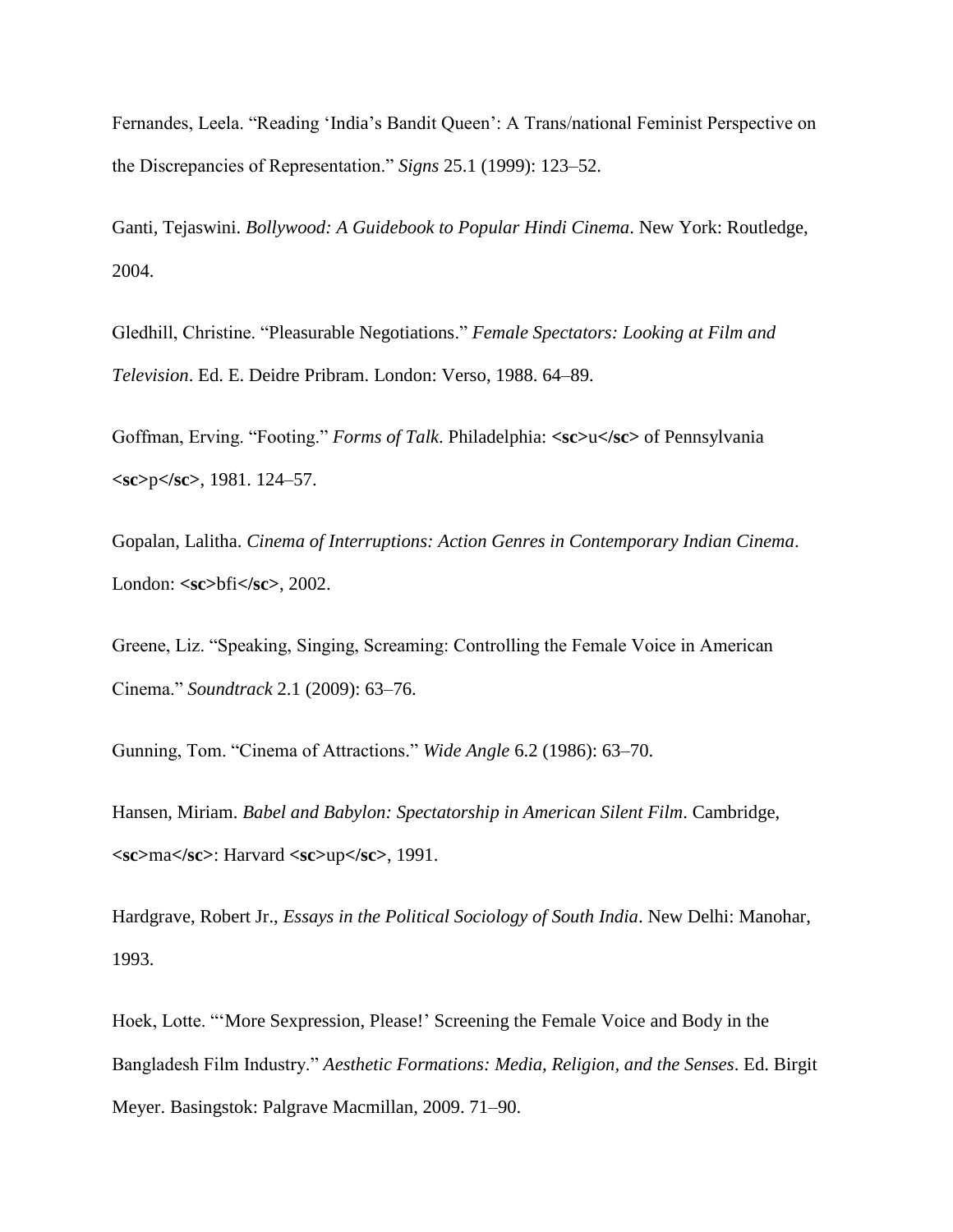Irvine, Judith, and Susan Gal. "Language Ideology and Linguistic Differentiation." *Regimes of Language: Ideologies, Polities, and Identities*. Ed. Paul V. Kroskrity. Santa Fe: School of American Research, 2000. 35–84.

Karupiah, Premalatha. "Voiceless Heroines: Use of Dubbed Voices in Tamil Movies." *Asian Women* 33.1 (2017): 73–98.

Keane, Webb. "Semiotics and the Social Analysis of Material Things." *Language and Communication* 23 (2003): 409–25.

Lawrence, Amy. *Echo and Narcissus: Women's Voices in Classical Hollywood Cinema*. Berkeley: **<sc>**u**</sc>** of California **<sc>**p**</sc>**, 1991.

"L. R. Easwari on Her Career and 'Kalasalla . . .'." *IndiaGlitz*. *YouTube*. 8 Mar. 2012. https://www.youtube.com/watch?v=BnWgB8XYIA8.

MacKinnon, Catherine. *Only Words*. Cambridge, **<sc>**ma**</sc>**: Harvard **<sc>**up**</sc>**, 1993.

"Mallika Sherawat's 'Osthi' Item Song Cost 1.2 Crores." *Kolly Insider* 3 Oct. 2011. http://www.kollyinsider.com/2011/10/mallika-sherawats-osthi-item-song-cost.html.

Metz, Christian. *The Imaginary Signifier: Psychoanalysis and the Cinema*. Bloomington: Indiana **<sc>**up**</sc>**, 1982.

----. "The Impersonal Enunciation, or the Site of Film (in the Margin of Recent Works on Enunciation in Cinema)." *New Literary History* 22.3 (1991): 747–72.

Metz, Christian, and Georgia Gurrieri. "Aural Objects." *Yale French Studies* 60 (1980): 24–32.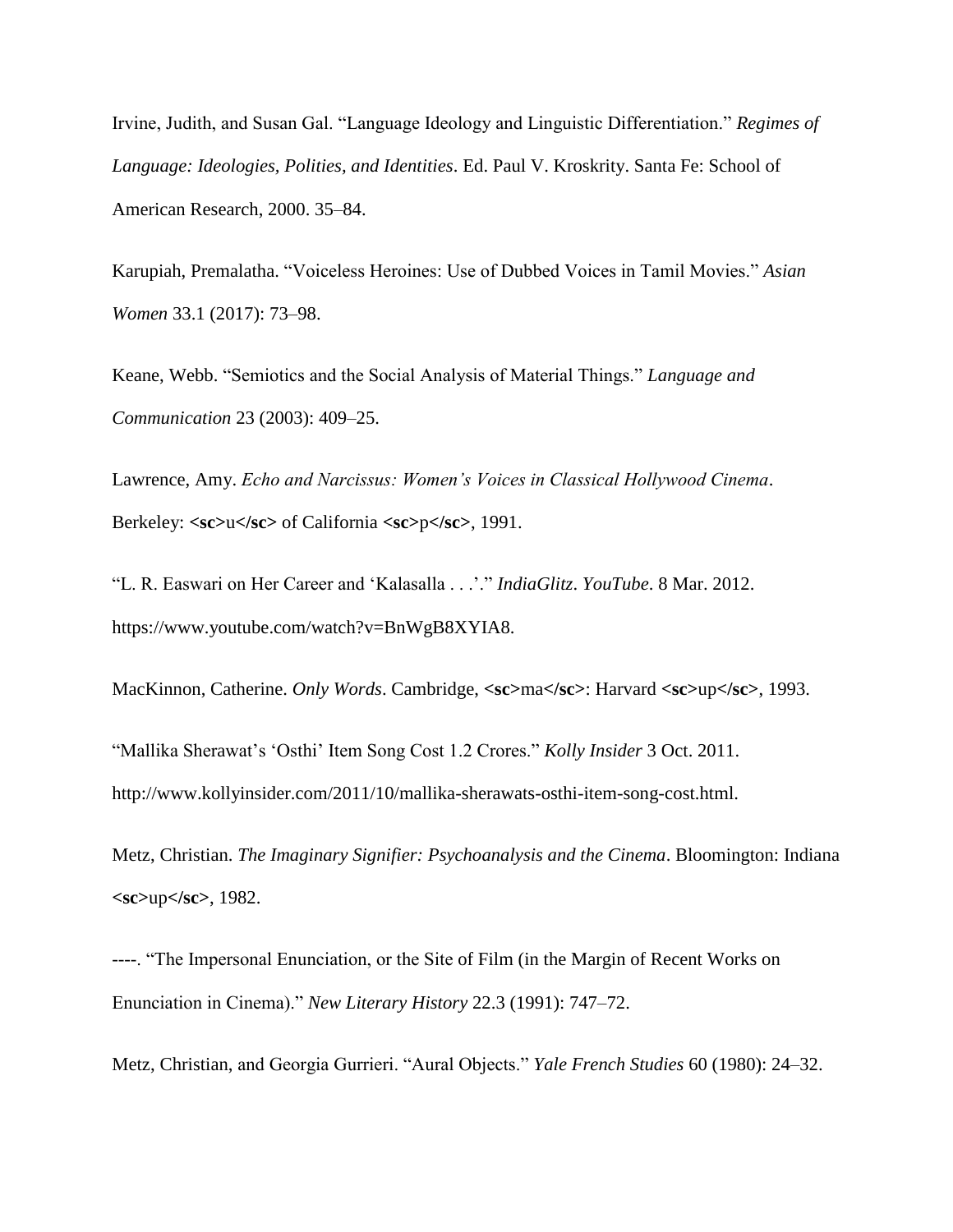Mitchell, W. J. T. *Image Science: Iconology, Visual Culture, and Media Aesthetics*. Chicago: **<sc>**u**</sc>** of Chicago **<sc>**p**</sc>**, 2003.

Mulvey, Laura. "Thoughts on the Young Modern Woman of the 1920s and Feminist Film Theory." *Visual* 213–30.

----. *Visual and Other Pleasures*. London: Palgrave MacMillan, 2009.

----. "Visual Pleasure and Narrative Cinema." *Visual* 14–27.

Murty, Madhavi. "Reading the Perplexing Figure of the 'Bandit Queen': Interpellation, Resistance, and Opacity." *Third Space: A Journal of Feminist Theory and Culture* 9.1 (2009). http://journals.sfu.ca/thirdspace/index.php/journal/article/view/157/282.

Nair, Bindu. "Laura Mulvey and Hindi Cinema." *Films and Feminism: Essays in Indian Cinema*. Ed. Jasbir Jain and Sudha Rai. New Delhi: Rawat, 2002. 52–58.

Nakassis, Constantine V. *Doing* Style*: Youth and Mass Mediation in South India*. Chicago: **<sc>**u**</sc>** of Chicago **<sc>**p**</sc>**, 2016.

----. "A Tamil-speaking Heroine." *Bio-scope* 6.2 (2015): 165–86.

*Osthi*. Dir. Dharani. Balaji Real Media. 2011.

Ramamurthy, Priti. "The Modern Girl in India in the Interwar Years: Interracial Intimacies, International Competition, and Historical Eclipsing." *Women's Studies Quarterly* 34.1–2 (2006): 197–226.

Rosen, Philip, ed. *Narrative, Apparatus, Ideology*. New York: Columbia **<sc>**up**</sc>**, 1994.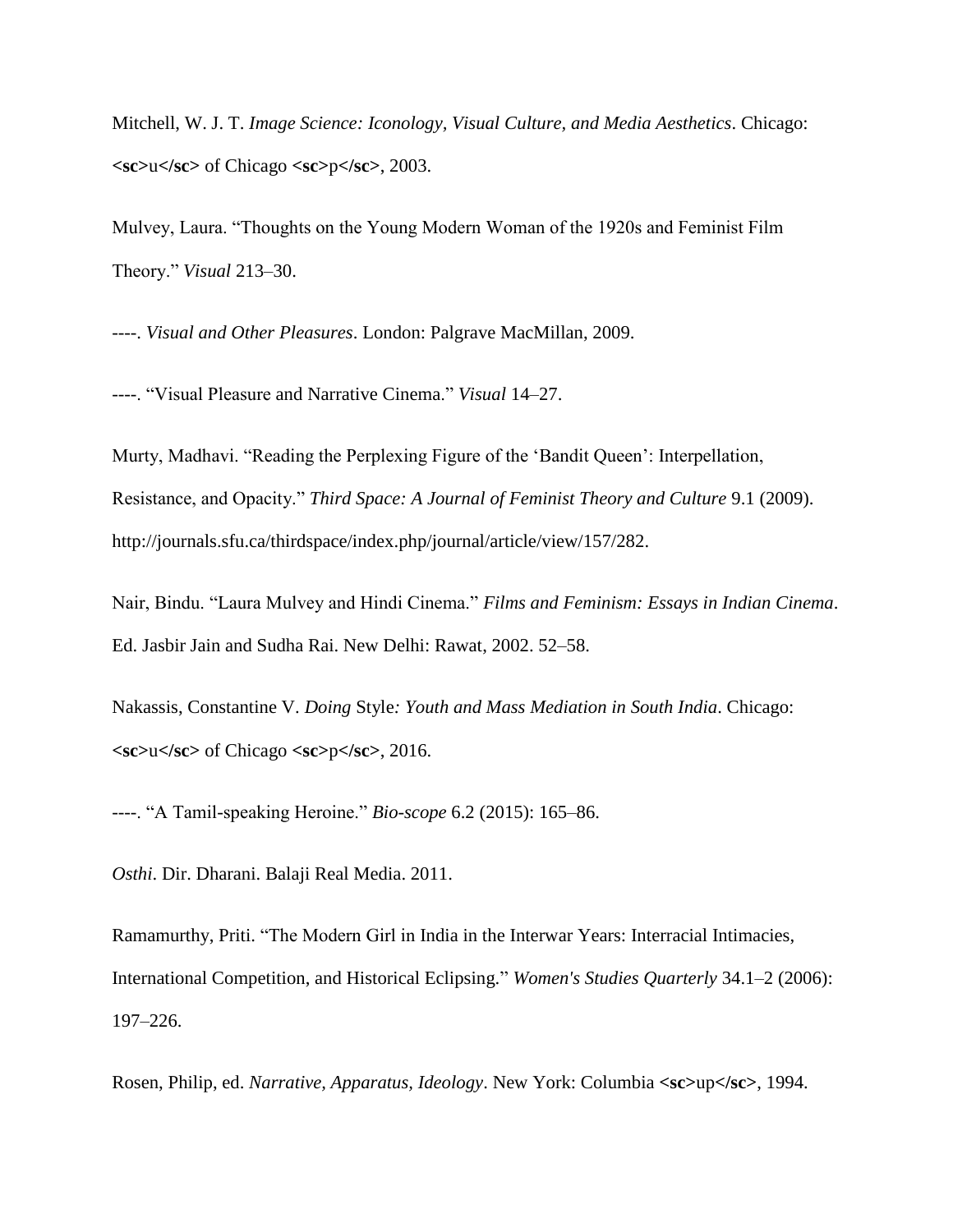Saltz, David. "How to Do Things on Stage." *Journal of Aesthetics and Art Criticism* 49.1 (1991): 31–45.

Scott, A. O. "My Woody Allen Problem." *New York Times* 31 Jan. 2018. https://www.nytimes.com/2018/01/31/movies/woody-allen.html.

Seizer, Susan. *Stigmas of the Tamil Stage: An Ethnography of Special Drama Artists in South India*. Durham: Duke **<sc>**up**</sc>**, 2005.

Siefert, Marsha. "Image/Music/Voice: Song Dubbing in Hollywood Musicals." *Journal of Communication* 45.2 (1995): 44–64.

Silverman, Kaja. *The Acoustic Mirror: The Female Voice in Psychoanalysis and Cinema*. Bloomington: Indiana **<sc>**up**</sc>**, 1988.

Sinha, Mrinalini. "Gender in the Critiques of Colonialism and Nationalism: Locating the 'Indian Woman.'" *Feminism and History*. Ed. Joan Scott. New York: Oxford **<sc>**up**</sc>**, 1996. 477– 504.

Soneji, Davesh. *Unfinished Gestures: Devadasis, Memory, and Modernity in South India*. Chicago: **<sc>**u**</sc>** of Chicago **<sc>**p**</sc>**, 2012.

Srinivas, S. V. "Rajinikanth and the 'Regional Blockbuster.'" *Working Papers of the Chicago Tamil Forum--Politics of Media, Media of Politics*. 15 Dec. 2016. http://chicagotamilforum.uchicago.edu/working-papers/.

Stewart, Jacqueline. "Negroes Laughing at Themselves? Black Spectatorship and the Performance of Urban Modernity." *Critical Inquiry* 29.4 (2003): 650–77.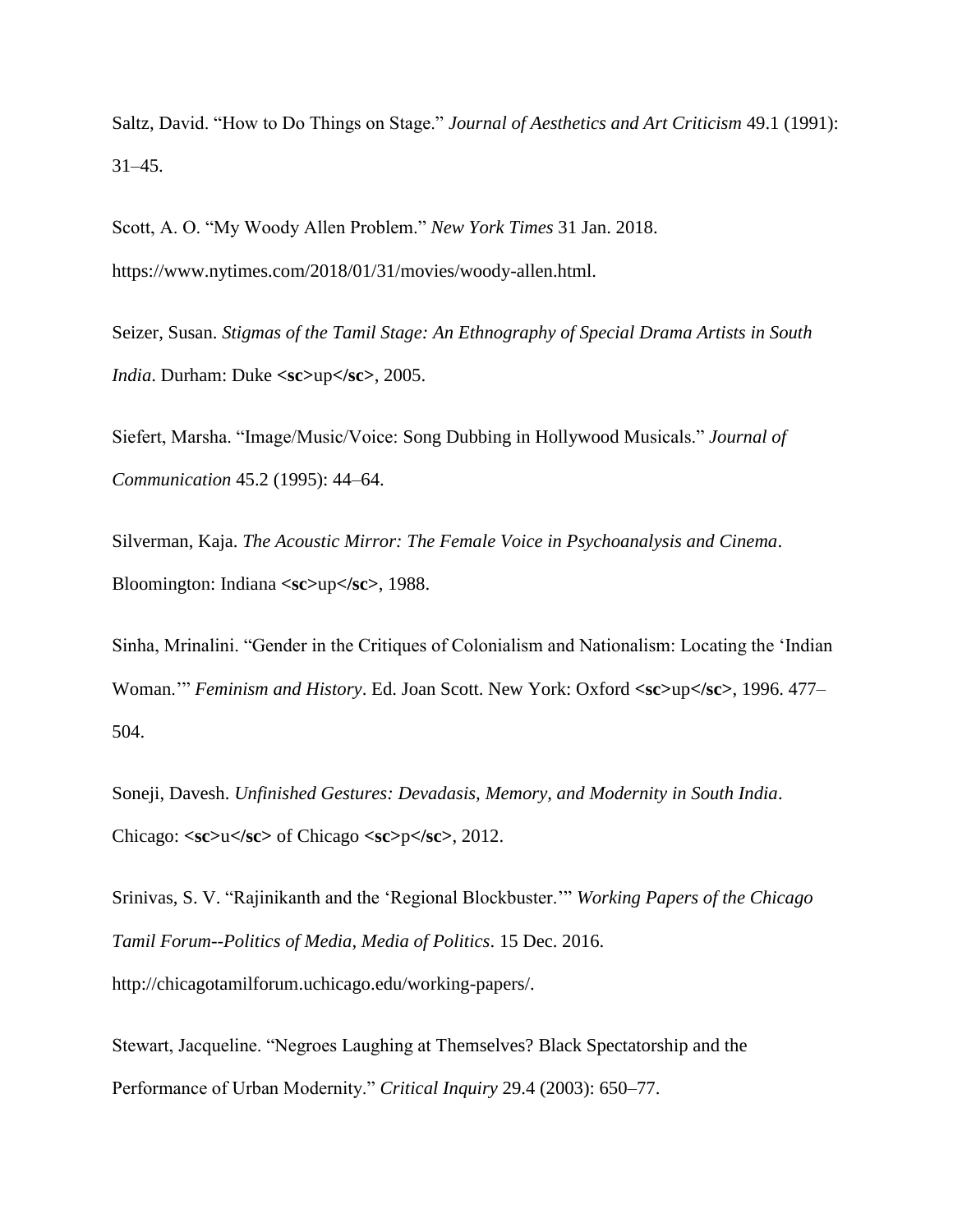Sundar, Pavitra. "Gender, Bawdiness, and Bodily Voices: Bombay Cinema's Audiovisual Contract and the 'Ethnic' Woman." *Locating the Voice in Film: Critical Approaches and Global Practices*. Ed. Tom Whittaker and Sarah Wright. New York: Oxford **<sc>**up**</sc>**, 2017. 63–82.

Sunder Rajan, Rajeswari. "Outlaw Woman: The Politics of Phoolan Devi's Surrender, 1983." *The Scandal of the State: Women, Law, and Citizenship in Postcolonial India*. Durham: Duke **<sc>**up**</sc>**, 2003. 212–35.

Taylor, Woodman. "Penetrating Gazes: The Poetics of Sight and Visual Display in Popular Indian Cinema." *Contributions to Indian Sociology* 36.1–2 (2002): 297–322.

Vardhan, T. Vishnu. "Rethinking Spectator(ship) and (Male) Gaze in the Context of Indian Cinema." *Cerebration*. http://www.cerebration.org/vishnuvardhan.html (accessed 8 July 2018).

Vasudevan, Ravi. *The Melodramatic Public: Film Form and Spectatorship in Indian Cinema*. Ranikhet: Permanent Black, 2010.

Weidman, Amanda. "Neoliberal Logics of Voice: Playback Singing and Public Femaleness in South India." *Culture, Theory, and Critique* 55.2 (2014): 175–93.

----. "The Remarkable Career of L. R. Eswari." *Vamping the Stage: Female Voices of Asian Modernities*. Ed. Andrew N. Weintraub and Bart Barendregt. Honolulu: **<sc>**u**</sc>** of Hawaii **<sc>**p**</sc>**, 2017. 174–91.

----. *Singing the Classical, Voicing the Modern: The Postcolonial Politics of Music in South India*. Durham: Duke **<sc>**up**</sc>**, 2006.